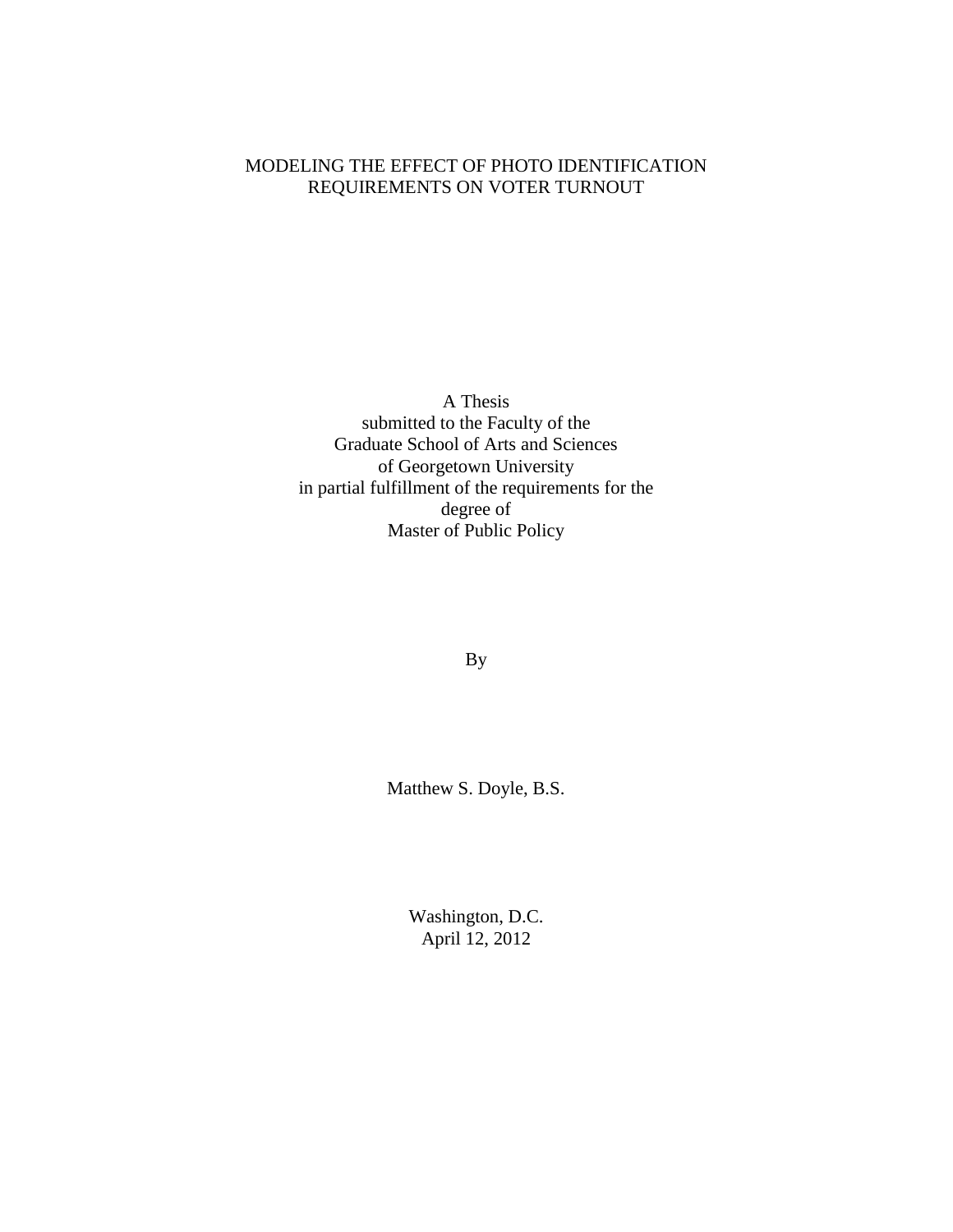Copyright 2012 by Matthew Doyle All Rights Reserved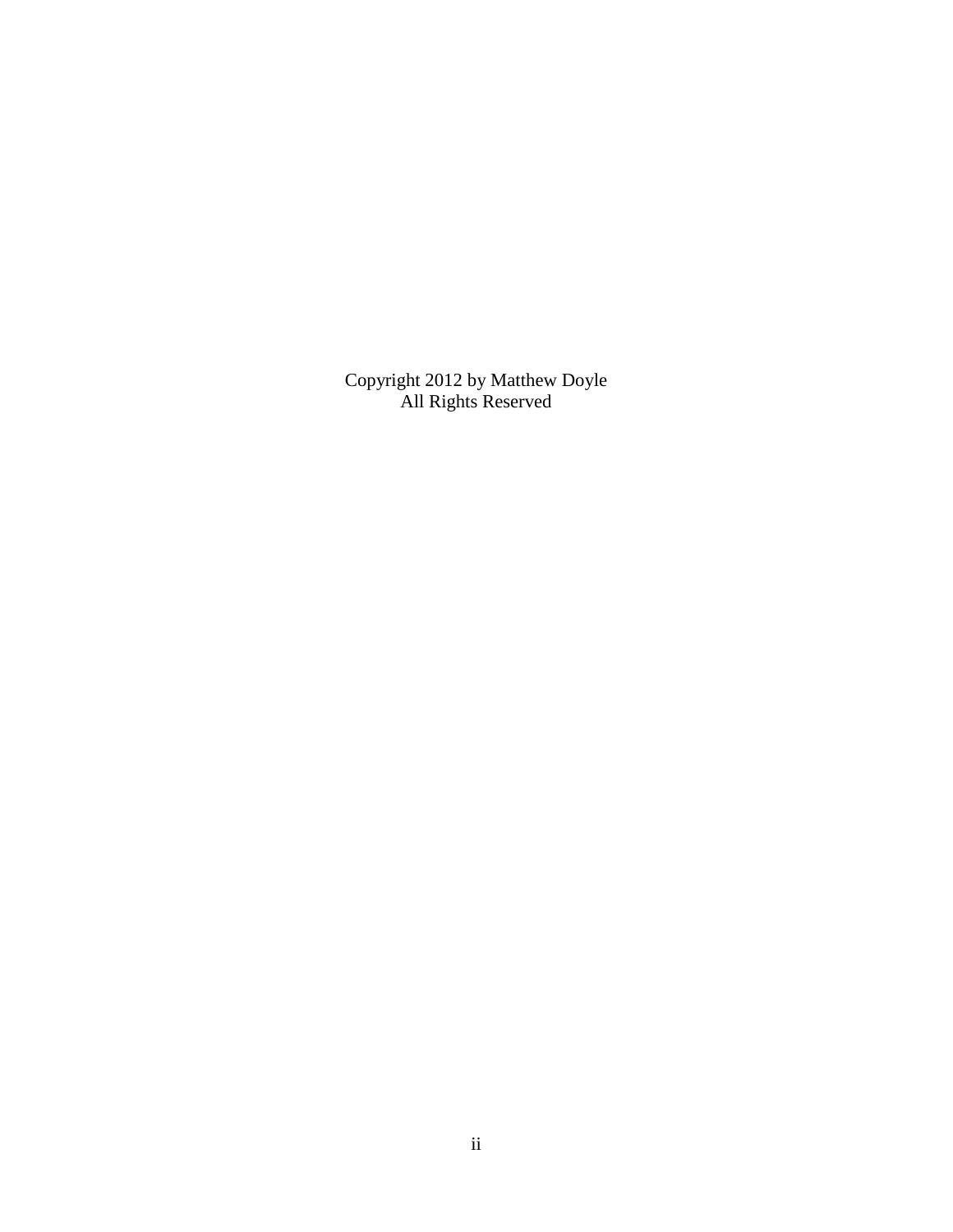### MODELING THE EFFECT OF PHOTO IDENTIFICATION REQUIREMENTS ON VOTER TURNOUT

Matthew S. Doyle

Thesis Advisor: Ward R. Kay, Ph.D.

#### **ABSTRACT**

Voter identification laws have become a highly contentious topic in American politics as society debates how to balance safeguarding the integrity of our elections with citizen participation. This thesis evaluates the claim made by voter identification requirement critics that increasingly stringent requirements lower voter turnout, particularly among certain demographic groups that may have a more difficult time meeting voter identification requirements. Specifically, this paper analyzes the effects that various levels of voter identification requirements may have on voter turnout, hypothesizing that more stringent voter identification requirements, such as requiring photo identification at the polls, are associated with lower voter turnout. This research uses individual level Current Population Survey (CPS) data for the 2004 through 2010 congressional and presidential elections, as well as compiled state election information. As cultural and other state level differences that may potentially impact voter turnout exist between states, such as the availability of mail-in voting, early voting, or same day registration, the analysis specifies a logistic state and year fixed-effects model of voter turnout with additional controls for individual characteristics. This study's primary finding is that photo identification requirements disproportionately impact young voters between the ages of 18 and 24, decreasing the probability that they turn out to vote.

iii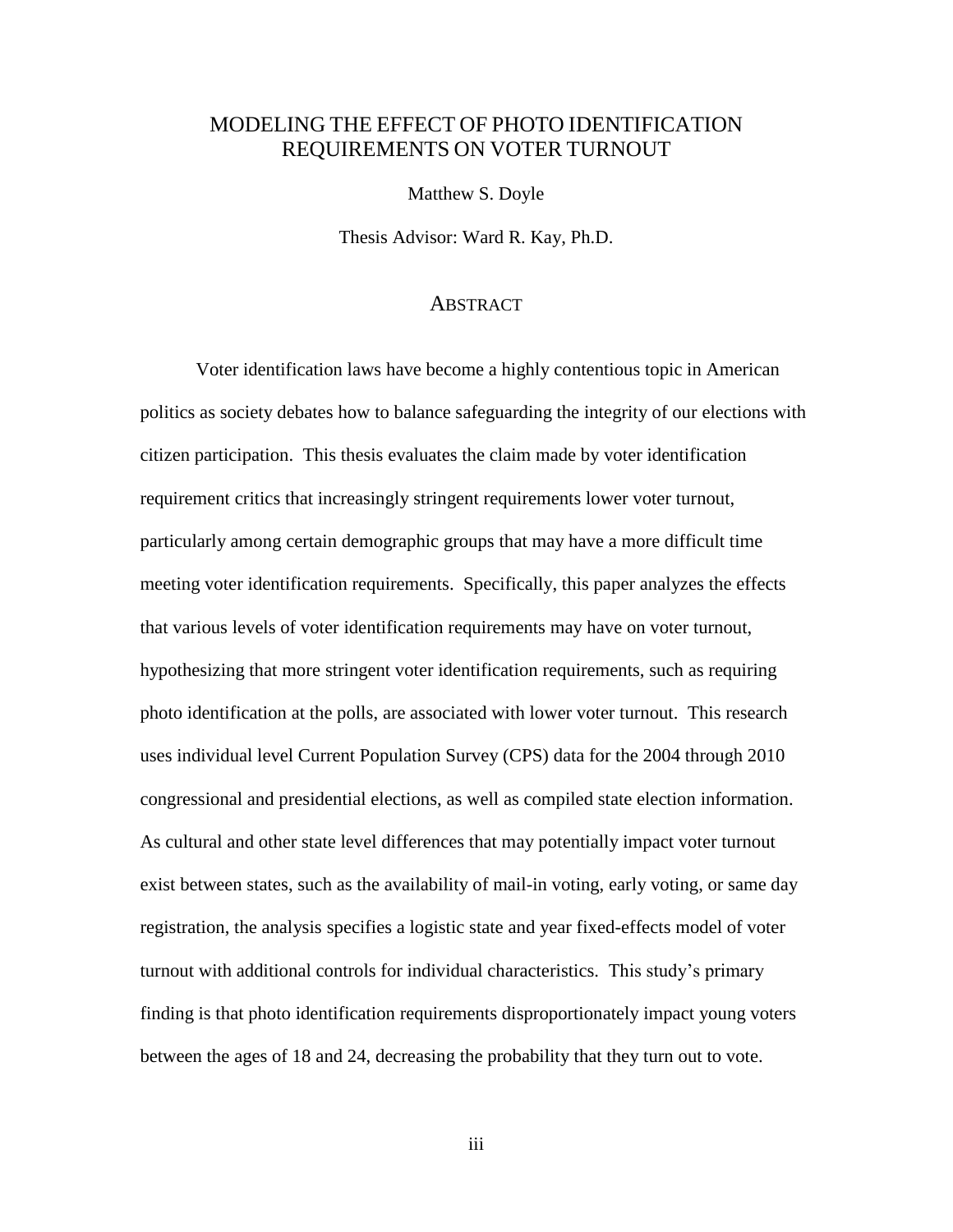### Acknowledgements

The research and writing of this thesis is dedicated to my classmates and professors who helped make graduate school a wonderful experience, those who inspired me to go graduate school, those in public service working to make the world a better place, my always supportive family, everyone who helped along the way, and Amanda Huffman, who was supportive of my work throughout the year.

Many thanks.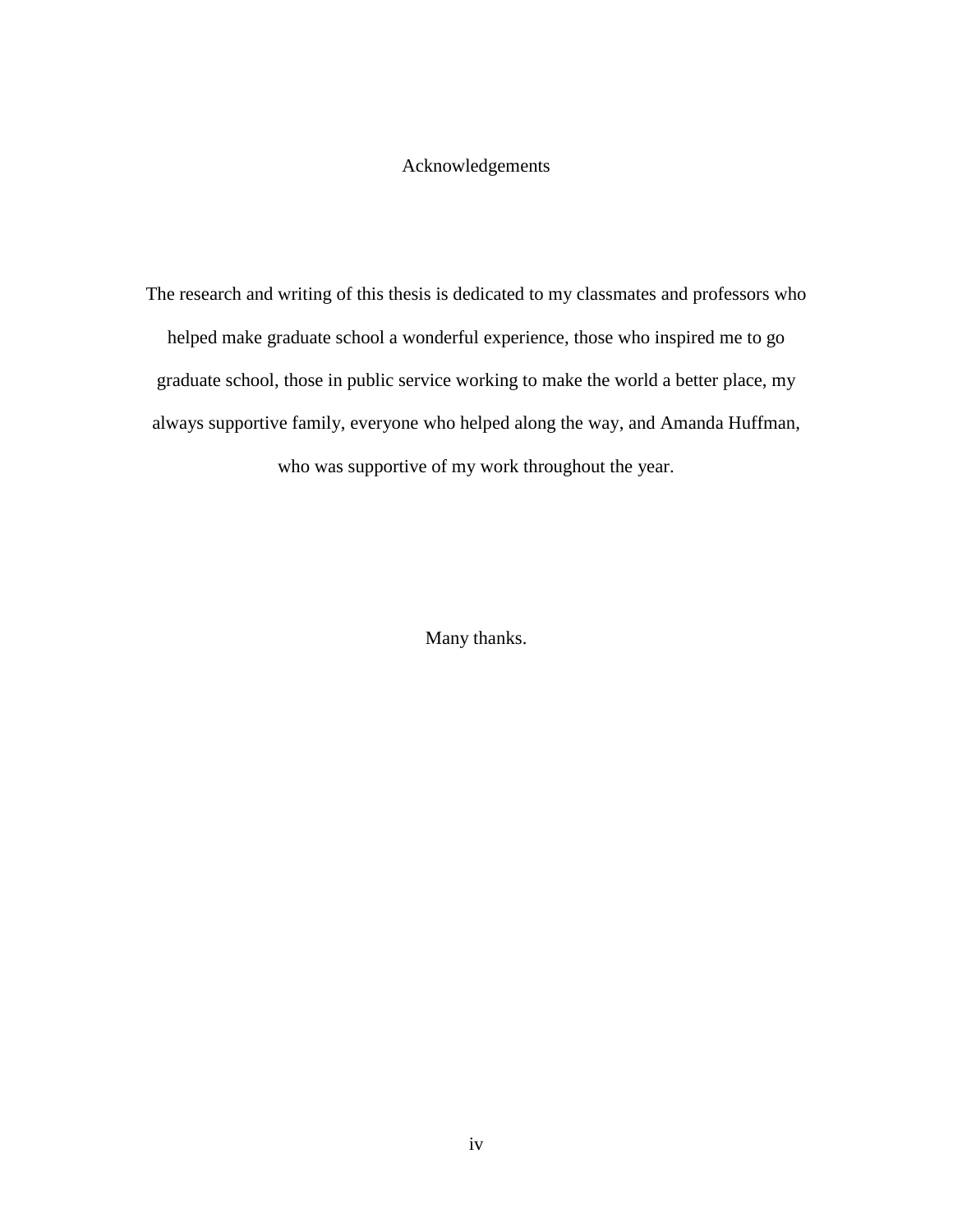## **TABLE OF CONTENTS**

| Potential Tradeoff Between Electoral Participation, Integrity, and Confidence? 3 |  |
|----------------------------------------------------------------------------------|--|
|                                                                                  |  |
|                                                                                  |  |
|                                                                                  |  |
|                                                                                  |  |
|                                                                                  |  |
|                                                                                  |  |
|                                                                                  |  |
|                                                                                  |  |
|                                                                                  |  |
|                                                                                  |  |
|                                                                                  |  |
|                                                                                  |  |
|                                                                                  |  |
|                                                                                  |  |
|                                                                                  |  |
|                                                                                  |  |
|                                                                                  |  |
|                                                                                  |  |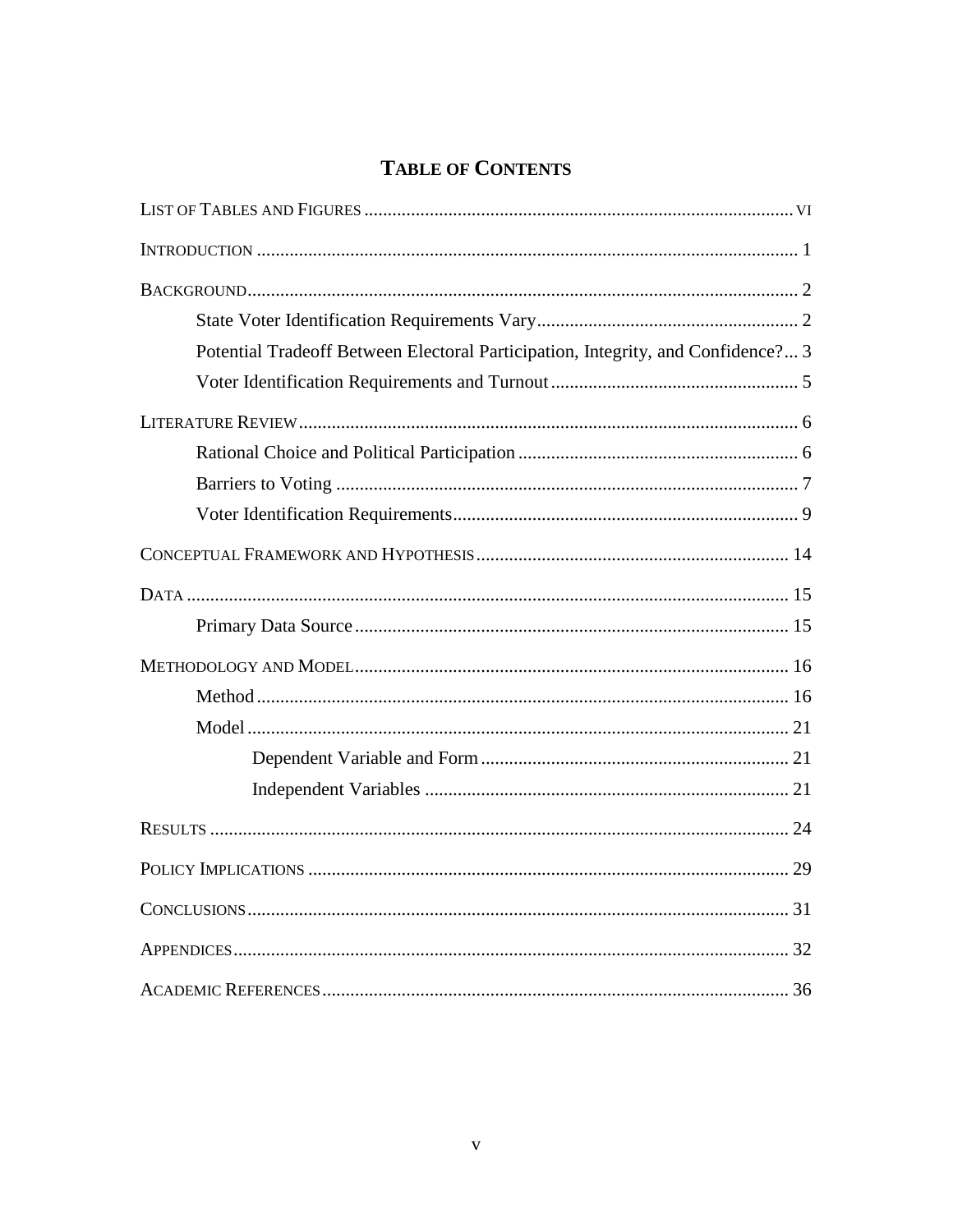# **LIST OF TABLES AND FIGURES**

# **Figures**

### **Tables**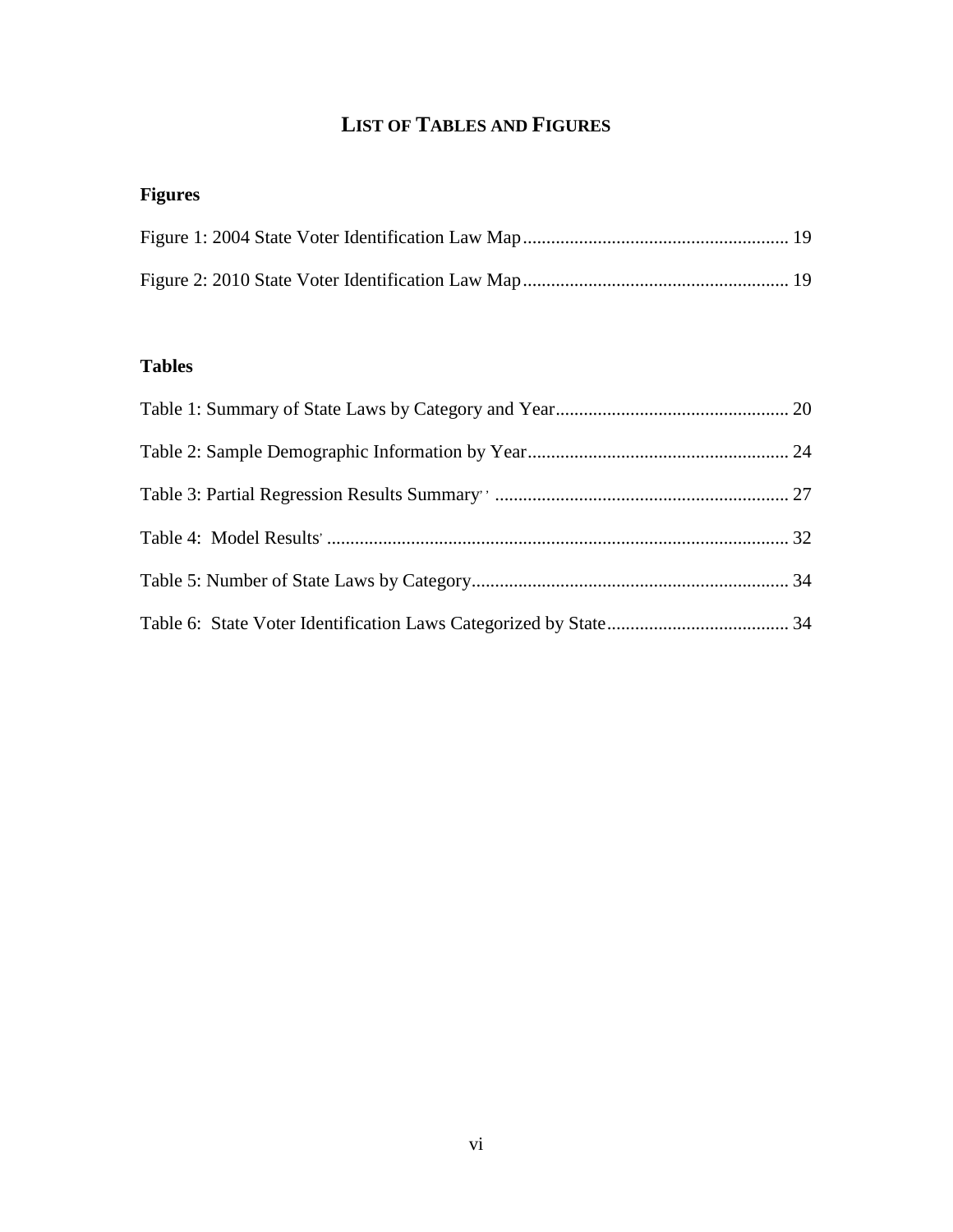#### **INTRODUCTION**

The right to vote and the integrity of electoral outcomes are both central to the basic functioning and ideals of representative democracy. Without either of these, citizens lack the ability to hold government officials accountable and there is little reason to expect government policy will represent "the will of the people." In the United States, citizen participation in elections determines who is entrusted with the powers and responsibilities of governance. However, election participation, or voter turnout, requires much more than the right to vote; citizens also need the capacity, the will, and a reasonable opportunity to do so. In the U.S., each state has its own laws governing the voting requirements intended to ensure electoral integrity laws that may also impact the participation of legitimate voters.

Recently, a batch of hotly contested new state laws requires voters to provide identification at the polls. From 2003 to 2010, fourteen states<sup>1</sup> added or changed their existing voter ID laws, the vast majority of which strengthened voter identification (voter ID) requirements.<sup>2,3</sup> Further, in 2011 alone, twenty of the twenty-three states without prior requirements proposed legislation requiring voter ID at the polls.<sup>4</sup> The purpose of these laws is to prevent voter fraud and, thus, ensure electoral integrity. While verifying that voters are the legally eligible citizens they claim to be is certainly reasonable, critics claim the actual impact of many voter ID laws, particularly those requiring specific forms of photo identification, extends far beyond preventing illegitimate votes. They contend that the additional hurdles to voting

<sup>&</sup>lt;sup>1</sup> Alabama, Colorado, Montana, North Dakota, South Dakota, Georgia (twice), Washington, Indiana, New Mexico (twice), Ohio, Utah, Idaho, Oklahoma, and Missouri.

<sup>&</sup>lt;sup>2</sup> References are divided into two categories, academic papers and articles, which are included at the end of this paper, and non-academic papers which are cited with footnotes.

<sup>&</sup>lt;sup>3</sup> National Conference of State Legislatures. (December 12, 2011). Voter Identification Requirements. Retrieved from [http://www.ncsl.org/default.aspx?tabid=16602.](http://www.ncsl.org/default.aspx?tabid=16602)

<sup>4</sup> *Ibid.*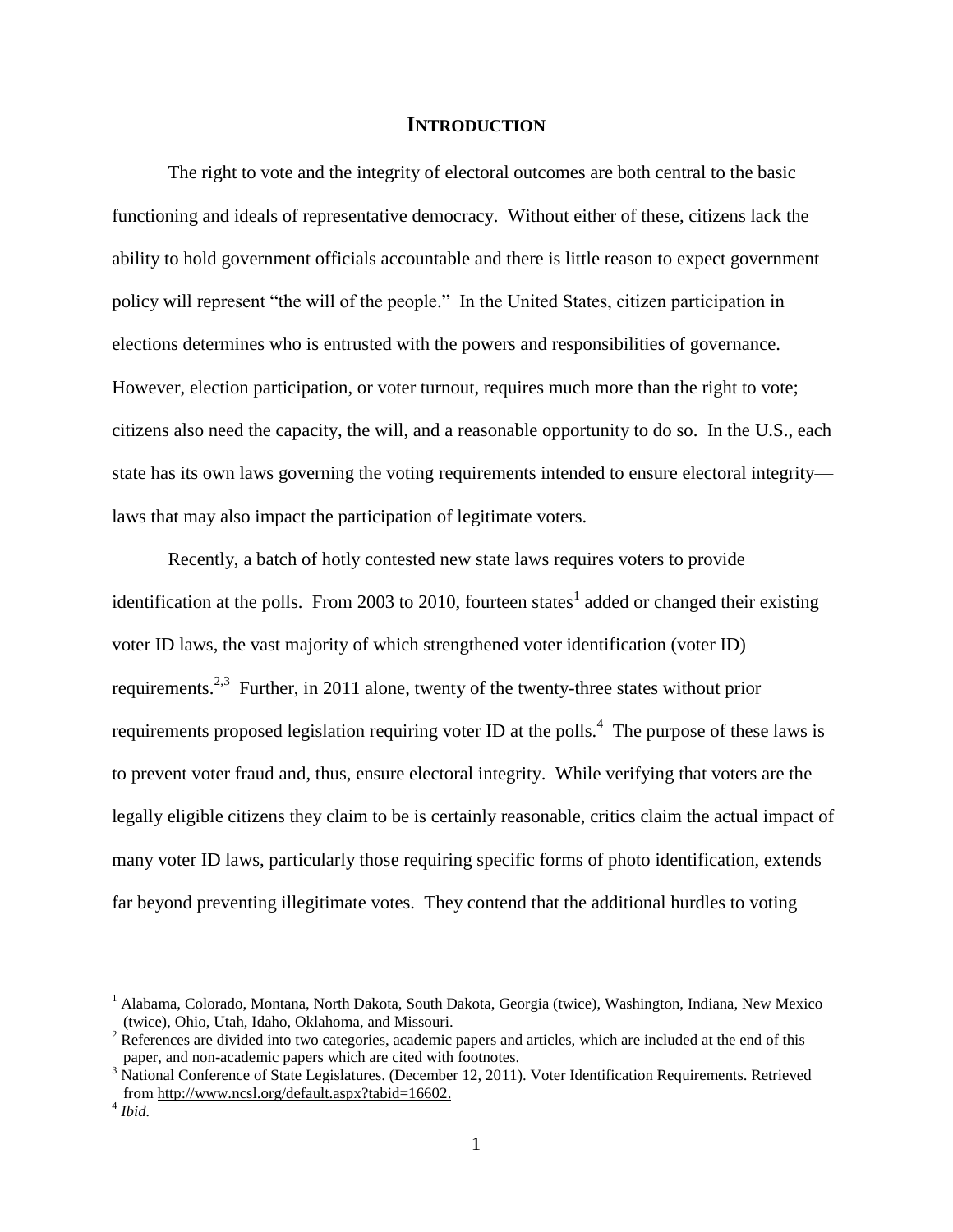caused by these laws impact citizens disproportionately and prevent or dissuade legitimate voters from successfully casting a ballot.

#### **BACKGROUND**

#### **State Voter Identification Requirements Vary**

 $\overline{a}$ 

It is important to recognize that voter ID law stringency varies greatly by state. As of September 2011, seven states have passed legislation requiring voters to provide photo identification at the polls.<sup>5</sup> Officials in seven other states ask voters for photo identification at the polls, but allow citizens to vote without photo ID if they meet other criteria. An additional sixteen states require a less stringent form of voter ID at the polls, such as a bank statement, but do not require photo ID, while the remainder of states have no voter ID requirements. <sup>6</sup> Allowing specific forms of government issued photo ID only is generally considered to be the strictest type of voter ID requirement, due to fewer identification options available at the polls and challenges presented by supporting documents that are potentially missing and needed to obtain such an ID, such as a birth certificate; the time involved in obtaining the identification; and the monetary cost involved in obtaining the appropriate documents. Further, certain demographic groups may be disproportionately impacted by certain voter ID requirements. In particular, as the percentage of individuals lacking government issued photo ID is greater for certain groups, including minorities, students, low-income voters, and seniors, we can reasonably expect some citizens

 $<sup>5</sup>$  There are some exceptions allowing certain voters to cast a provisional ballot if they can return and provide photo</sup> ID within the required time period of the next few days.

<sup>&</sup>lt;sup>6</sup> National Conference of State Legislatures. (December 12, 2011). Voter Identification Requirements. Retrieved from [http://www.ncsl.org/default.aspx?tabid=16602.](http://www.ncsl.org/default.aspx?tabid=16602)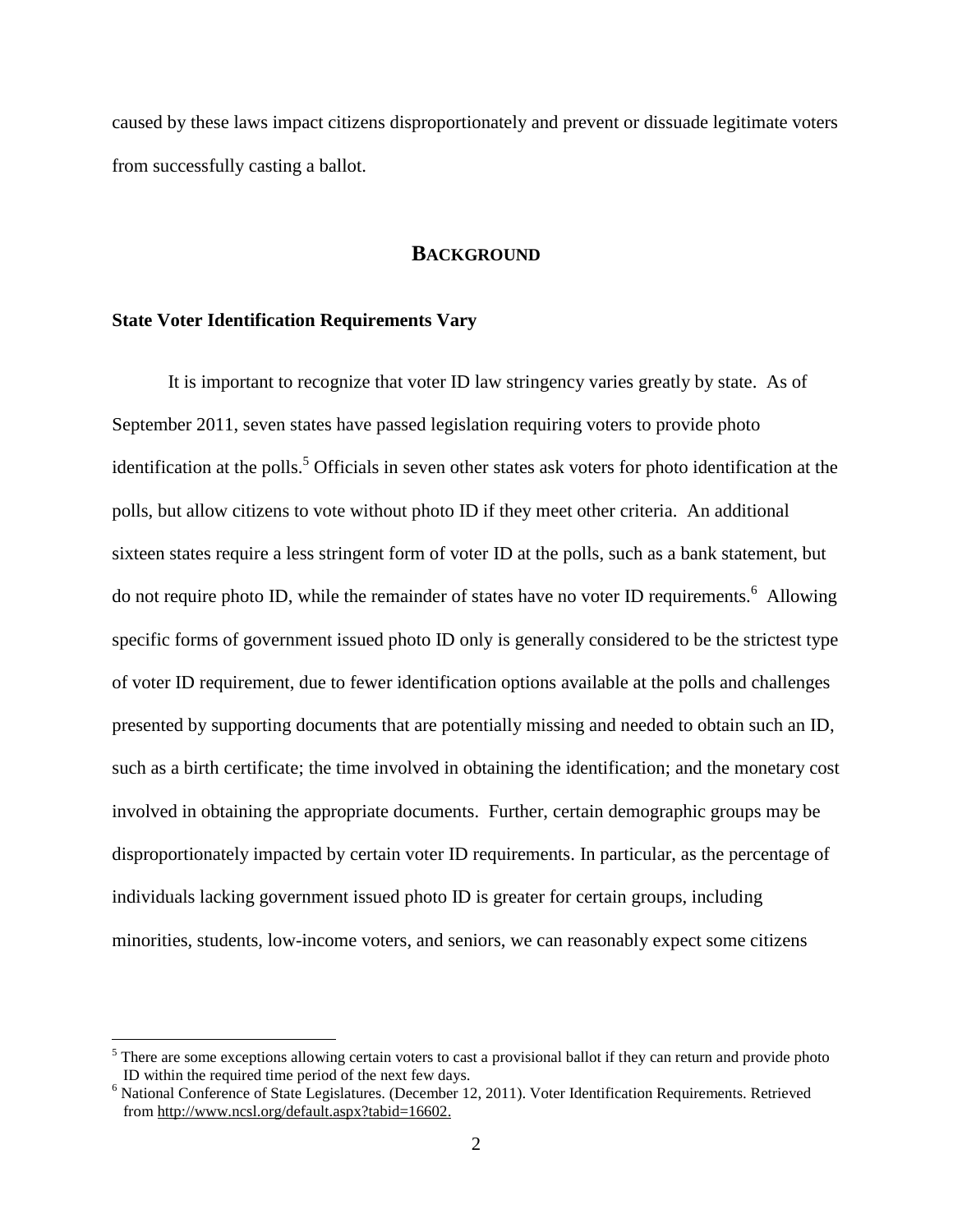within these groups to be disproportionately impacted by certain voter ID requirements.<sup>7</sup> It stands to reason that if the costs<sup>8</sup> of voting rise, voters who would have otherwise successfully participated in an election may now be either unwilling or unable to do so. However, many voter ID proponents disagree, believing instead that the increased costs associated with voter ID requirements are not steep enough to have a significant impact on legitimate voter turnout.

#### **Potential Tradeoff between Electoral Participation, Integrity, and Confidence?**

Assuming that stringent voter ID laws negatively impact voter turnout and that voter fraud is perceived as a significant problem implies an inherent tradeoff between increased confidence in our electoral process gained through increasingly stringent voter ID requirements and a decrease in successful eligible voter participation. However, voter fraud in the United States remains more of an assertion than a proven problem. The Brennan Center for Justice at the *New York University School of Law* has analyzed alleged cases of voter fraud made by a diverse array of organizations and individuals. In general, the Brennan Center found "only a tiny portion of the claimed illegality" to be substantiated, with the vast remainder "either nothing more than speculation" or "conclusively debunked."<sup>9</sup> Justin Levitt of the Brennan Center explains, despite attention grabbing headlines, allegations of substantial voter fraud are often greatly exaggerated and, rather than ensuring electoral integrity, these laws may actually disenfranchise eligible voters.<sup>10</sup>

In theory, increased confidence in the electoral process, whether necessary to prevent fraud or not, may lead to additional electoral participation as faith in electoral integrity increases.

 $7$  Brennan Center for Justice. (December 12, 2011). Voter ID. Retrieved from [http://www.brennancenter.org/content/section/category/voter\\_id.](http://www.brennancenter.org/content/section/category/voter_id)

<sup>&</sup>lt;sup>8</sup> Such costs could be monetary or non-monetary.

<sup>&</sup>lt;sup>9</sup> Justin Levitt. Brennan Center for Justice. (November 9, 2007). The Truth About Voter Fraud. Retrieved from [http://brennan.3cdn.net/e20e4210db075b482b\\_wcm6ib0hl.pdf.](http://brennan.3cdn.net/e20e4210db075b482b_wcm6ib0hl.pdf)

<sup>10</sup> *Ibid.*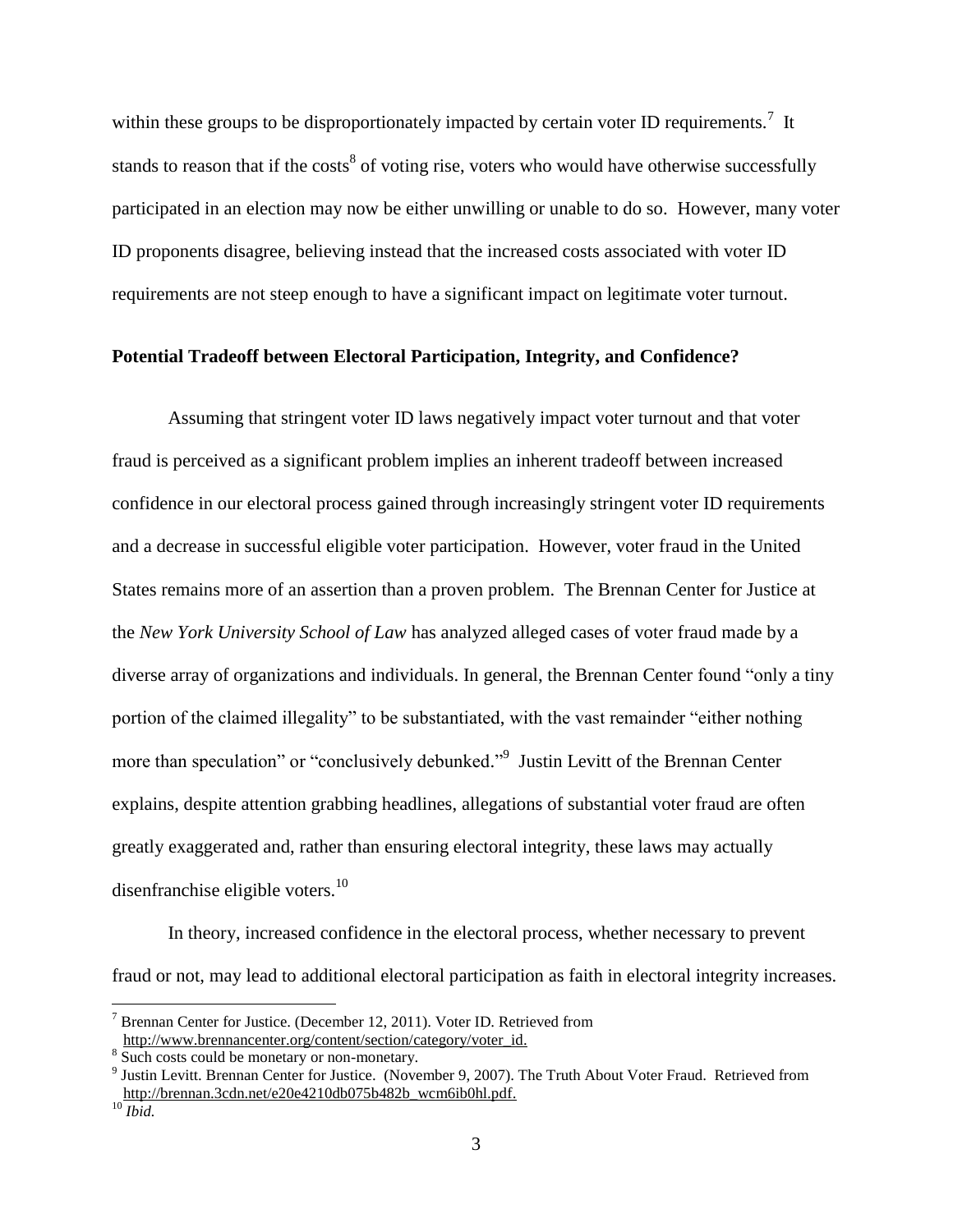However, this argument, while theoretically reasonable in some circumstances, seems dubious in the case of the U.S., given the observers involved in the United States' electoral process, the few actually proven instances of voter fraud, the harsh penalties involved if convicted, and the likely need for deliberate and widespread fraud involving many individuals decidedly favoring a particular candidate for the result of an election to be reliably impacted. Still, even if the purportedly adverse impacts of increasingly stringent voter ID requirements do not exist and implementation costs are low, strengthening voter ID laws may be beneficial for society regardless of whether voter fraud is a significant problem, since voter ID laws could reasonably increase citizen confidence in the integrity of our electoral process. However, a study by Ansolabehere and Persily (2008) provides evidence to the contrary. Ansolabehere and Persily (2008) find that perceptions of voter fraud are unrelated to different stringency levels of voter identification requirements and that the probability that a voter turns out on election-day is not related to perceptions of voter fraud, despite prior court assumptions to the contrary and large public belief of at least occasional voter fraud.

If the minimal evidence of actual fraud means voter fraud is truly an insignificant problem, as many critics of voter ID laws claim, understanding the impact of these requirements on legitimate voters may actually be more important than it would be otherwise. After all, if the problem voter ID requirements are intended to address is insignificant, then any adverse impacts on the rights of legitimate voters resulting from these requirements implies such laws may not only be unnecessary, but also counterproductive. This is particularly true if stricter voter identification laws fail to provide additional public confidence in the electoral process or increase participation, as Ansolabehere and Persily (2008) argue. Further, while cost estimates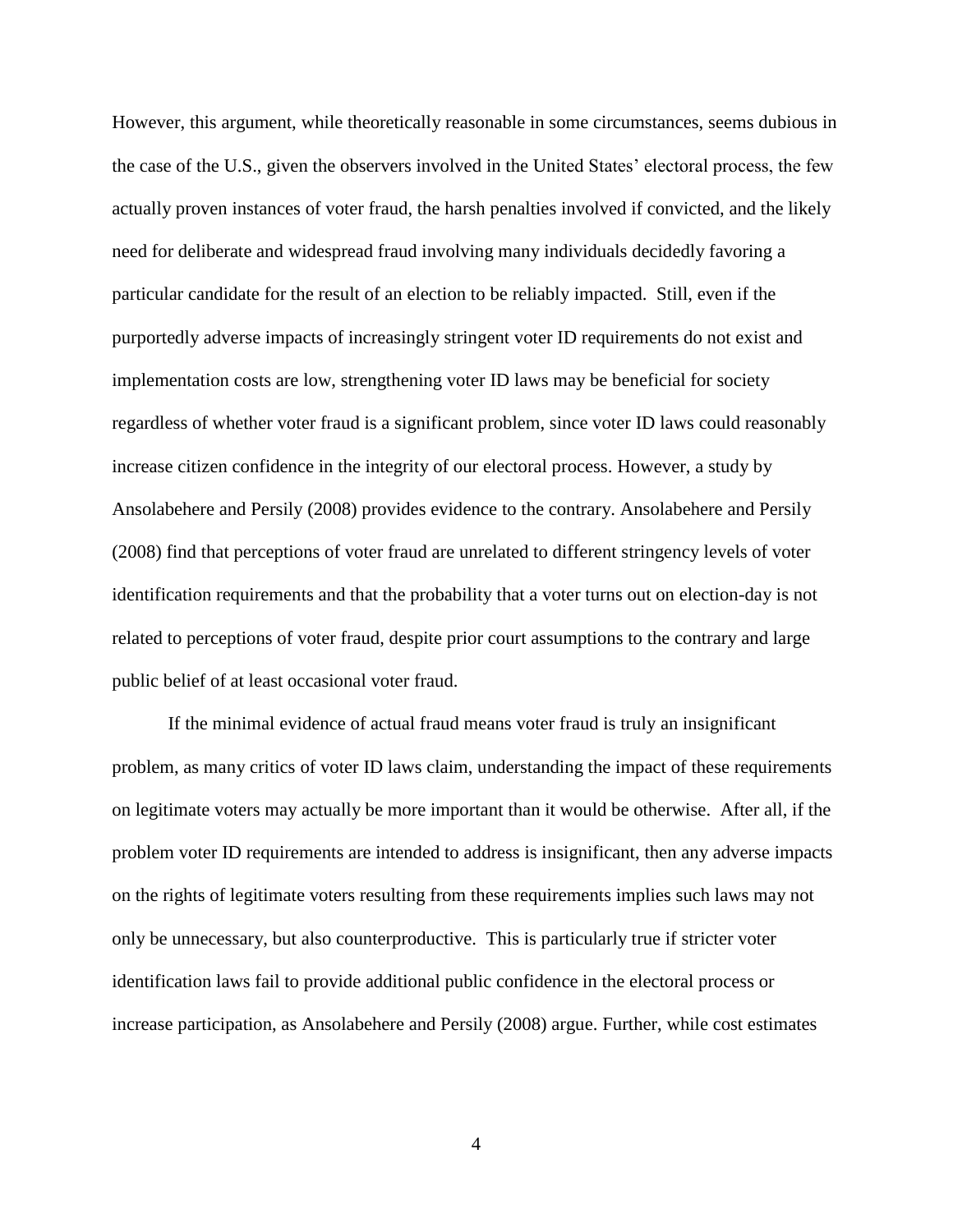for implementing photo identification requirements vary widely by state, instigating potentially unnecessary requirements would still cost millions for some states to implement.<sup>11</sup>

#### **Voter Identification Requirements and Turnout**

 $\overline{a}$ 

A few econometric studies have attempted to analyze the impact of different voter ID requirements on voter turnout. However, due to the recent nature of many of the most stringent voter ID requirements, many of these studies have not incorporated the increasingly frequent changes in state laws that were implemented for the 2008 and 2010 elections as part of their analysis, nor have they been able to use the new data these election cycles provide. There is still much debate over the impact various voter ID laws have on voter turnout and whether certain demographic groups are disproportionately impacted. This controversy has resulted in multiple challenges in the courtroom, intense political debates, and several governor vetoes. In addition, as a result of the Voting Rights Act, several states have had to wait for Department of Justice approval for their newest voter ID laws to ensure historically disenfranchised populations are not disproportionately negatively impacted, including Texas, South Carolina, and Alabama.<sup>12</sup> South Carolina and Texas voter ID laws were recently rejected by the Justice Department on the grounds that they were likely to discriminate against black and Hispanic voters, respectively, based on analyses of different rates of qualifying identification held by minority voters.<sup>13</sup>

 $11$  Sean Greene. electionlineWeekly. (March 17, 2011) Debate over photo ID at the polls shifts to costs. Calculation of associated costs varies greatly from state to state. Retrieved from [http://www.pewcenteronthestates.org/uploadedFiles/wwwpewcenteronthestatesorg/Reports/Electionline\\_Reports/e](http://www.pewcenteronthestates.org/uploadedFiles/wwwpewcenteronthestatesorg/Reports/Electionline_Reports/electionlineWeekly03.17.11.pdf) [lectionlineWeekly03.17.11.pdf.](http://www.pewcenteronthestates.org/uploadedFiles/wwwpewcenteronthestatesorg/Reports/Electionline_Reports/electionlineWeekly03.17.11.pdf)

<sup>&</sup>lt;sup>12</sup> National Conference of State Legislatures. (December 12, 2011). Voter Identification Requirements. Retrieved from [http://www.ncsl.org/default.aspx?tabid=16602.](http://www.ncsl.org/default.aspx?tabid=16602)

<sup>&</sup>lt;sup>13</sup> Sari Horwitz. The Washington Post. (March 12, 2012) Justice Department Bars Texas Voter ID Law. Retrieved from [http://www.washingtonpost.com/politics/justice-department-bars-texas-voter-id](http://www.washingtonpost.com/politics/justice-department-bars-texas-voter-id-law/2012/03/12/gIQAUzgW7R_story.html)[law/2012/03/12/gIQAUzgW7R\\_story.html.](http://www.washingtonpost.com/politics/justice-department-bars-texas-voter-id-law/2012/03/12/gIQAUzgW7R_story.html)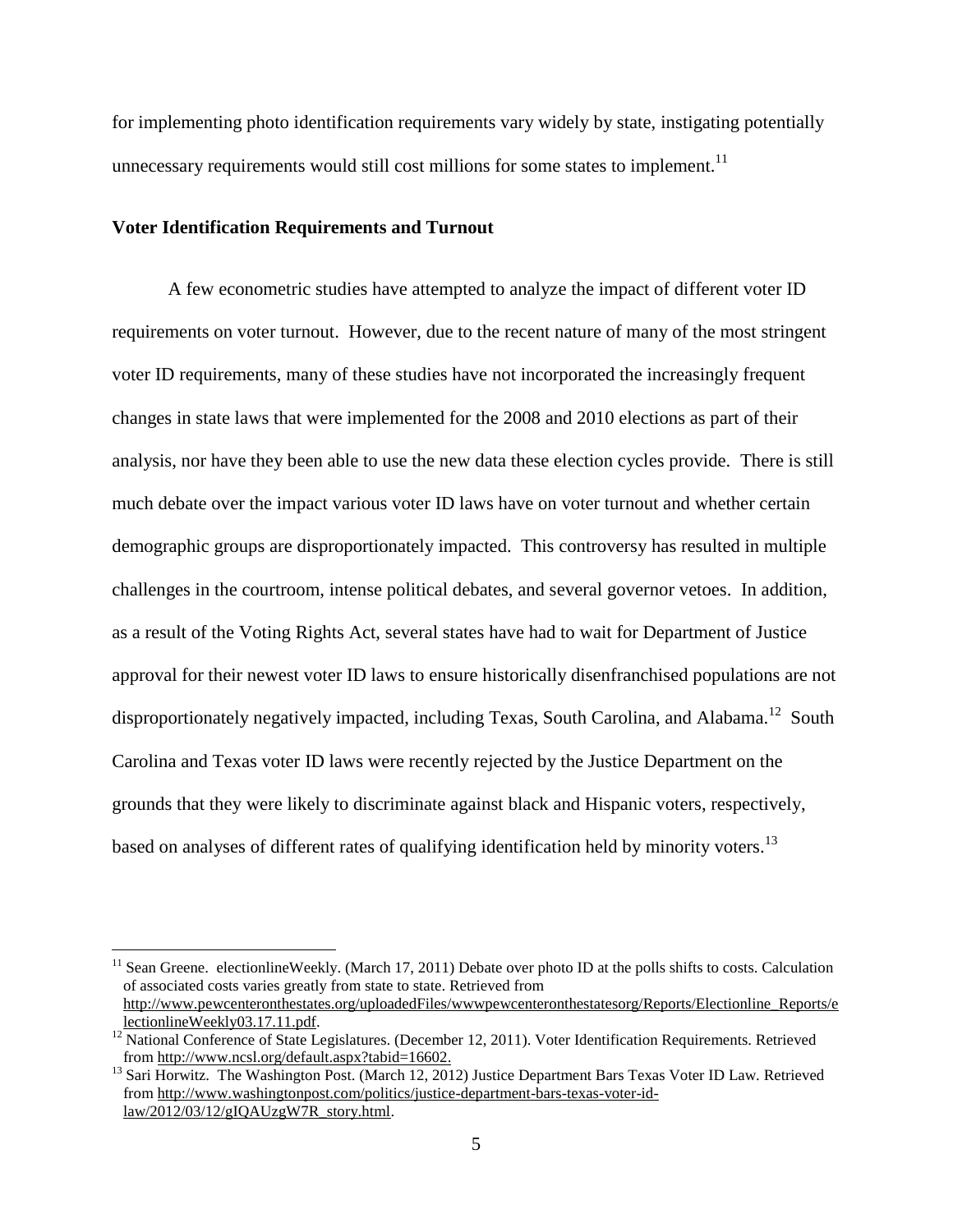This paper evaluates the effects of different levels of voter identification requirements on voter turnout, with a focus on the controversial photo identification requirements. This author hypothesizes that relatively more stringent voter identification requirements, such as requiring photo identification, are associated with lower voter turnout for certain demographic groups. The proceeding analysis tests this hypothesis to help inform the ongoing debate over the impact of photo identification requirements on voter turnout.

#### **LITERATURE REVIEW**

Due to the recent implementation of the most controversial photo identification requirements, very few studies have analyzed the effect of these requirements on voter turnout in federal elections. Only five years ago, during a critique of the anecdotal evidence and "common sense" arguments in favor of photo ID requirements, Overton (2006) noted the lack of empirical studies and called on policymakers to wait for, and judges to demand, better statistical analysis before consenting to requirements that might disenfranchise legitimate voters. Overton asserted that, according to the best evidence available at the time and due to the lack of empirical findings of substantial voter fraud, cost benefit analysis suggests that photo ID requirements would cause more harm than good (Overton 2006). As the literature on this topic has expanded in the last half decade, researchers have found mixed evidence regarding the effects of voter identification requirements and other state laws on voter turnout and whether certain populations are disproportionately impacted by these regulations.

#### **Rational Choice and Political Participation**

Theoretically, there are good reasons to hypothesize that stringent voter identification laws reduce voter turnout. Leighley (1995) discusses several theoretical frameworks for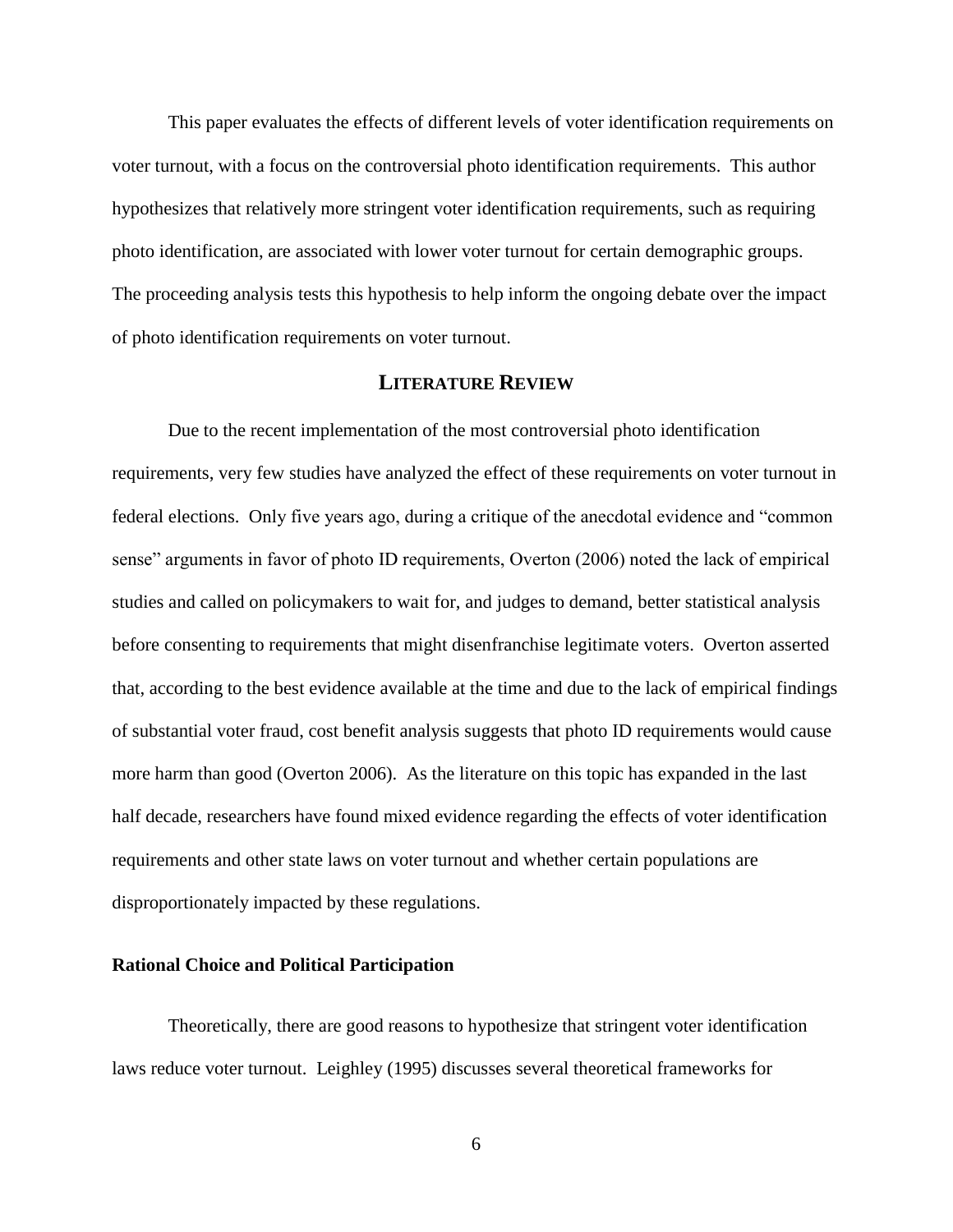understanding political participation. A general tenet of the rational choice model of political participation, where individuals weigh the relative costs and benefits of participation, implies that increasing barriers to voting leads to decreased voter turnout (Leighley, 1995; Gronke et al., 2008). Gomez (2008) notes this implication remains valid even within the other two major political participation frameworks Leighley (1995) discusses, the socioeconomic status and mobilization models of political participation. Findings in several non-voter identification related studies provide support to the assertion that increasing or decreasing the costs of voting will impact turnout. For instance, even non-regulatory related costs have been shown to impact turnout, with rain or snow resulting in decreased voter turnout (Gomez et al., 2007).

#### **Barriers to Voting**

In the regulatory realm, Rosenstone and Wolfinger (1978) find restrictive registration laws have a substantial impact on voter turnout with uneven impacts across the voting population and disproportionately large impacts on the least educated voters. However, Nagler (1991) and Huang and Shields (2000) disagree with Rosenstone and Wolfinger's findings due to Rosenstone and Wolfinger's analysis methods. Nagler (1991) argues that strict registration laws do not disproportionately deter less educated from voting and Huang and Shields (2000) argue that that early voter registration closing dates disproportionately impact those with moderate education levels. More recently, Highton (2007) concluded that the disproportionate impact of these registration requirements on the turnout of less educated voters varies by state, where states with fewer registration costs have relatively higher turnout among less educated voters. However, Highton (2007) also finds that these registration requirements do not appear to be the primary reason more affluent and more educated individuals have higher turnout rates. Finally, Brians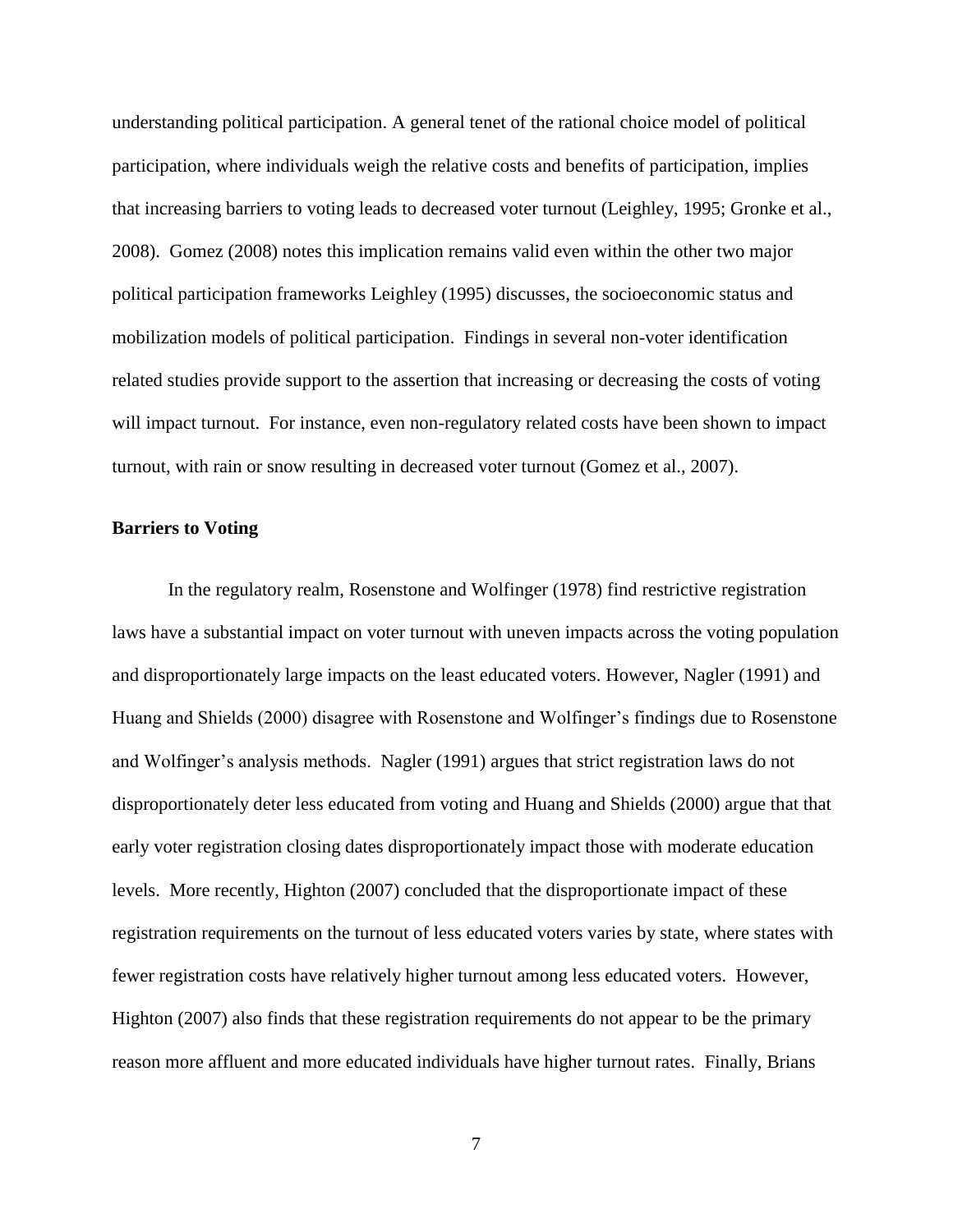and Grofman (2001) also find election-day registration to be associated with higher voter turnout.

Despite evidence that barriers to voting decrease voter turnout, many studies have found that some of these barriers have uneven impacts on different groups of potential voters (Rosenstone, Wolfinger, 1978; Highton, 2007; Brians, Grofman, 2001). A study by Brown and Wedeking (2006) finds that, despite multiple studies which find a link between registration and voter turnout, the National Voter Registration Act and motor voter registration implementation appear to have increased the number of registered voters while weakening the relationship between registration and turnout. As Brown and Wedeking note, this weakening relationship may occur as many citizens who remain less likely to vote despite easier registration become a larger share of the pool of registered voters.

While registration barriers in some states certainly have an impact on voter turnout, this study examines the effect of voter identification requirements at the polls. Gronke et al. (2008) claim that making voting more convenient by allowing forms of voting, such as early voting or unrestrictive absentee balloting, has a modest, but positive impact on turnout. Multiple studies have found that voting by mail, such as Oregon's implementation of an all vote-by-mail system, has a strong positive effect on voter turnout (Southwell, Burchett 2000; Richey, 2008). However, Brown and Wedeking (2006) raise an interesting point that, despite reduced barriers to voting, many individuals remain uninterested in voting and are not persuaded by reductions in voting barriers. This concept can also be applied with respect to increasing voting barriers, suggesting that rising barriers resulting from newly implemented voter identification requirements may not dissuade those in the least likely to vote demographic groups from voting if those individuals remain sufficiently intent on voting.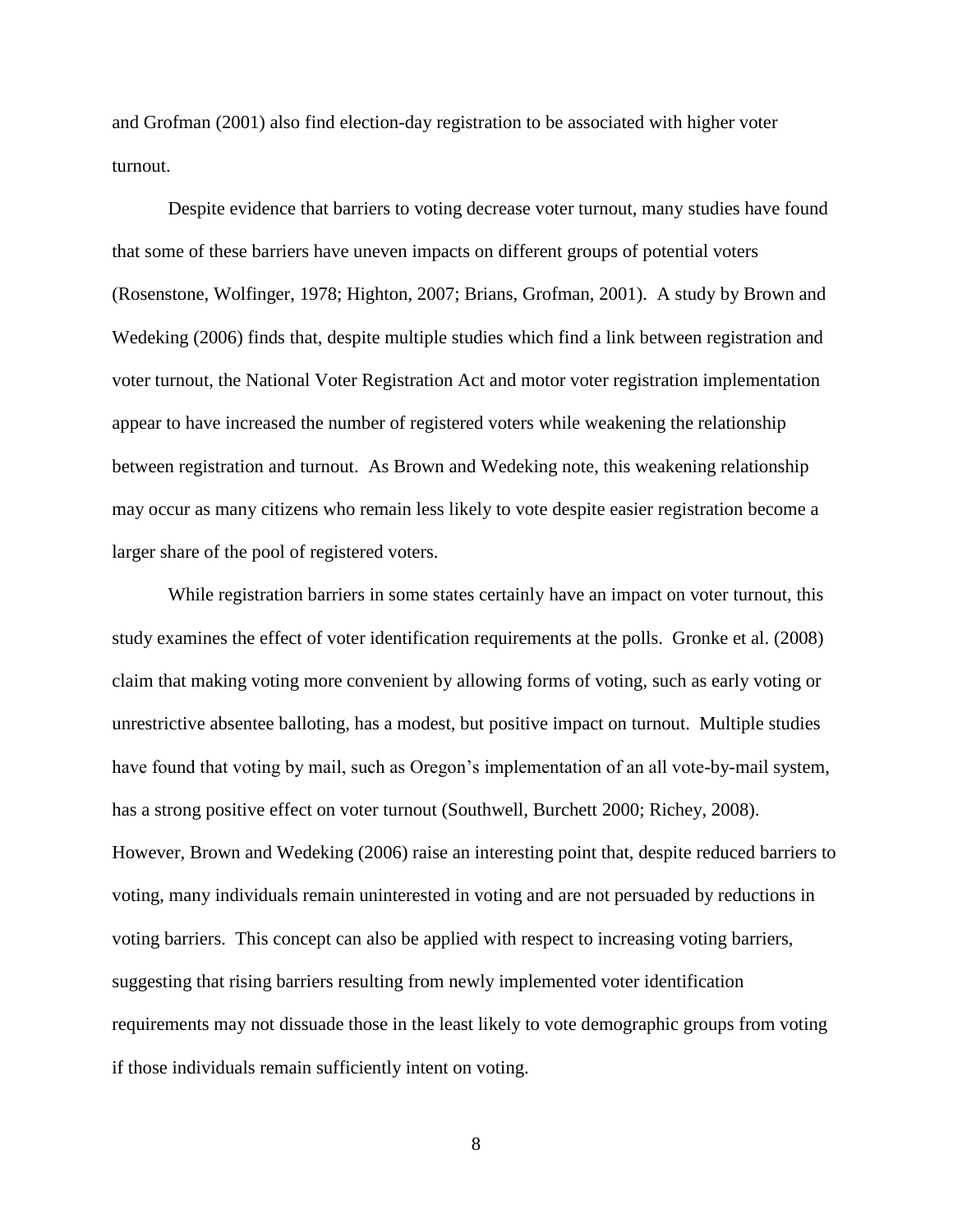#### **Voter Identification Requirements**

While studies of voter identification laws primarily focus on the effect on voter turnout, Logan and Darrah (2008) evaluated voter ID requirements and find broader negative effects on civic participation. The authors concluded that the effects of voter ID requirements extend beyond election-day and result in decreases in immigrant naturalization rates, voter registration, and voting, with blacks and Hispanics disproportionately impacted. While the analysis contained in this study does not attempt to identify voter ID requirement effects beyond their potential impact on turnout of registered voters, if Logan and Darrah (2008) are correct, readers should be cognizant that this and similar studies may not provide a full picture of the effect of voter identification requirements.

Barreto, Nuño, and Sanchez (2007a) performed one of the earlier studies to investigate whether certain groups may be disproportionately disenfranchised by photo identification requirements. Using 2006 exit polls from California, Washington, and New Mexico, the authors conclude that, among actual voters, minority voters are substantially more likely to be disproportionately impacted by voter identification requirements as they are less likely to be able to provide specific or multiple forms of identification. In an additional survey of registered voters in Indiana, Barreto, Nuño, and Sanchez (2007b) find that White, college educated, high income, and middle-age voters were more likely to have the identification meeting Indiana's strict photo identification requirements. Hood and Bullock (2007) have similar findings from analyzing registered voters in Georgia, finding that African Americans, Hispanics, and the elderly are less likely to have photo identification from the DMV. Barreto, Nuno, and Sanchez (2007a; 2007b) further assert that the individuals most likely to be impacted by voter identification laws are more likely to be democrats, a claim which Hood and Bullock (2007)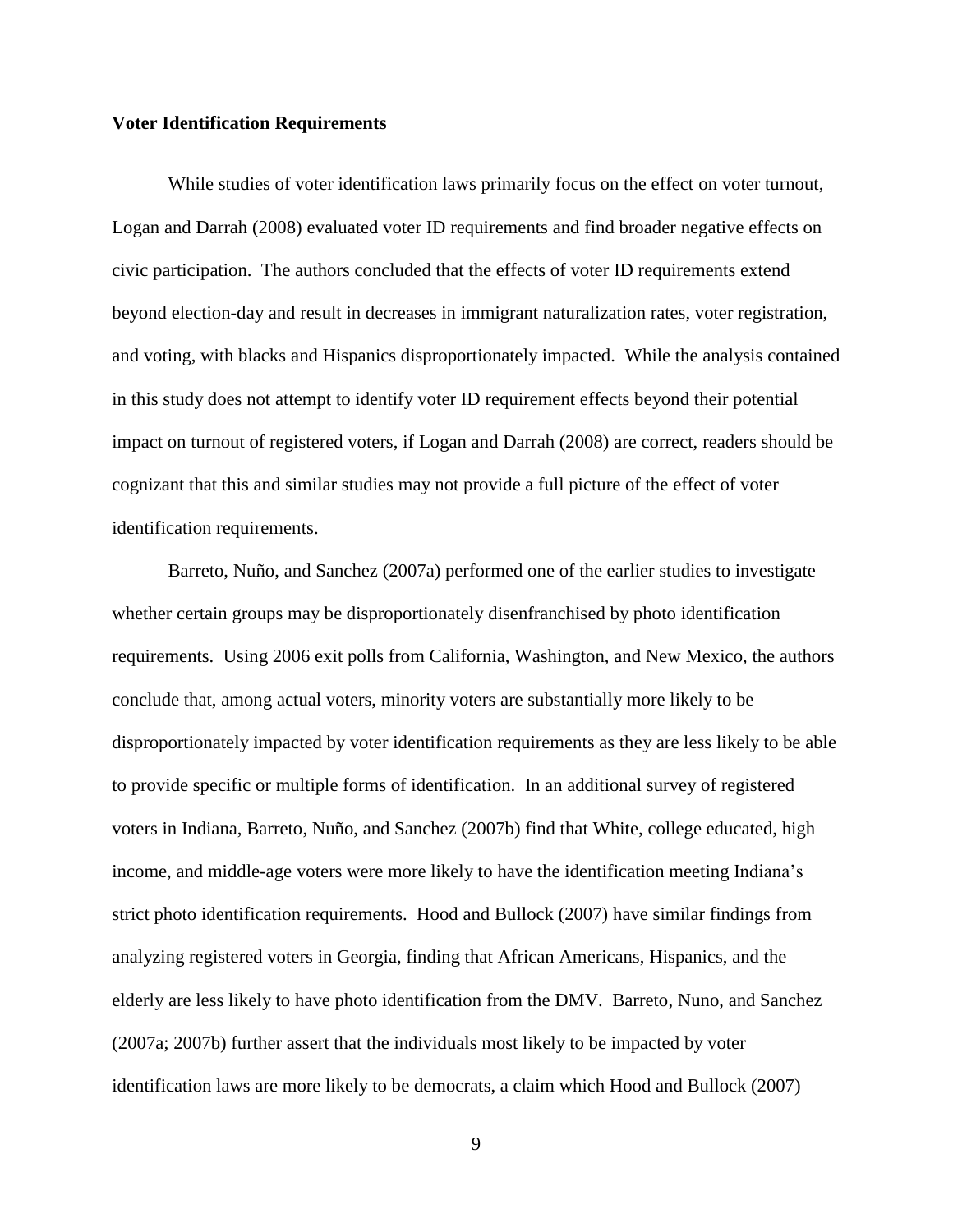support, providing some backing to claims that voter identification requirements have not just demographic, but potentially partisan, bias.

Of course, if minority voters who currently lack identification are motivated by voting requirements to obtain the necessary identification prior the election, minority voters may not be disproportionately impacted. Alternatively, individuals may not obtain the necessary identification and, as Vercellotti and Anderson (2006) point out, may decide to stay away from the polls knowing they will not be permitted to vote. Thus, while the fact that the proportion of individuals with valid identification varies between groups is certainly suggestive, it remains important to analyze also changes in actual turnout. A Gomez (2008) study contradicts findings of partisan bias, finding no substantial partisan effects using county turnout data for the 2000 and 2004 presidential election cycles. However, his multilevel model of voter turnout does find small effects of voter identification rules on turnout that appear to work through minority groups and the less affluent (Gomez, 2008).

Vercellotti and Anderson (2006) performed one of the first studies on the impact of voter identification on turnout finding that turnout varies with voter identification requirements. Analyzing registered voters in the 2004 presidential election with state and county level data and individual-level data from the Current Population Survey, the authors find negative effects overall and disproportionate large effects on minority groups. Muhlhausen and Sikich (2007), at the Heritage Foudation, re-created Vercellotti and Anderson's (2006) study with what they argued was an improved model and corrections for misclassified laws, finding that voter identification laws have virtually no impact on voter turnout. However, as Milyo (2007), Gomez (2008), and Alvarez, Bailey, and Katz (2008) all point out, Vercellotti and Anderson's (and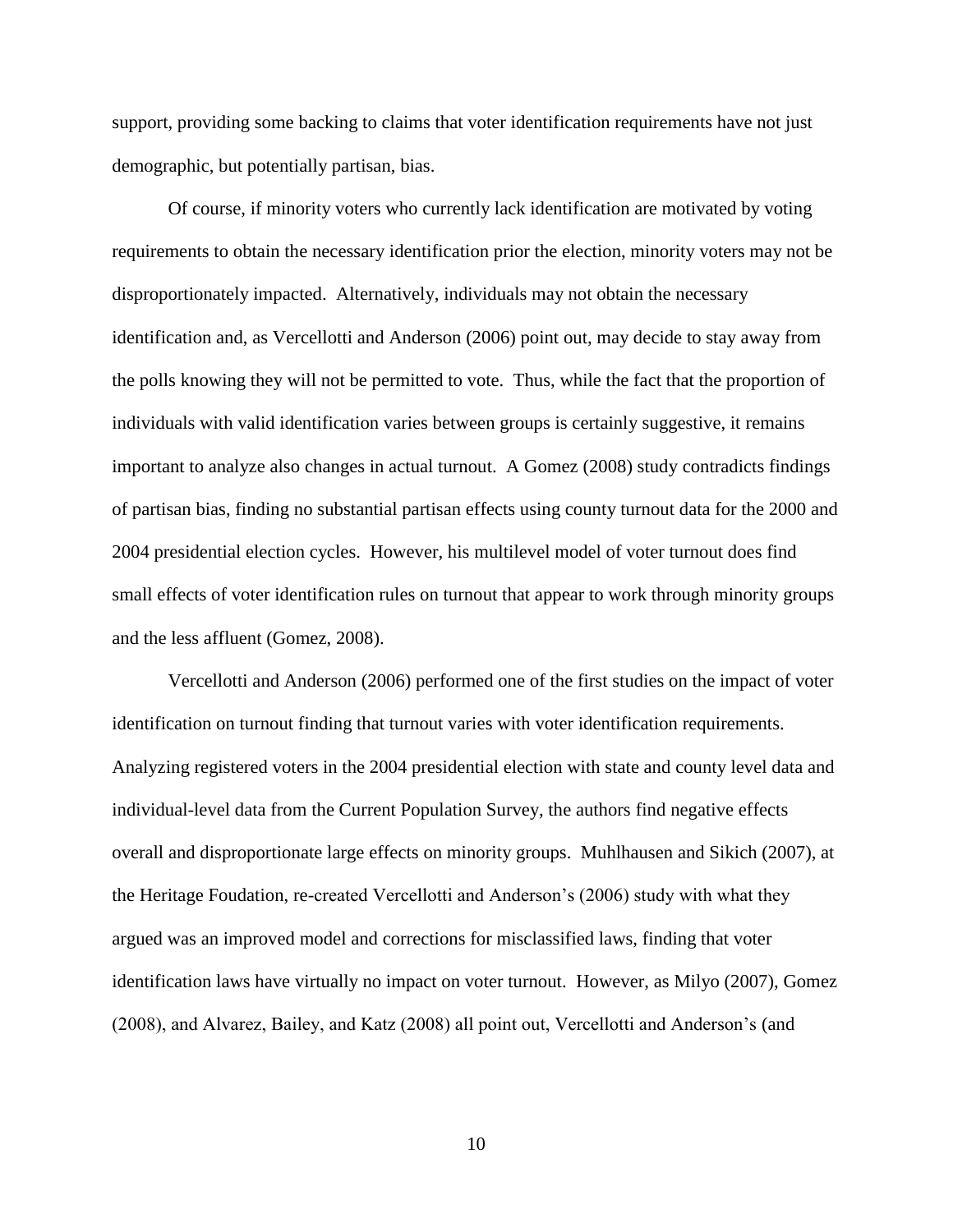Mulhausen and Sikich's) use of only a single cross-section of data limits the reliability of their findings.

Mycoff, Wagner, and Wilson (2007) used aggregate and individual level data to analyze four cross-sections, the 2000, 2002, 2004, and 2006 elections, and find that stricter voting requirements do not impact voter turnout. Mycoff, Wagner, and Wilson's (2007) analysis suggests that researchers should give additional focus to political interest, social issues, and the type of election as drivers of voter turnout. However, Alvarez, Bailey, and Katz (2008) note the Mycoff, Wagner, and Wilson (2007) study analyzes each of the four elections individually and, as a result, may fail to identify effects of changes in voter identification requirements within states. Alvarez, Bailey, and Katz (2008) also critique the Mycoff, Wagner, and Wilson (2007) study for using National Election Study data with smaller samples and coverage than the Current Population Survey, however, they fail to point out that the Mycoff, Wagner, and Wilson study required party identification and political interest variables not present in the Current Population Study. Mycoff, Wagner, and Wilson (2009) subsequently performed a study using data from the 2006 Cooperative Congressional Election Study and find similar results to their prior study, arguing that political interest, social issues, and the type of election would decrease any potential effects on voter turnout caused by stringent voter identification rules.

Intriguingly, in a natural experiment pre and post-implementation of Indian's photo identification requirements using data from the 2002 and 2006 midterm elections, Milyo (2007) finds that photo identification requirements actually increase county-level turnout. Milyo (2007) also did not find consistent evidence that less educated, less affluent, minority, or older voters were disproportionately impacted by the photo identification requirements. However, as Alvarez, Bailey, and Katz (2008) note, studies relying on aggregated data can fall prey to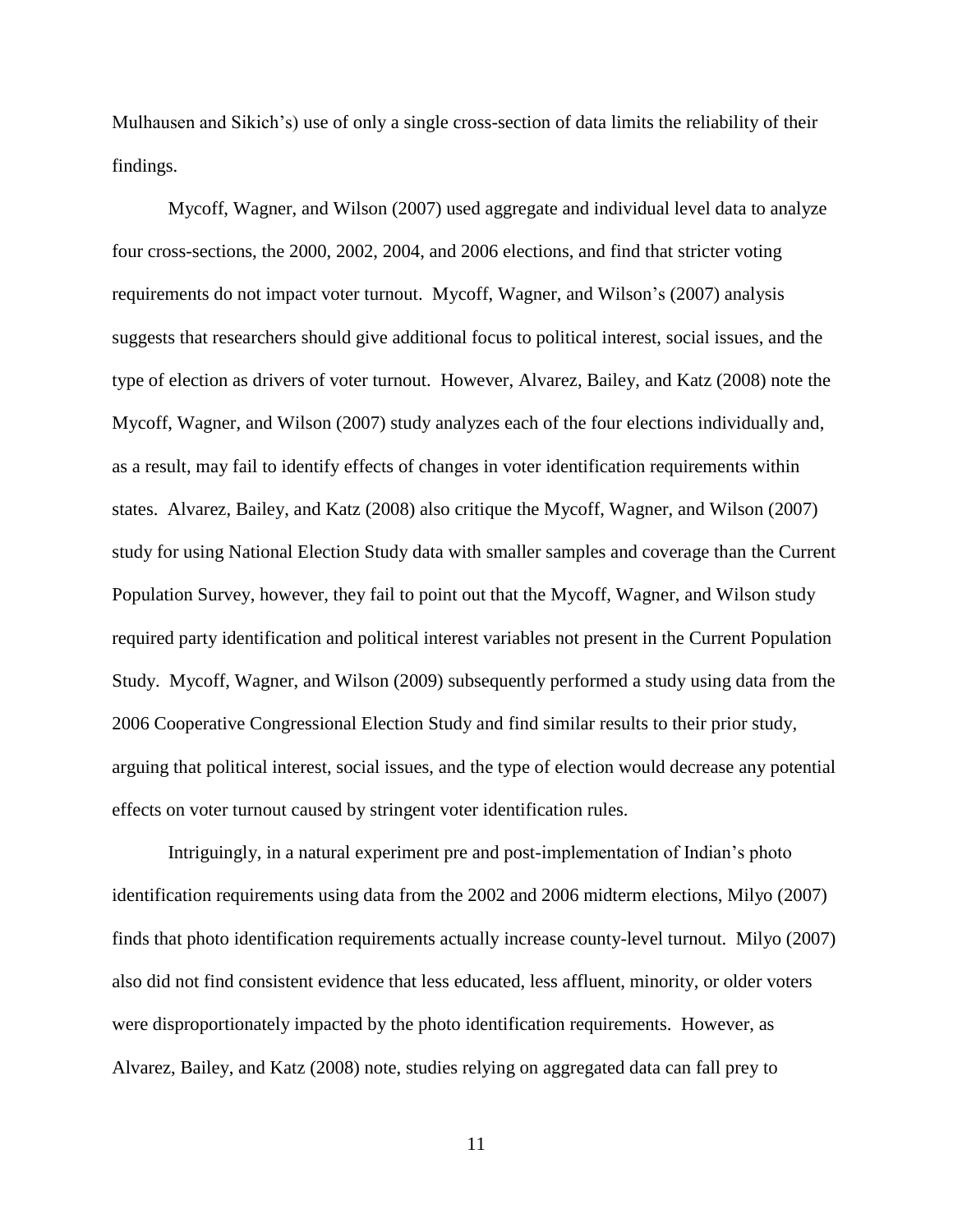ecological fallacy, leading to incorrect conclusions about subgroups within the aggregated data. Furthermore, the use of only two elections in a single state does not adequately control for nondemographic factors that may impact turnout in those two particular election years.

Alvarez, Bailey, and Katz (2008) make an important development in analyzing voter identification requirements with a model recognizing the ordinal nature of state law stringency among the states. Indeed, voter identification requirements vary greatly among the states and, as a result, an analysis that incorporates the theoretical level of stringency of each requirement may be particularly important to identifying any effects if low stringency requirements do not substantially differ from a lack of any voter identification requirements. Furthermore, this concept may be useful in comparing among the different types of voter identification requirements. As background, I list the ordinal scale created by Alvarez, Bailey, and Katz (2008) below.

- 1. "Voter must state his/her name.
- 2. Voter must sign his/her name in a poll-book.
- 3. Voter must sign his/her name in a poll-book and it must match a signature on file.
- 4. Voter is requested to present proof of identification or voter registration card.
- 5. Voter must present proof of identification or voter registration card.
- 6. Voter must present proof of identification and his/her signature must match the signature on the identification provided.
- 7. Voter is requested to present photo identification.
- 8. Voter is required to present photo identification."

In their multilevel study using individual level data from the Current Population Survey data for 2000, 2002, 2004, and 2006, Alvarez, Bailey, and Katz (2008) find that, while effects of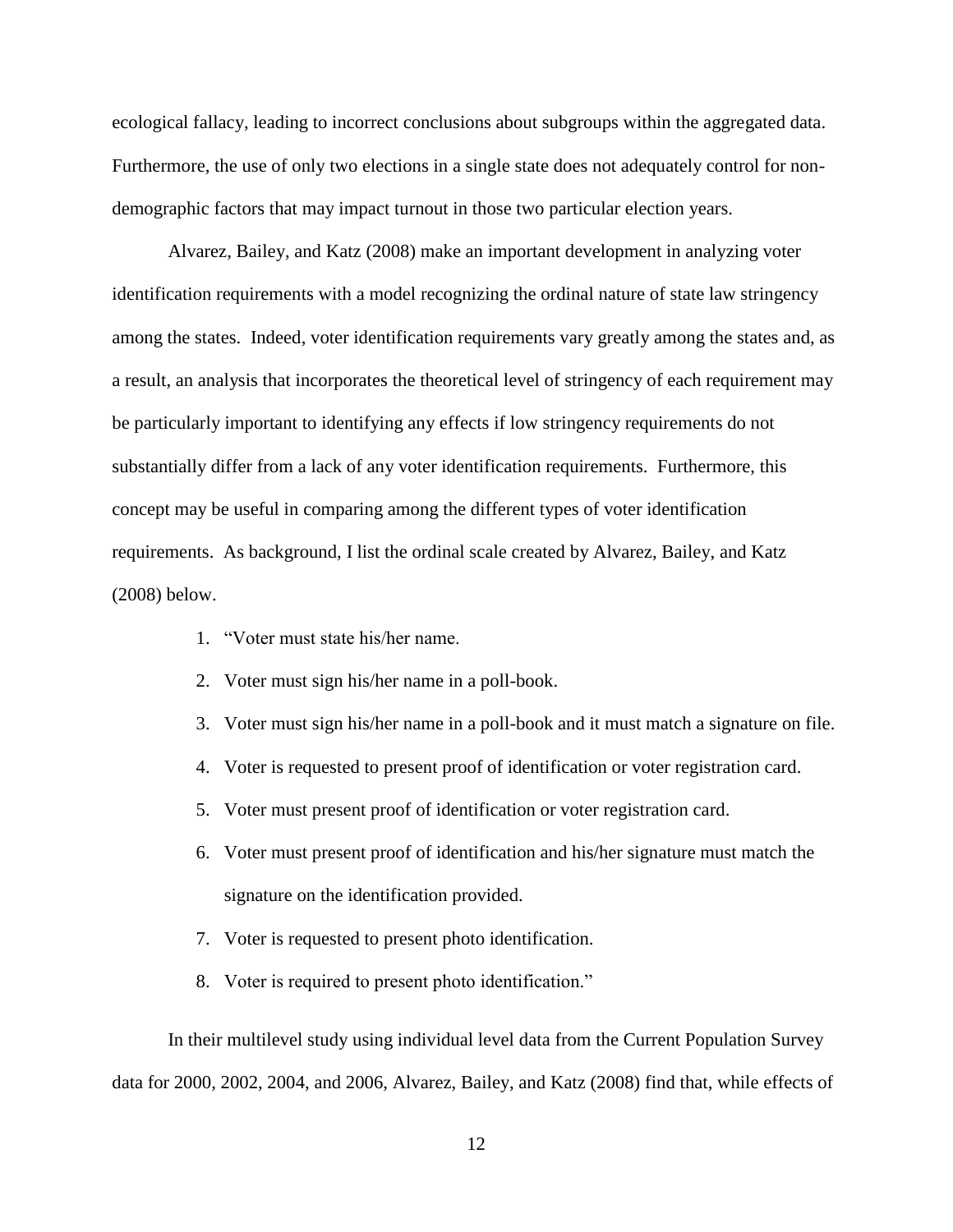voter identification requirements fail to show up in aggregated data, the strictest forms of voter identification requirements negatively impact voter turnout. However, this study, similar to some other studies in the literature, compares data before and after the implementation of the Help America Vote Act, passed in 2002 and was first implemented in 2004. The Help America Vote Act, impacted election administration procedures nationwide, including allowing certain voters to cast provisional ballots. While its effect on turnout may or may not be substantial, this is not ideal for determining the effect of voter identification laws using cross-sectional analysis. In addition, as an increasing number of states have passed and implemented stringent voter identification requirements in recent years, this analysis was unable to incorporate the increased variation in the independent variable of interest, voter identification laws, due to the data available at the time. While Alvarez, Bailey, and Katz's (2008) study represents one of the more influential studies on the effect of voter identification requirements on turnout to date, mixed findings overall result in continued debate over the effect of voter identification requirements.

Erickson and Minnite (2009) critique techniques used by studies employing Current Population Survey data, including techniques in the Alvarez, Bailey, and Katz (2008), Mulhausen and Sikich (2007), and Vercellotti and Anderson (2006) studies. While Erickson and Minnite (2009) are rightly skeptical of analyses that use a single cross-section, they crucially point out that voter identification studies analyzing state level with individual level data must be careful to calculate correct standard errors. Erickson and Minnite (2009) demonstrate that to avoid bias in favor of finding a significant result, studies with this type of research design need to calculate clustered standard errors based on the groups (states) that the individual level observations are in and not simply robust standard errors, unless all state level variables that impact turnout are controlled for. The authors further perform a difference-in-differences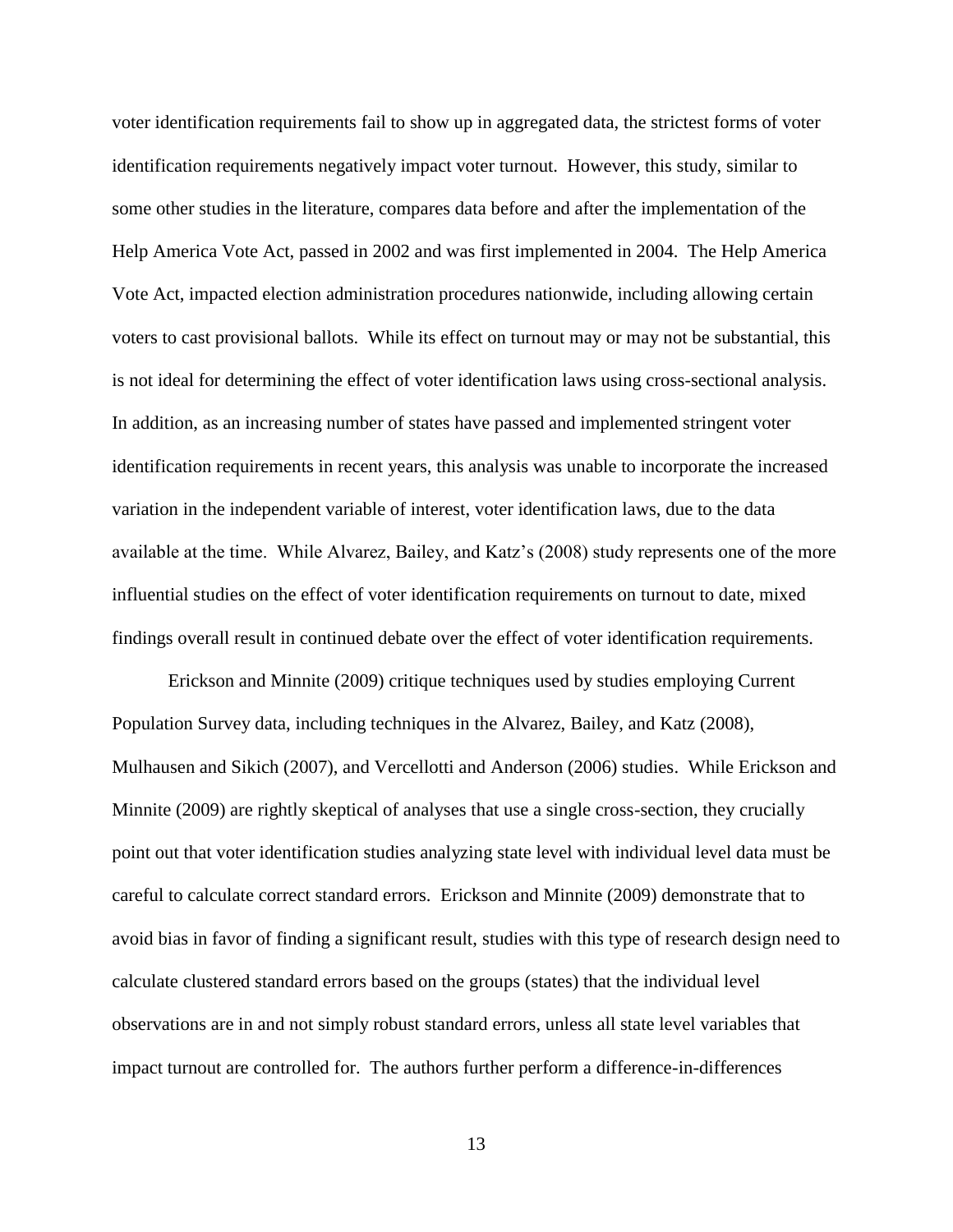analysis on turnout in the 2002 and 2006 midterm elections using the voter identification requirement stringency scale constructed by and Alvarez, Bailey, and Katz. Erickson and Minnite (2009) conclude that their results, which were substantially impacted by state level turnout differences, and the literature at large using survey data, is insufficient to conclusively determine whether voter identification laws have an adverse impact on voter turnout. The authors suggest that until more elections and states with strict voter identification requirements provide researchers with additional survey data, other forms of analyzing voter identification laws, such as evaluating different rates qualifying identification held by different demographic groups or a differences-in-differences-in-differences design using precinct level aggregate data, may be more informative.

#### **CONCEPTUAL FRAMEWORK AND HYPOTHESIS**

The literature review on voter identification requirements demonstrates the ongoing debate regarding the effect of voter identification requirements on turnout and the recent nature of the most stringent requirements requiring photo identification. It stands to reason that more arduous voter identification requirements increase costs associated with voting, particularly for eligible voters who lack qualifying identification or are new to the voting process, and may lead to reduced voter turnout. Alternatively, voter identification requirements may have no statistically discernible impact on voter turnout if eligible voters are sufficiently motivated to vote regardless of potential costs associated with identification requirements. In general, the literature on voter identification laws is divided between studies that find voter identification requirements decrease turnout and studies that fail to find this effect. Yet, it is clear that substantial variation exists between different states' voter identification requirements, and these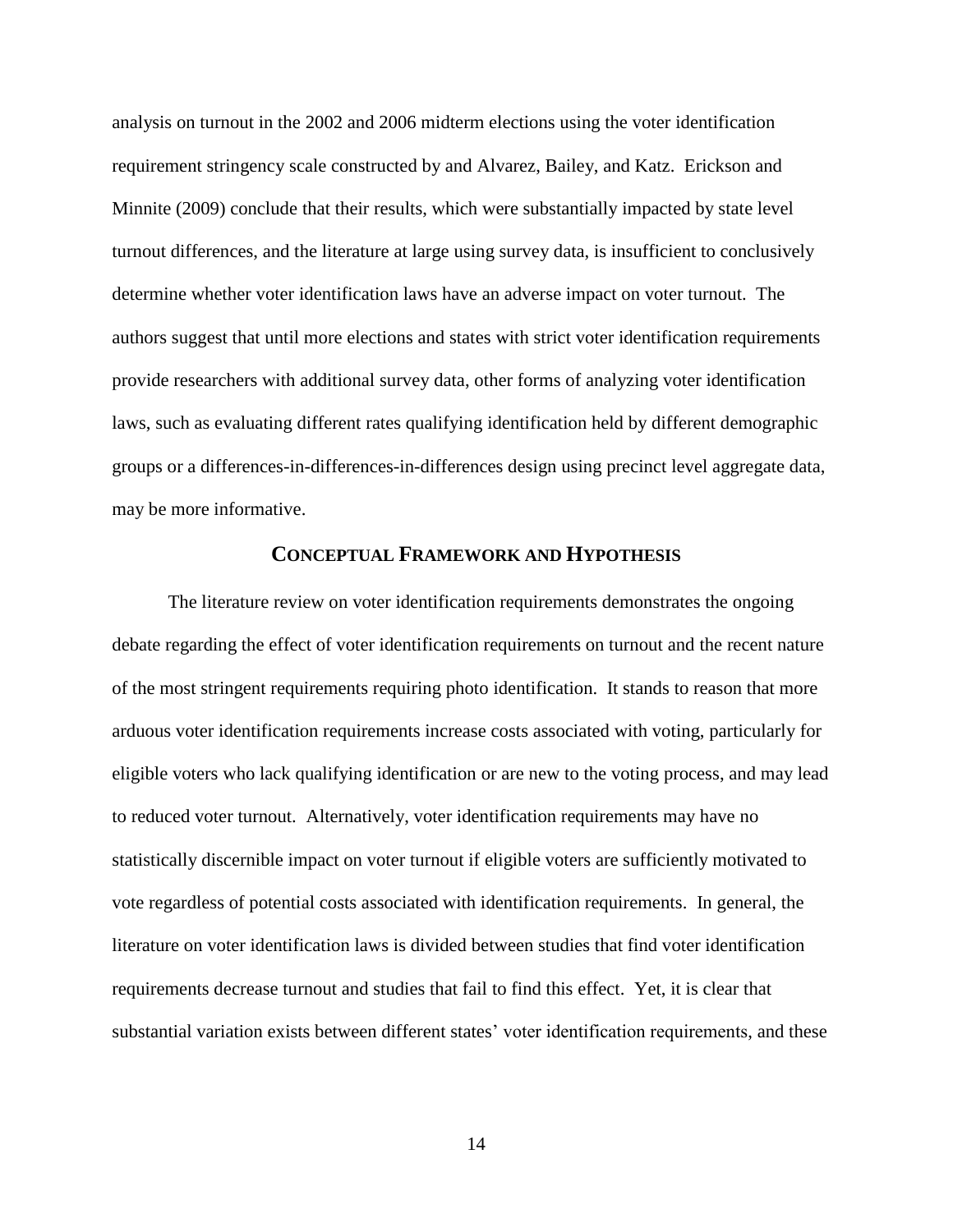differences may be vital to understanding the effects of voter identification requirements as various requirements may have different impacts.

This paper evaluates the effects of the different levels of voter identification requirements on voter turnout, with a focus on the controversial photo identification requirements. This author hypothesizes relatively more stringent voter identification requirements, such as requiring photo identification, will be associated with lower voter turnout. More specifically, due to lower rates of qualifying identification among certain groups and varying levels of experience with the voting process, this author hypothesizes a decrease in turnout among certain demographic groups, such as minorities, young voters, and low-income individuals, who may have a more difficult time meeting more stringent voter identification requirements.

#### **DATA**

#### **Primary Data Source**

The analysis in this paper uses data from the Current Population Survey (CPS) Voting and Registration supplement, gathered by the U.S. Census Bureau after the 2004, 2006, 2008, and 2010 elections. The CPS is a monthly survey of approximately 50,000 households containing information on labor force characteristics of the U.S. population. The self-reported and proxy-reported data contained in the CPS and the supplement is individual level crosssectional data gathered as part of the CPS Voting and Registration supplement every other November following the federal elections that occur every two years. It includes a lengthy variable list including variables on voter registration, voting status, employment information, demographic characteristics, and location information. One relevant known issue with CPS survey data is that it has historically over-reported voter turnout, not a surprising finding given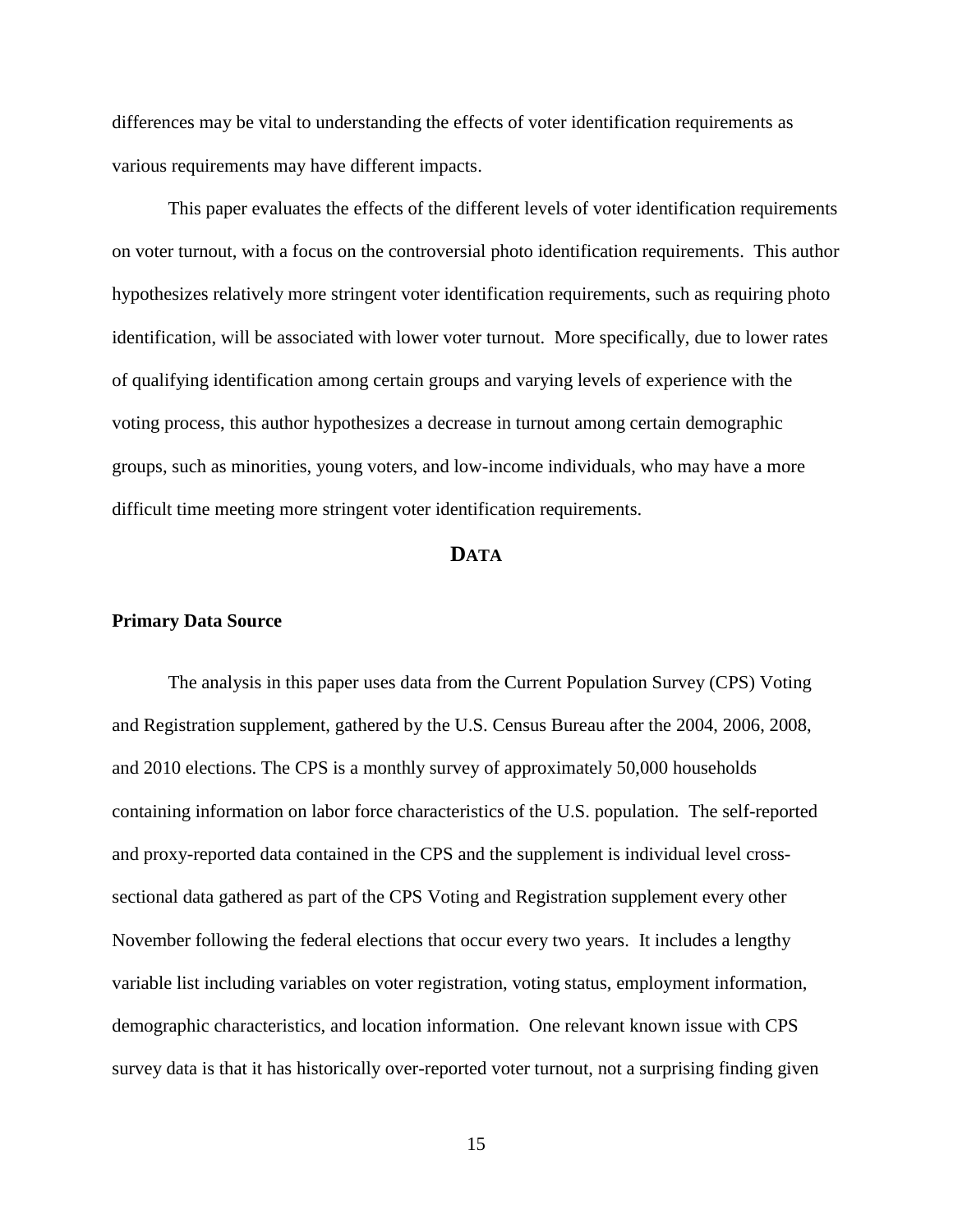the self-reported nature of what some citizens consider a civic duty. For example, the 2004 CPS Voting and Registration supplement reported a 3 percent discrepancy in turnout relative to official numbers from the House Clerk's office. Despite this, the use of individual level data helps us to avoid potentially substantial ecological fallacy risks present in interpreting results using aggregated data. Data on the state laws was manually compiled and categorized based on information provided by the National Conference on State Legislatures. Further, as this paper is specifically investigating voter identification barriers at the polls and not barriers in the registration process, the data used for this analysis will be limited to registered voters.<sup>14</sup>

#### **METHODOLOGY AND MODEL**

#### **Method**

 $\overline{a}$ 

The analysis in this paper uses individual level CPS data from 2004, 2006, 2008, and 2010 elections, state voter identification election law data, and data regarding which candidates were on the ballot in a particular state and election year. However, other cultural and non-voter identification state law differences exist between the states that may potentially impact voter turnout rates between states, such as the availability of mail-in voting, early voting, or same day registration. As a result, this analysis employs a logistic state and year fixed-effects model in order to control for these non-identification related state level differences.

This approach presents a challenge to the analysis by potentially stripping away some state level variation associated with the different voter identification laws, creating a potential bias in the analysis against finding a statistically significant result caused by potentially underestimating the effect of voter identification laws. However, as the potential bias is against

 $14$  Data used in the analysis is further limited to exclude individuals with missing data on variables used in the analysis.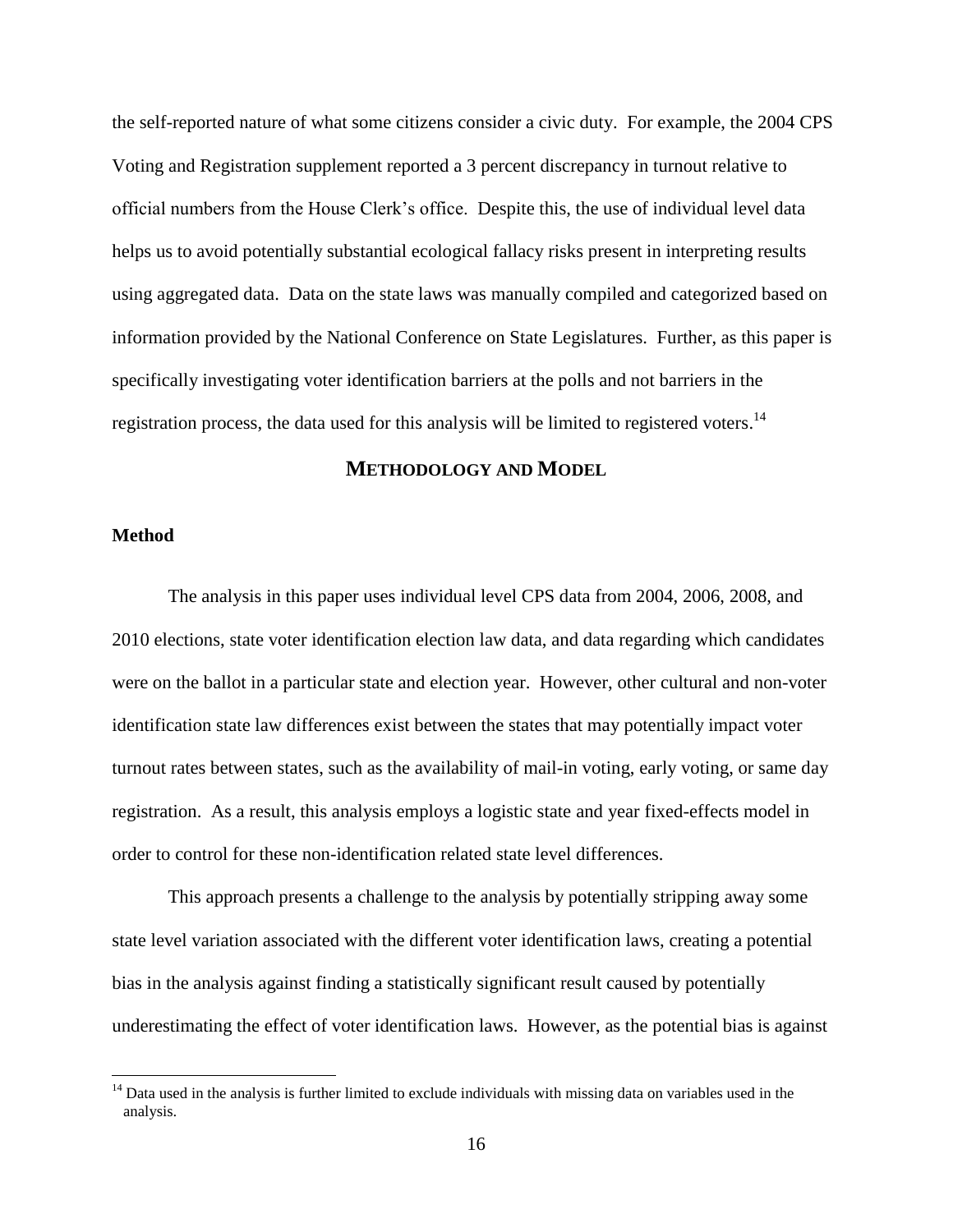finding a statistically significant result instead of in favor of finding a result, the analysis can proceed with the understanding that if a significant effect of voter identification laws is found, the potential effect of this particular bias would likely be to understate the effect. Additionally, as Erickson and Minnite (2009) suggest, the clustered nature of the individuals within states implies that standard errors should be adjusted for clustering in order to guard against inaccurate standard errors and Type I error.

Further, incorporating fixed effects for each election year in addition to fixed effects for each state (through a compilation of dummy variables) further reduces variation among the different state laws over time, which may make identifying an effect challenging. However, without this control, the inability to control for differences between the 2004 and 2008 Presidential election years and differences between the 2006 and 2010 midterm election years could result in substantial bias since voter ID law changes coincide with changes in election years.

As a result of the variation in state voter identification requirements, it is important to employ a voter identification law stringency scale. The substantial variation between different states' voter identification requirements means pooled cross-sectional studies across the states which fail to account for this variation may bias their findings towards not finding a statistically significant effect on voter turnout. This bias may result from several relatively weak voter identification requirements that may not practically differ from having no voter ID requirements. Despite the large number of observations provided by the current population survey, the combination of fixed state and fixed election-year effects<sup>15</sup> provides reason for concern regarding whether significant variation will remain in the sample after categorizing state laws based on the

<sup>&</sup>lt;sup>15</sup> Fixed effects modeling was performed using factor variables for each State and Year, with the State of Minnesota and 2004 used as reference points.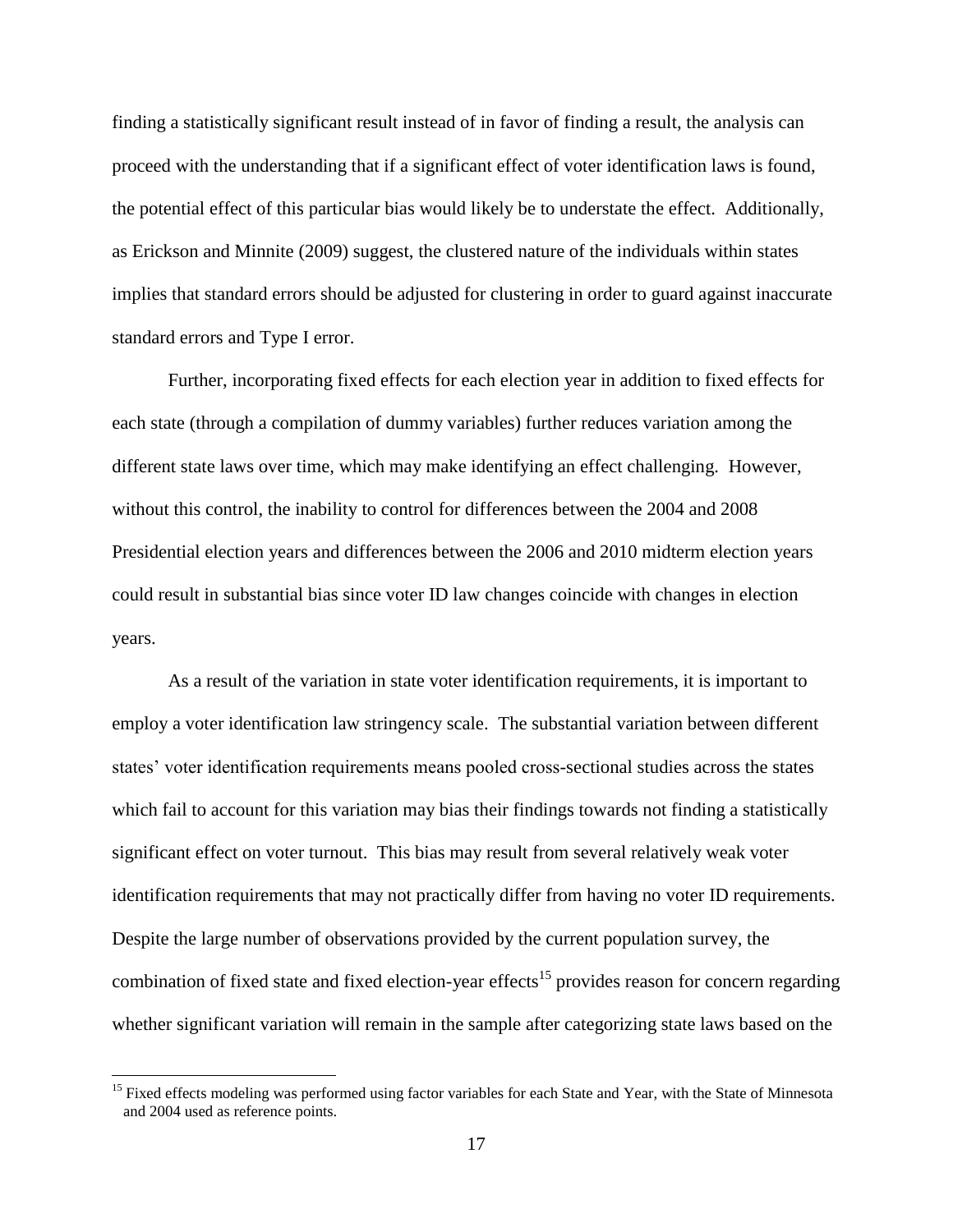scale constructed by Alvarez, Bailey, and Katz (2008). As a result, this study uses an alternative categorization based on data provided by the National Conference of State Legislatures, which classifies states with voter identification laws into the following three categories from the most to the least stringent: $16$ 

- 1. Strict Photo ID Requirement Voters must show a photo ID.
- 2. Photo ID Requested Voters are requested to provide a photo ID, but are allowed to vote if they meet other criteria.
- 3. Non-Photo ID Voters must show ID, but certain other forms of identification are allowed.

While this scale is not as detailed as the one devised by Alvarez, Bailey, and Katz (2008), it provides distinction for the photo ID laws that critics are particularly concerned about, for both "strict photo ID" and "photo ID requested" requirements. This categorization also consolidates the laws into categories that helps enable statistical analysis on relatively little variation between state laws, which is important given the need for clustered standard errors and the few years of available data with which to analyze the strictest forms of these requirements.

[Figure 1](#page-24-0) and [Figure 2](#page-24-1) below display state voter identification requirements for the 2004 and 2010 elections as choropleth maps, with more stringent voter identification requirements displayed as darker shades.

<sup>&</sup>lt;sup>16</sup> National Conference of State Legislatures. (December 12, 2011). Voter Identification Requirements. Retrieved from [http://www.ncsl.org/default.aspx?tabid=16602.](http://www.ncsl.org/default.aspx?tabid=16602)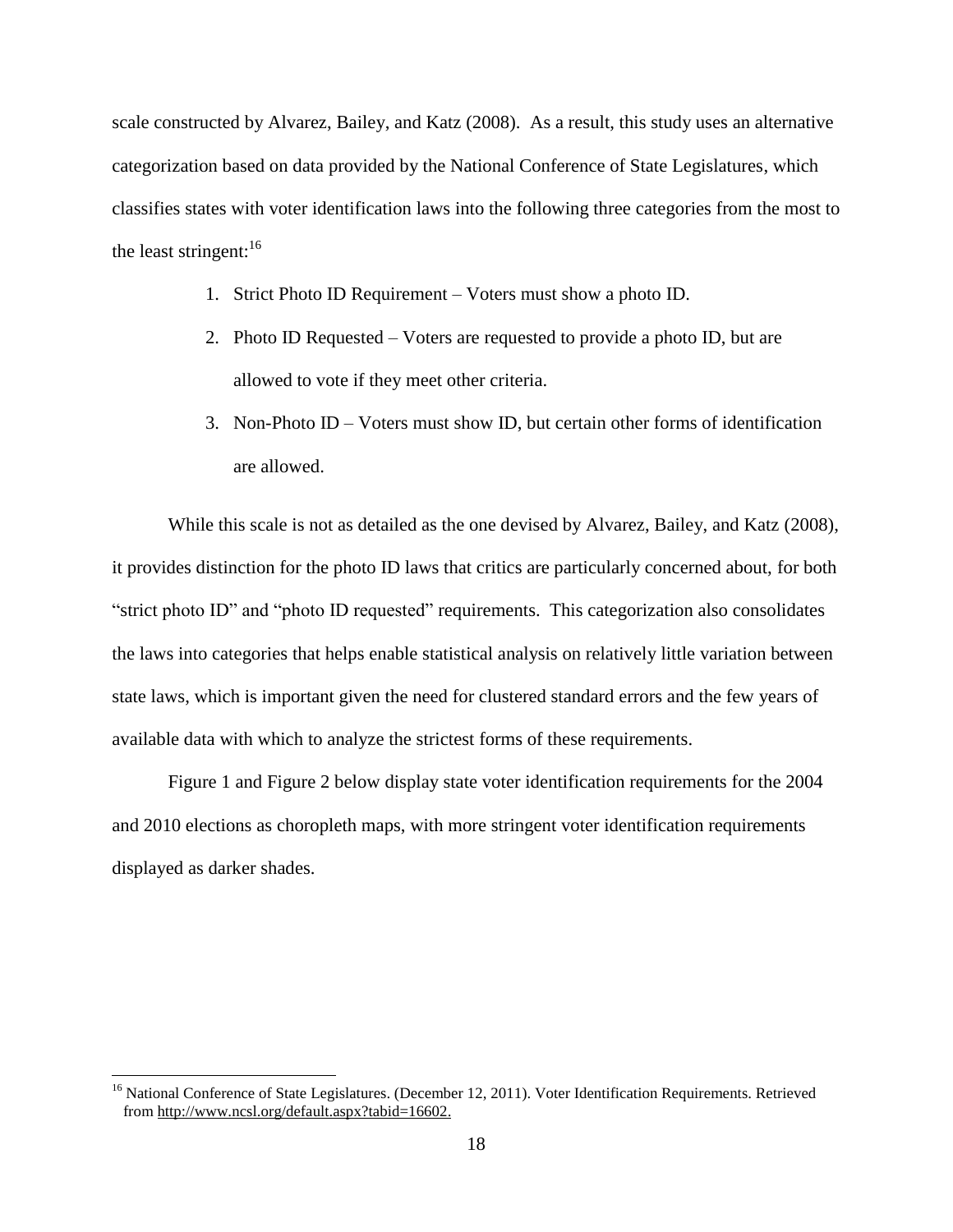<span id="page-24-0"></span>



**Figure 2: 2010 State Voter Identification Law Map**

<span id="page-24-1"></span>

The darker shades in [Figure 2](#page-24-1) represent a shift towards increasingly stringent voter identification requirements in several states between 2004 and 2010. [Table 1](#page-25-0) below depicts the number of state laws by category for each year in the analysis, based on categorizations by the National Conference of State Legislatures. A chart displaying the categorization of each specific state requirement for each year can be found in [Table 6](#page-39-1) in the appendices.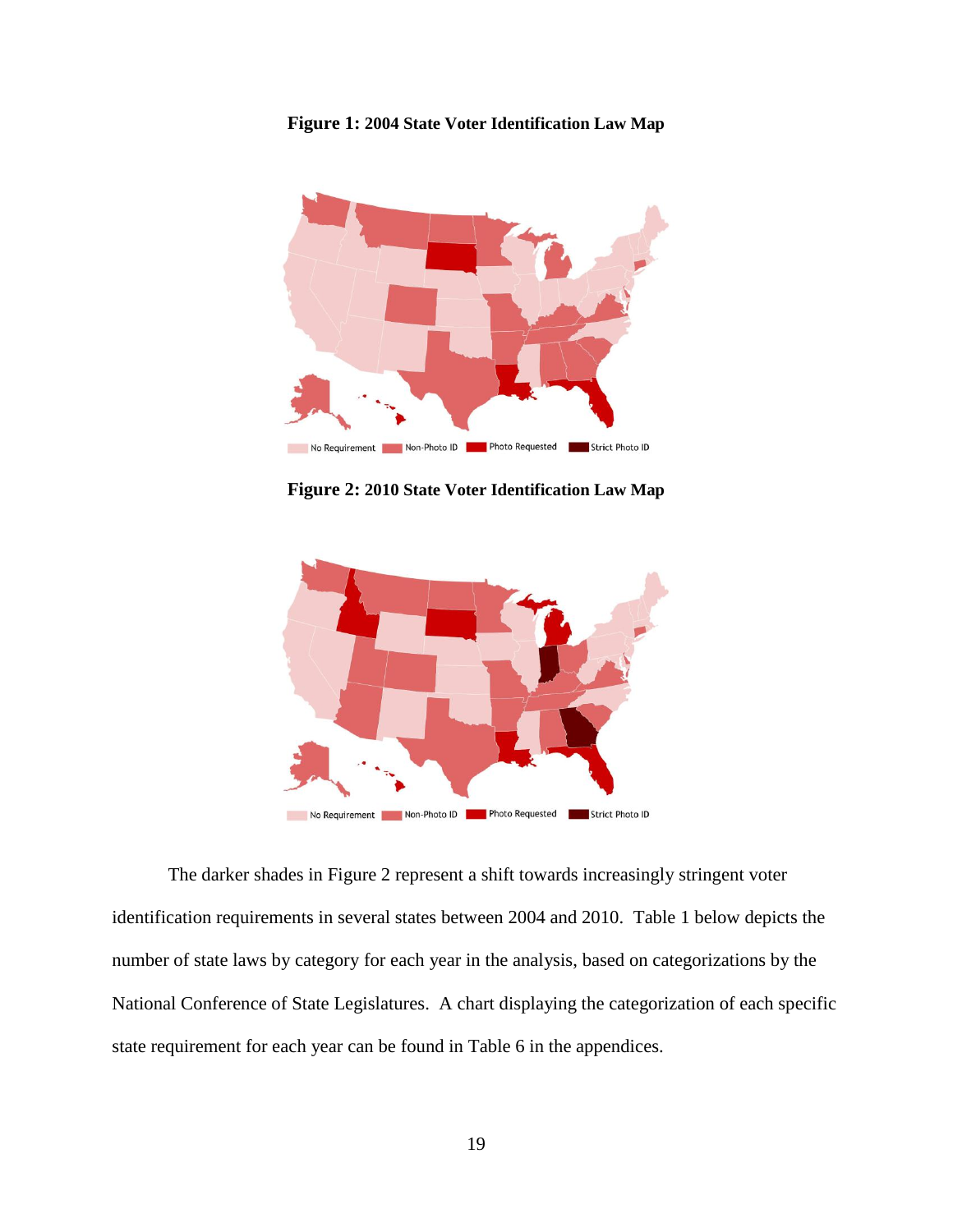<span id="page-25-0"></span>

| Category                         | 2004 | 2006 | 2008 | 2010 |
|----------------------------------|------|------|------|------|
| <b>Strict Photo ID States</b>    |      |      |      |      |
| <b>Photo ID Requested States</b> |      |      |      |      |
| ID States (non-Photo)            | 16   | 18   | 16   |      |
| No ID Requirement States         | 29   | 26   | 26   | 24   |
| Total                            | 49   | 49   | 49   | 49   |

**Table 1: Summary of State Laws by Category and Year<sup>17</sup>**

Observations from two states, Washington and Oregon, were excluded from the analysis due to the vote by mail laws and the high voting by mail rates in those two states.<sup>18</sup> In Oregon, the entire election is conducted via mail (Richey, 2008). In the State of Washington, by 2010 only one county did not conduct entirely vote-by-mail elections and 89 percent of its voters still voted by mail.<sup>19</sup> In 2011, Washington State's Governor signed a bill making it the second to conduct its elections entirely by mail.<sup>20</sup> As most voters do not go to the polls to vote in Oregon and Washington, and this analysis is evaluating potential barriers to voting at the polls, these states have been excluded from the analysis.

This paper investigates the effects of different voter identification requirements by constructing the logistic model of voter turnout, with fixed effects for each state and year of the analysis, as a function of the categorized level of stringency of state voter identification requirements while controlling for additional factors that may impact voter turnout.

<sup>&</sup>lt;sup>17</sup> Includes the District of Columbia and excludes Washington and Oregon. Note that models including Washington and Oregon were run to evaluate the potential impact the exclusion of these two states might have, however, their inclusion did not materially impact this paper's findings.

<sup>&</sup>lt;sup>18</sup> Models including observations from these states were run to confirm their exclusion did not materially impact the overall findings of this paper.

<sup>&</sup>lt;sup>19</sup> Katie Schmidt. The News Tribune. (April 5, 2011) Washington to shift to all vote-by-mail elections. Retrieved from [http://blog.thenewstribune.com/politics/2011/04/05/washington-to-shift-to-all-vote-by-mail-elections/.](http://blog.thenewstribune.com/politics/2011/04/05/washington-to-shift-to-all-vote-by-mail-elections/)

<sup>20</sup> *Ibid.*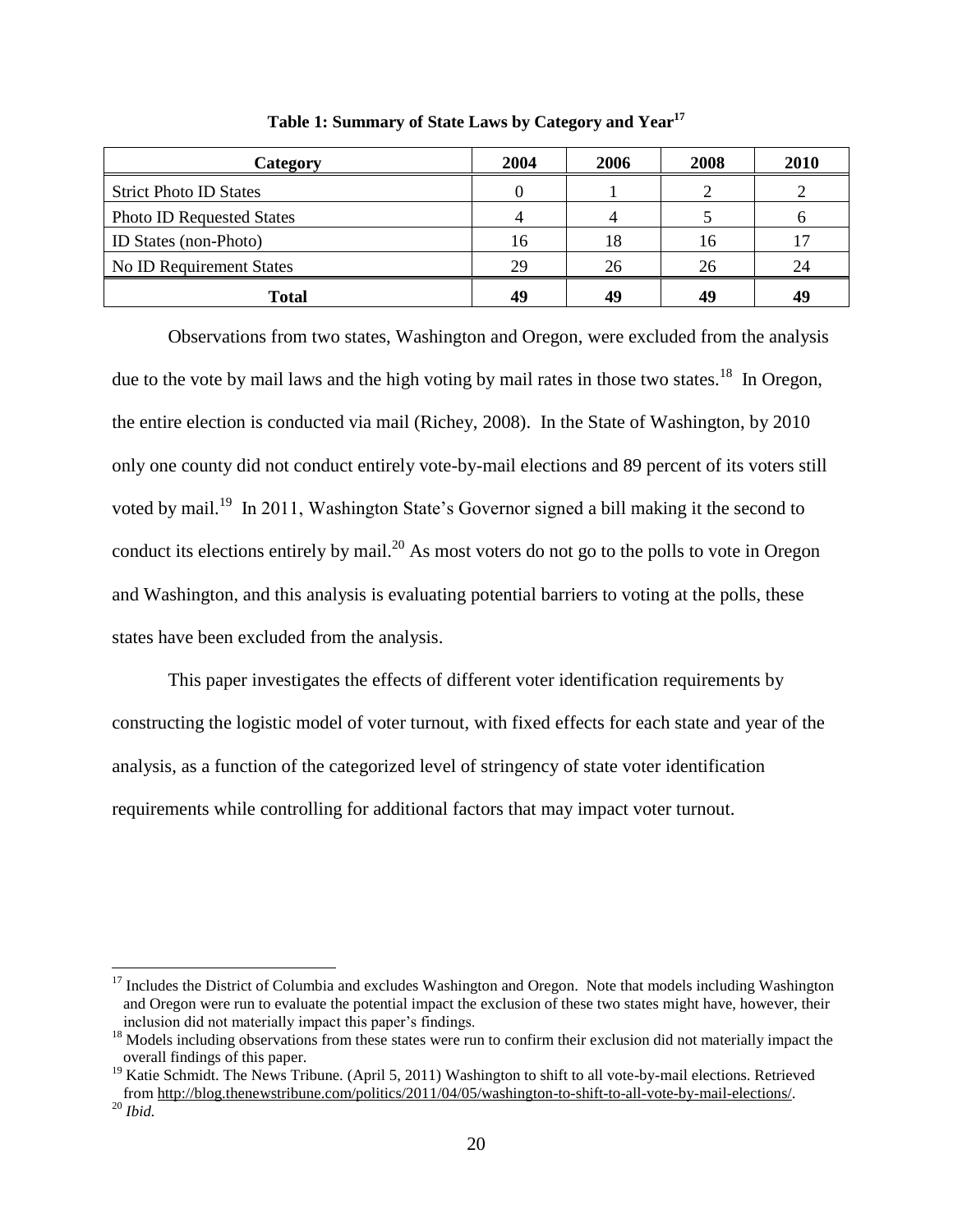#### **Model**

The equation below represents the general logistic model with controls that is used for this analysis.

$$
logit[Probability(Voter Turnout = 1 | Registered Voter)] =
$$
\n
$$
\theta_0 + \theta_1 \text{StateIDLawDummies}_{it} + \theta_2 \text{State}_i + \theta_2 \text{AgeGroup}_i + \theta_3 \text{RaceDummies}_{it}
$$
\n
$$
+ \theta_4 * \text{Gender}_i + \theta_5 \text{ElectronYearDummies}_i + \theta_6 2008_i * African American_i
$$
\n
$$
+ \theta_7 2008 * Ages18 to 24Dummy_i + \theta_8 Midterm * StateGovOr Senate Race_i
$$
\n
$$
+ \theta_9 \text{President} \cdot \text{StateGovOr Senate Race}_i + \theta_{10} \text{EducationLevel}_i
$$
\n
$$
+ \theta_{11} \text{MaritalStatus}_i + \theta_{12} \text{Employment Status}_i + \theta_{13} \text{IncomeLevelDummy}_i
$$
\n
$$
+ \theta_{14} \text{AddressResidentLessFinalYearDummy}_i + u_{it}
$$

#### *Dependent Variable and Form*

As the dependent variable in this model, whether or not a survey recipient reported voting, contains both a lower and upper bound (voted or did not vote), the regression model is in logistic form in order to represent the probability that an registered individual votes.

#### *Independent Variables*

As the ongoing debate surrounding voter identification requirements centers around photo identification requirements, this analysis categorizes state voter identification laws into three dummy variables as listed below and classified by the National Council of State Legislatures. The fourth, and excluded, categorization is for those states which have no voter identification requirements.

- 1. Strict Photo ID Voter is required to present photo identification.
- 2. Photo ID Requested Voter is requested to present photo identification.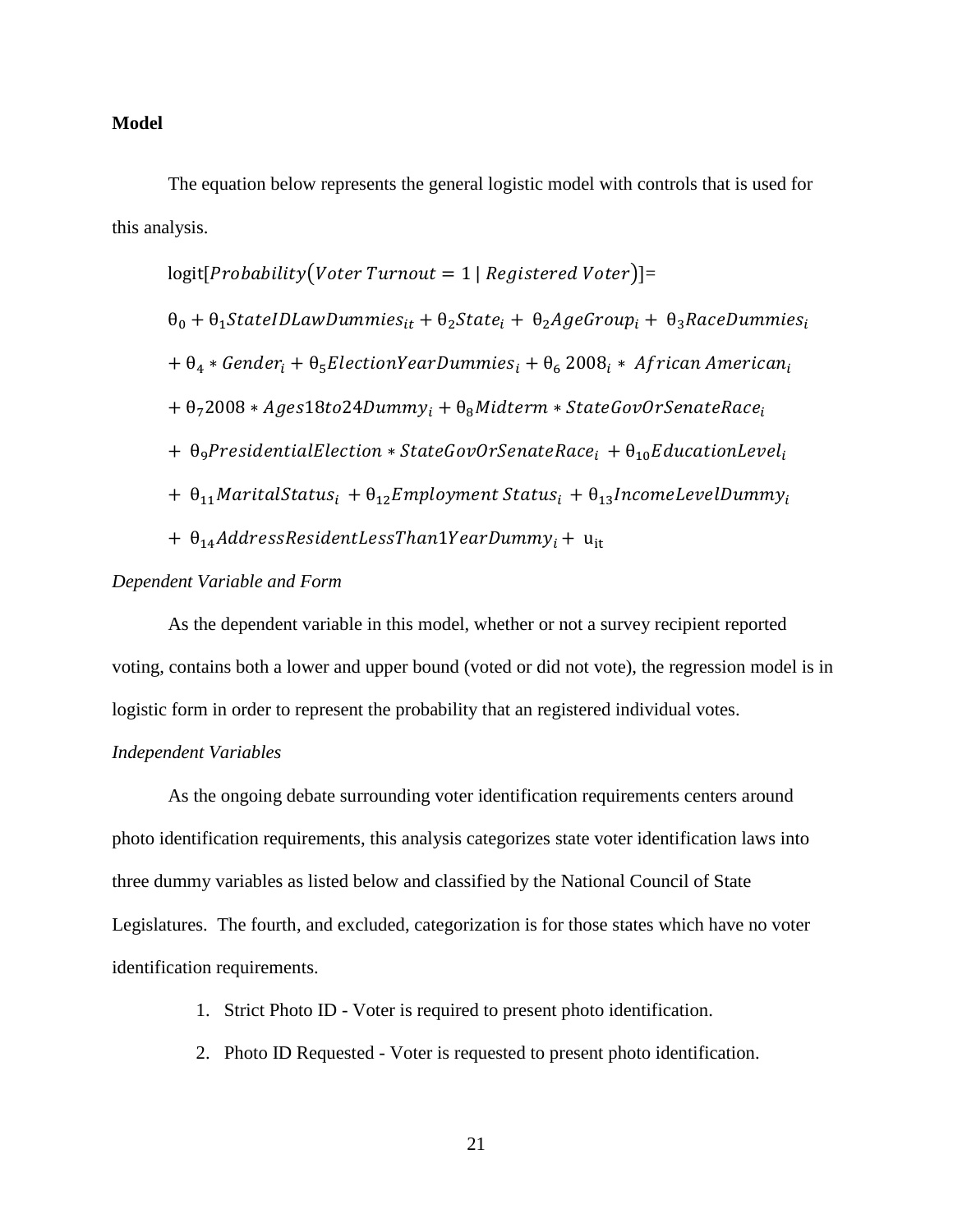3. Non-Photo ID - Voter is required to provide identification, but photo identification is not requested or required.

Due to the low number of states requiring photo identification be presented, additional models were constructed using a consolidated variable consisting of the two most stringent voter identification law categories used in this analysis. To identify effects on particular demographic groups the analysis also creates numerous interaction variables between the different demographic groups and the variable consolidating the two stringent photo identification categories.

In addition to the voter identification dummy variables, which represent the independent variables of interest, the model also controls for other factors that may impact the voter turnout. This model controls for state of residence by adding dummy variables for every state except Minnesota, the state with the highest turnout in nation.<sup>21</sup> Additional dummy variable controls are included for age, race, gender, education level, income quintile<sup>22</sup>, employment status, marital status, and whether or not an individual has lived at the current address for less than a year. Age was categorized into four groups, young voters aged 18-24, young voters aged 25-39, middle aged voters aged 40-64, and elderly voters age 65 and older. Race, or ethnicity, was categorized into groups for whites, blacks, Asians, Hispanics, and a category for multiracial individuals. However, due to the 2008 election when Barack Obama was on the ballot and the presumed turnout affect his candidacy had on African Americans, individuals who reported themselves as black and one other ethnicity, but not more, were categorized as black. Further, an interaction

 $21$  Minnesota is also the author's home state.

 $22$  Income quintile classifications were based on household income quintile information from the U.S. Census Bureau and summarized by the Tax Policy Center for the years 2004-2009. Since household income data from the Current Population Survey is categorized and required rounding as a result, 2009 quintile cutoff points are largely consistent with cutoff points for years 2004 through 2009. Year 2010 data was classified according to 2009 income quintiles.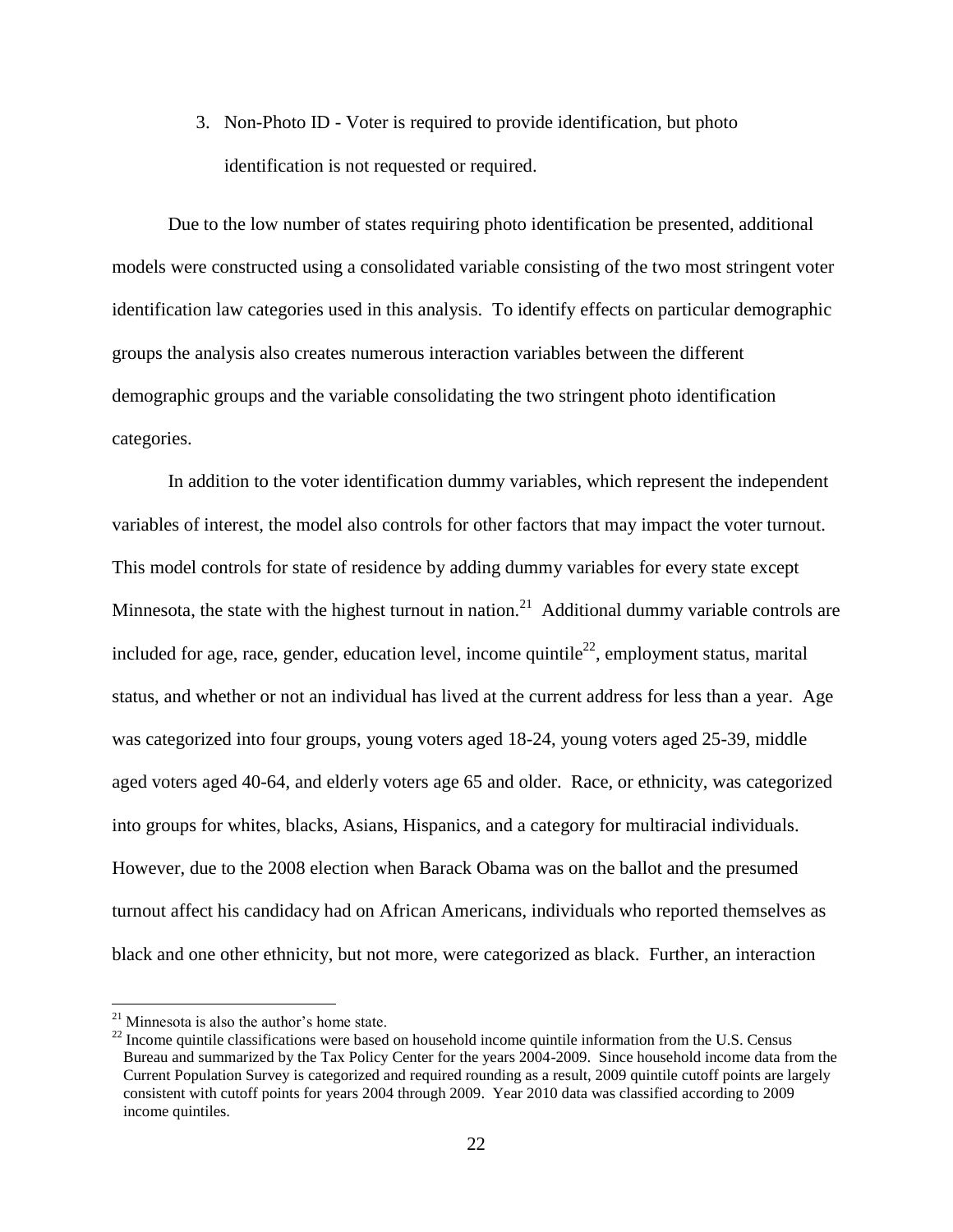variable was included for black respondents in 2008. A similar interaction variable was included for respondents age 18-24 in 2008 given Barack Obama's presumed turnout effect on young voters. Education levels were categorized into one of three categories, less than a high school education, a high school education or equivalent, or more than a high school education. Dummy variables were also added to indicate whether or not a Governor or Senator was on the ballot during a midterm election year or during a Presidential election year, as these might be reasonably expected to increase turnout.<sup>23</sup>

It is important to reiterate that since this analysis is evaluating whether voter identification laws lower turnout at the polls and not in the registration process, our sample used for the analysis is limited to registered voters.<sup>24</sup> [Table 2](#page-29-0) below provides basic demographic information on the resulting sample used for the analysis and number of observations for each year.

 $^{23}$  District of Columbia mayoral elections were coded as the equivalent of a governor's election. Respondents coded as married, a dichotomous variable, do not include individuals who are widowed, divorced, or separated.

<sup>&</sup>lt;sup>24</sup> Respondents coded as being registered to vote include respondents who reported voting and respondents who reported not voting but reported being registered to vote. Respondents who provided no response, refused to answer the registration question, did not know their registration status, or reported not being registered to vote were coded as not being registered to vote and excluded from the analysis.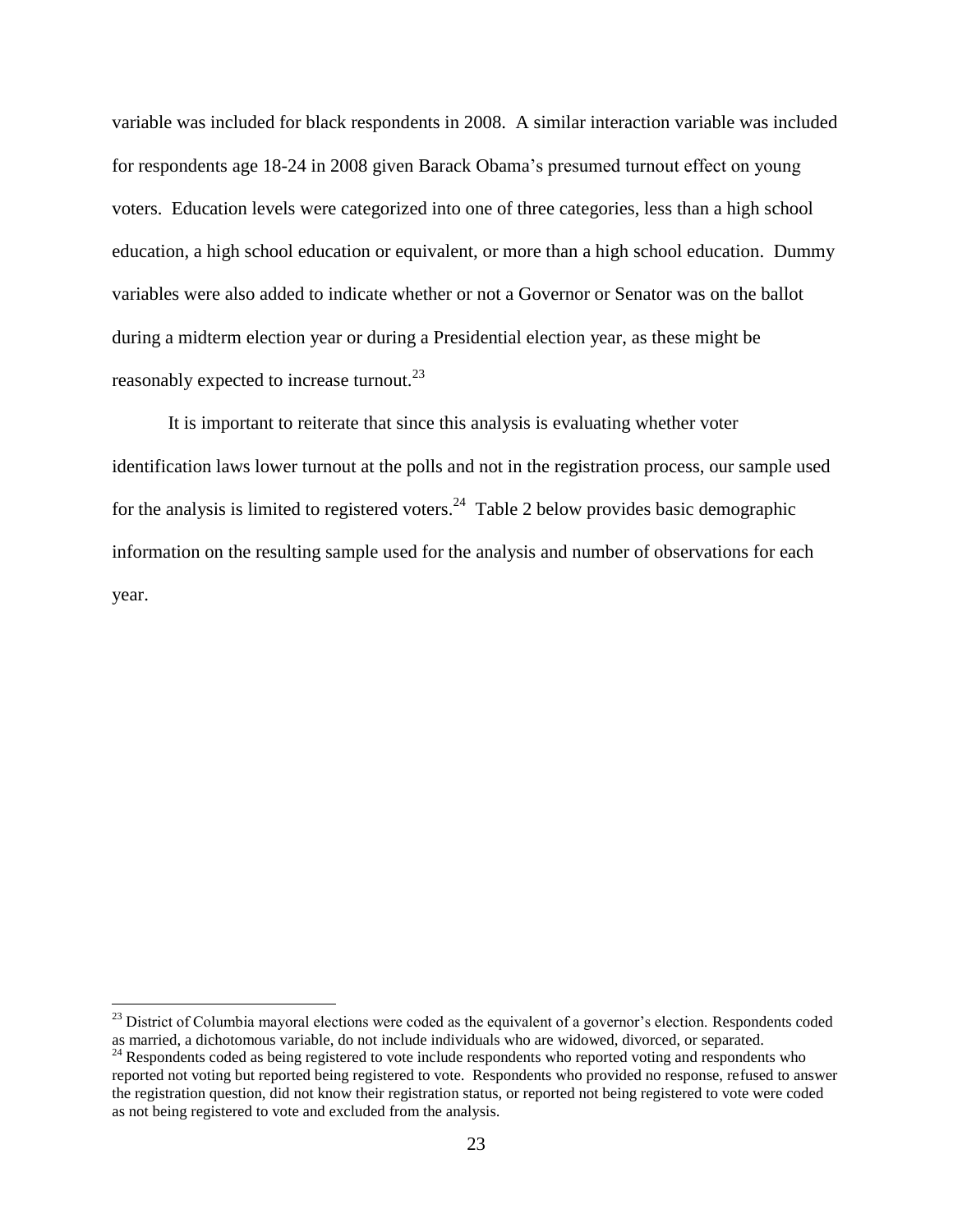<span id="page-29-0"></span>

|                     | 2004   |         | 2006   |         | 2008   |         | 2010   |         | Total   |         |
|---------------------|--------|---------|--------|---------|--------|---------|--------|---------|---------|---------|
| Variable            | Number | Percent | Number | Percent | Number | Percent | Number | Percent | Number  | Percent |
|                     |        |         |        |         |        |         |        |         |         |         |
| <b>Observations</b> | 57,883 | 25.9%   | 52,744 | 23.6%   | 54,305 | 24.3%   | 58,772 | 26.3%   | 223,704 | 100.0%  |
|                     |        |         |        |         |        |         |        |         |         |         |
| Voted               | 51,806 | 89.5%   | 38,510 | 73.0%   | 48,932 | 90.1%   | 42,515 | 72.3%   | 181,763 | 81.3%   |
|                     |        |         |        |         |        |         |        |         |         |         |
| White               | 47,175 | 81.5%   | 42,878 | 81.3%   | 43,155 | 79.5%   | 46,698 | 79.5%   | 179,906 | 80.4%   |
| Hispanic            | 3,013  | 5.2%    | 2,949  | 5.6%    | 3,447  | 6.3%    | 3,644  | 6.2%    | 13,053  | 5.8%    |
| <b>Black</b>        | 5,310  | 9.2%    | 4,636  | 8.8%    | 5,227  | 9.6%    | 5,800  | 9.9%    | 20,973  | 9.4%    |
| Asian               | 1,050  | 1.8%    | 1,087  | 2.1%    | 1,375  | 2.5%    | 1,524  | 2.6%    | 5,036   | 2.3%    |
| Multiracial         | 1,335  | 2.3%    | 1,194  | 2.3%    | 1,101  | 2.0%    | 1,106  | 1.9%    | 4,736   | 2.1%    |
|                     |        |         |        |         |        |         |        |         |         |         |
| Age 18-24           | 5,332  | 9.2%    | 4,027  | 7.6%    | 5,101  | 9.4%    | 4,335  | 7.4%    | 18,795  | 8.4%    |
| Age 25-39           | 13,963 | 24.1%   | 12,013 | 22.8%   | 12,853 | 23.7%   | 12,596 | 21.4%   | 51,425  | 23.0%   |
| Age 40-64           | 28,147 | 48.6%   | 26,498 | 50.2%   | 26,083 | 48.0%   | 28,766 | 48.9%   | 109,494 | 48.9%   |
| Age 65 plus         | 10,444 | 18.0%   | 10,211 | 19.4%   | 10,272 | 18.9%   | 13,077 | 22.3%   | 44,004  | 19.7%   |
|                     |        |         |        |         |        |         |        |         |         |         |
| Male                | 26,797 | 46.3%   | 24,447 | 46.4%   | 25,197 | 46.4%   | 27,262 | 46.4%   | 103,703 | 46.4%   |
| Female              | 31,086 | 53.7%   | 28,297 | 53.6%   | 29,108 | 53.6%   | 31,510 | 53.6%   | 120,001 | 53.6%   |

**Table 2: Sample Demographic Information by Year<sup>25</sup>**

#### **RESULTS**

The results of this analysis, as partially displayed in [Table 3](#page-32-0) on page [27](#page-32-0) below and expanded on in [Table 4](#page-37-0) of the Appendix, are conflicting. Model 1 introduces a logistic regression model of individual voter turnout based solely on state voter identification requirements with fixed effects for each state and year. While the log odds negative of 0.413 for requesting, but not requiring, photo identification is statistically significant in Model 1, neither the more stringent photo identification requirement nor the more basic non-photo identification requirements are statistically significant. Part of this result is counterintuitive. While it is makes sense that non-photo identification requirements might not create sufficient burden to materially

<sup>&</sup>lt;sup>25</sup> [Table 2](#page-29-0) includes demographic information for regression models with 223,704 observations.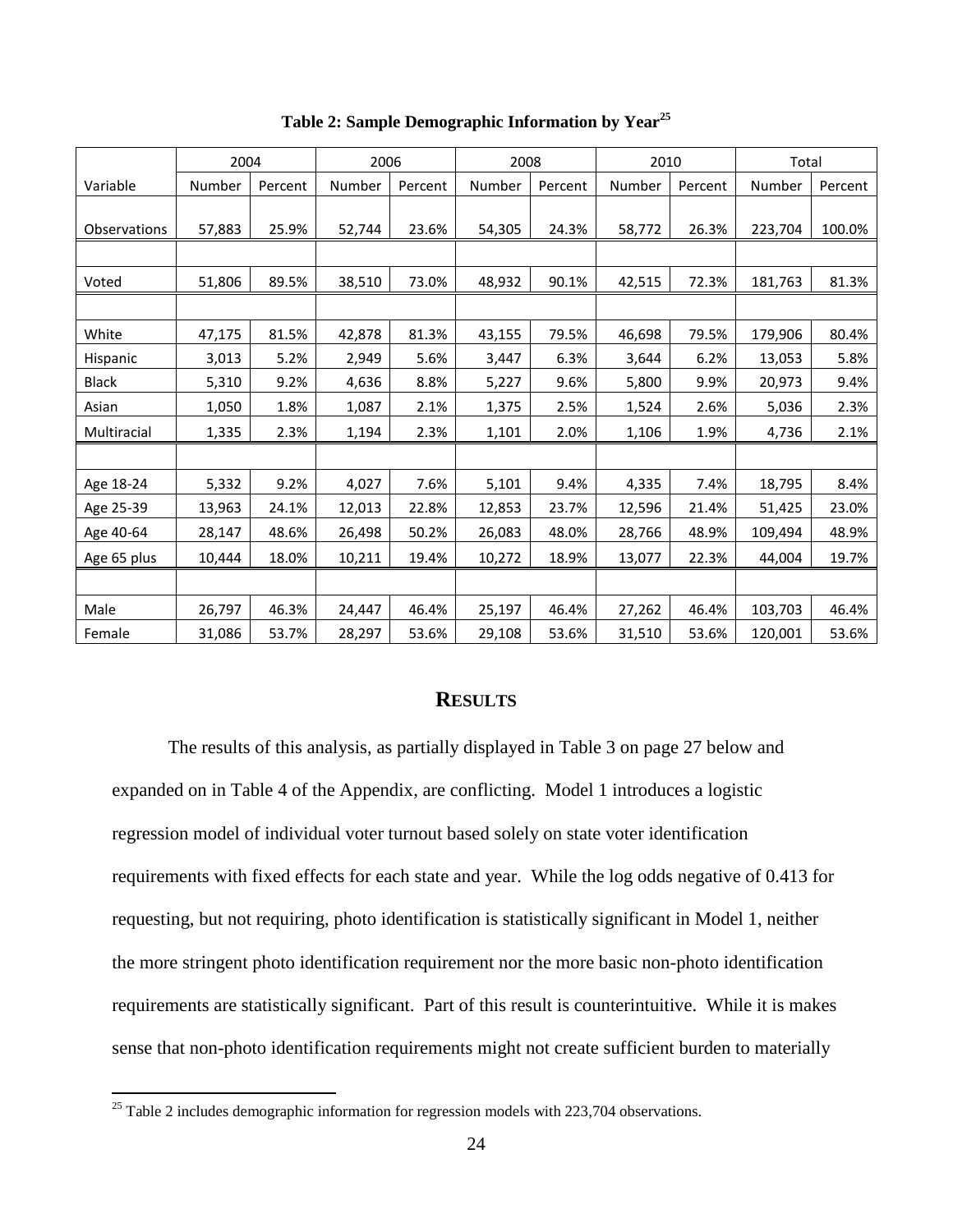differ from no requirements or reduce turnout, it seems unlikely that the requesting photo identification requirements would have a negative effect on turnout while requiring a photo ID does not. However, the relatively few states with the strictest type of photo ID requirements and few elections since these requirements have been implemented might explain this counterintuitive result and the lack of a statistically significant finding.

Model 2 adds the control variables described in the previous section to Model 1, adding controls for age, race, income, education, gender, marital status, whether someone has lived at their address for less than one year, whether a Governor or U.S. Senator was on the ballot in either a midterm or Presidential election year, and for young or African-American voters in 2008. The results in Model 2 for our variables of interest are largely consistent with those in Model 1, with the log odds for requesting, but not requiring, photo identification increasing in magnitude to negative 0.494. Statistically significant coefficients for the control variables in Model 2 are generally directionally consistent with what one would expect, with younger, poorer, unmarried, minority, less educated, unemployed, and voters living at their address for less than one year all less likely to vote, with the exception of the positive logistic coefficient associated with African-American voters. Also in line with expectations, is the effect of having a Governor or U.S. Senator on the ballot in a midterm election year and of being either an African-American or young voter in 2008, all of which are positively associated with the probability that an individual turns out to vote.

To evaluate whether photo identification requirements of either form reduce turnout, Model 3 contains the same control variables as Model 2, but consolidates the two photo identification categories for states that either require or request photo identification at the polls, into a single photo ID category. When consolidated, the coefficient for the two forms of photo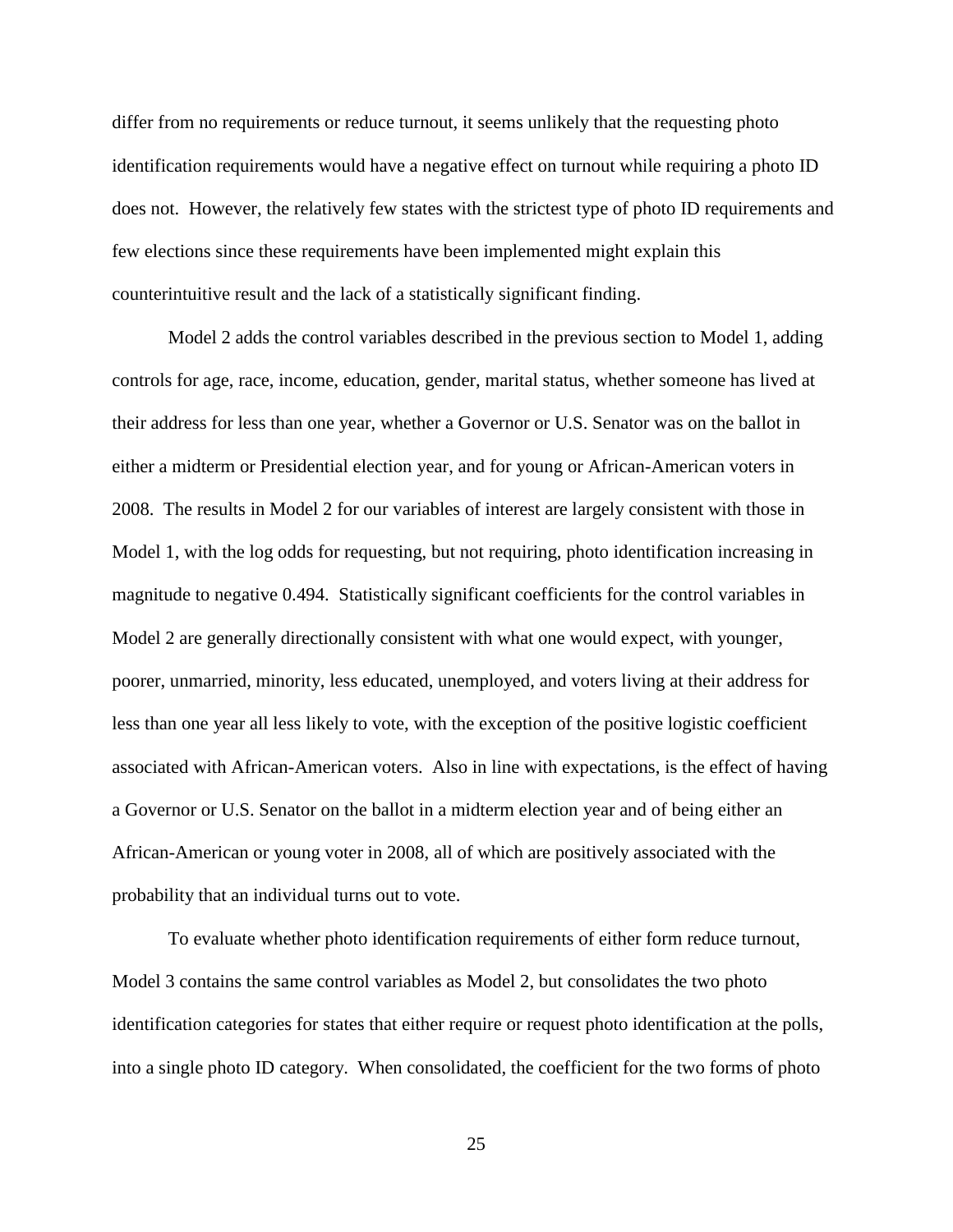ID requirements is negative; however this coefficient is far from statistically significant at conventional levels.

Model 4 expands upon Model 3, adding interaction terms for the consolidated photo ID category with age, education and race, as these interactions might still identify significant effects on certain demographic groups even if there is no effect on overall voter turnout. Like Model 3, Model 4 does not find photo ID requirements to have a statistically significant effect on overall voter turnout. However, the interaction terms indicate that voter turnout among registered voters aged 18 to 24 in states that require or request voter identification is reduced relative to 18 to 24 year olds in states with less stringent voter identification requirements, with a log odds of negative 0.275 for the interaction term. In addition to disproportionately impacting voters aged 18-24, voters aged 25-39 also appear to be negatively impacted, although to a lesser degree, by photo ID requirements. Model 4 does not identify other demographic groups through which these policies negatively impact turnout, but suggests that Asian voters in particular are more likely to vote in states with photo ID requirements relative to Asian voters in non-photo ID states.<sup>26</sup> Partial results of Models 1 through 4 are displayed below in [Table 3.](#page-32-0)

 $26$  Interactions with income level, which were not included in the models discussed in this paper, were very far from statistically significance at conventional levels when added to Model 4.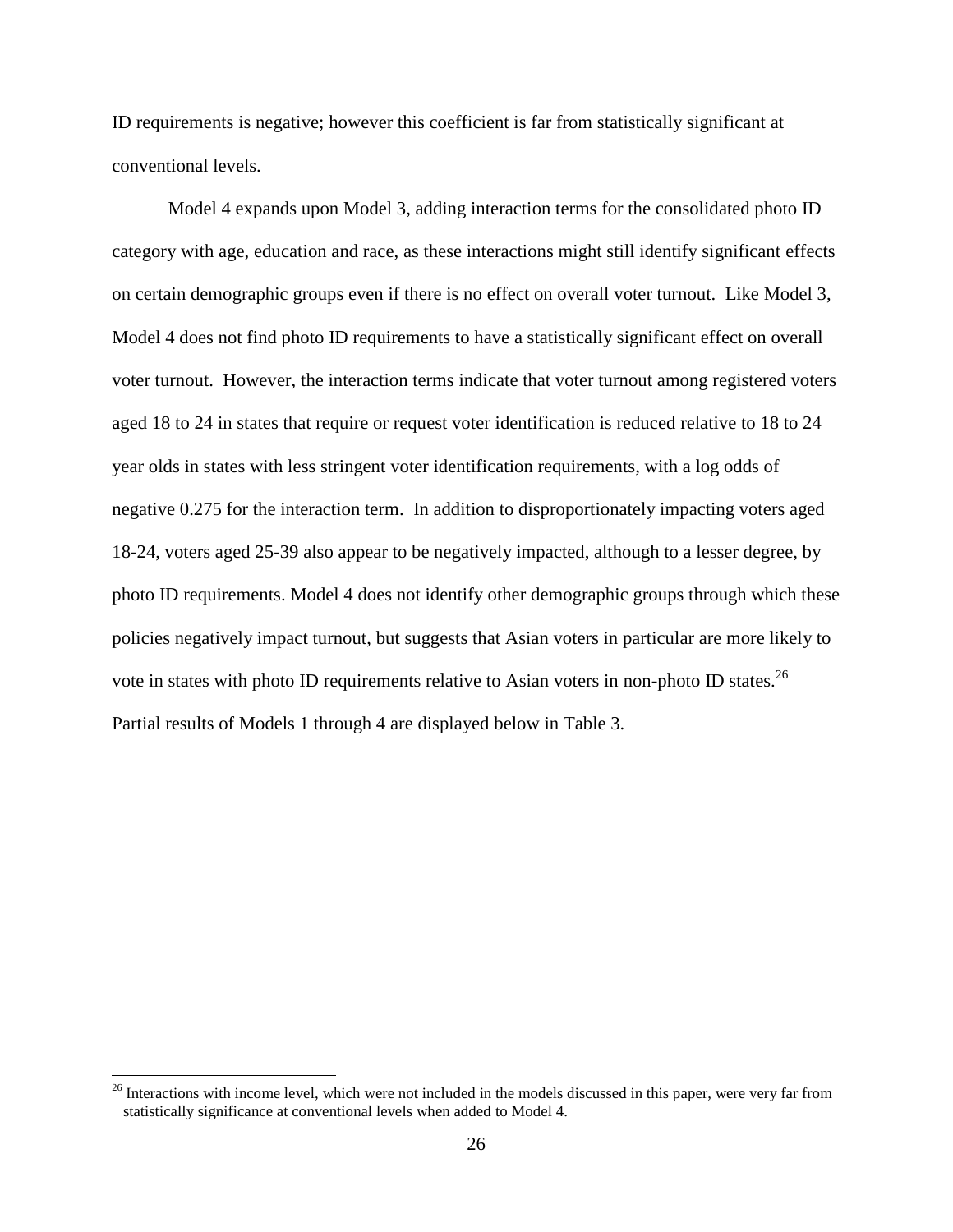<span id="page-32-0"></span>

|                                                                          | Model 1    | Model 2     | Model 3  | Model 4     | Model 4    |
|--------------------------------------------------------------------------|------------|-------------|----------|-------------|------------|
| <b>Voter ID Laws</b>                                                     | Logit      | Logit       | Logit    | Logit       | Odds Ratio |
| <b>Strict Photo ID</b>                                                   | 0.109      | 0.093       |          |             |            |
|                                                                          | (0.068)    | (0.077)     |          |             |            |
| Photo ID Requested                                                       | $-0.413**$ | $-0.494***$ |          |             |            |
|                                                                          | (0.179)    | (0.182)     |          |             |            |
| Strict Photo or Photo Requested                                          |            |             | $-0.214$ | $-0.189$    | 0.828      |
|                                                                          |            |             | (0.189)  | (0.194)     | (0.161)    |
| <b>Identification Law</b>                                                | $-0.117$   | $-0.137$    | $-0.126$ | $-0.124$    | 0.883      |
|                                                                          | (0.092)    | (0.100)     | (0.117)  | (0.117)     | (0.103)    |
| <b>Voter ID Law Interactions</b>                                         |            |             |          |             |            |
| <b>Age Interactions</b>                                                  |            |             |          |             |            |
| Strict Photo or Photo ID Requested * Age 18-24                           |            |             |          | $-0.275***$ | $0.759***$ |
|                                                                          |            |             |          | (0.095)     | (0.072)    |
| Strict Photo or Photo ID Requested * Age 25-39                           |            |             |          | $-0.113**$  | $0.893**$  |
|                                                                          |            |             |          | (0.051)     | (0.046)    |
| Strict Photo or Photo ID Requested * Age 65 plus                         |            |             |          | 0.091       | 1.096      |
|                                                                          |            |             |          | (0.061)     | (0.067)    |
| <b>Education Interactions</b>                                            |            |             |          |             |            |
| Strict Photo or Photo Requested * Less than                              |            |             |          | 0.029       | 1.029      |
| <b>High School Education</b>                                             |            |             |          | (0.098)     | (0.101)    |
|                                                                          |            |             |          |             |            |
| <b>Race Interactions</b>                                                 |            |             |          |             |            |
| Strict Photo or Photo Requested * Black                                  |            |             |          | 0.119       | 1.126      |
|                                                                          |            |             |          | (0.079)     | (0.089)    |
| Strict Photo or Photo Requested * Hispanic                               |            |             |          | $0.137*$    | $1.146*$   |
|                                                                          |            |             |          | (0.070)     | (0.081)    |
| Strict Photo or Photo Requested * Asian                                  |            |             |          | $0.456**$   | $1.577**$  |
|                                                                          |            |             |          | (0.229)     | (0.361)    |
| Observations                                                             | 253,910    | 223,704     | 223,704  | 223,704     | 223,704    |
| Pseudo R2                                                                | 0.0622     | 0.134       | 0.134    | 0.134       | 0.134      |
| Clustered standard errors in parentheses, *** p<0.01, ** p<0.05, * p<0.1 |            |             |          |             |            |

### **Table 3: Partial Regression Results Summary**27, 28, 29

While the finding that voters aged 18 to 24 may be disproportionately impacted is consistent with my conceptual framework, the finding that Asian voters are more likely to vote in states with photo ID requirements relative to Asian voters in non-photo ID states is contrary to my expectations. There are several possible explanations for this unexpected result, one being that photo ID requirements increase turnout among Asian voters. However, there are also

 $^{27}$  [Table 3](#page-32-0) excludes several variables for regression Models 2 through 4. For full results refer to the appendix.

 $^{28}$  Although not reported in this table or the Appendix, the majority of the state dummy variable coefficients are statistically significant, as are all of the year dummy variable coefficients. This lends some support to the use of factor variables to create a model with fixed effects for each state and year.

<sup>&</sup>lt;sup>29</sup> Odds ratios for Model 4 are reported to assist readers with interpretation of the results in Model 4.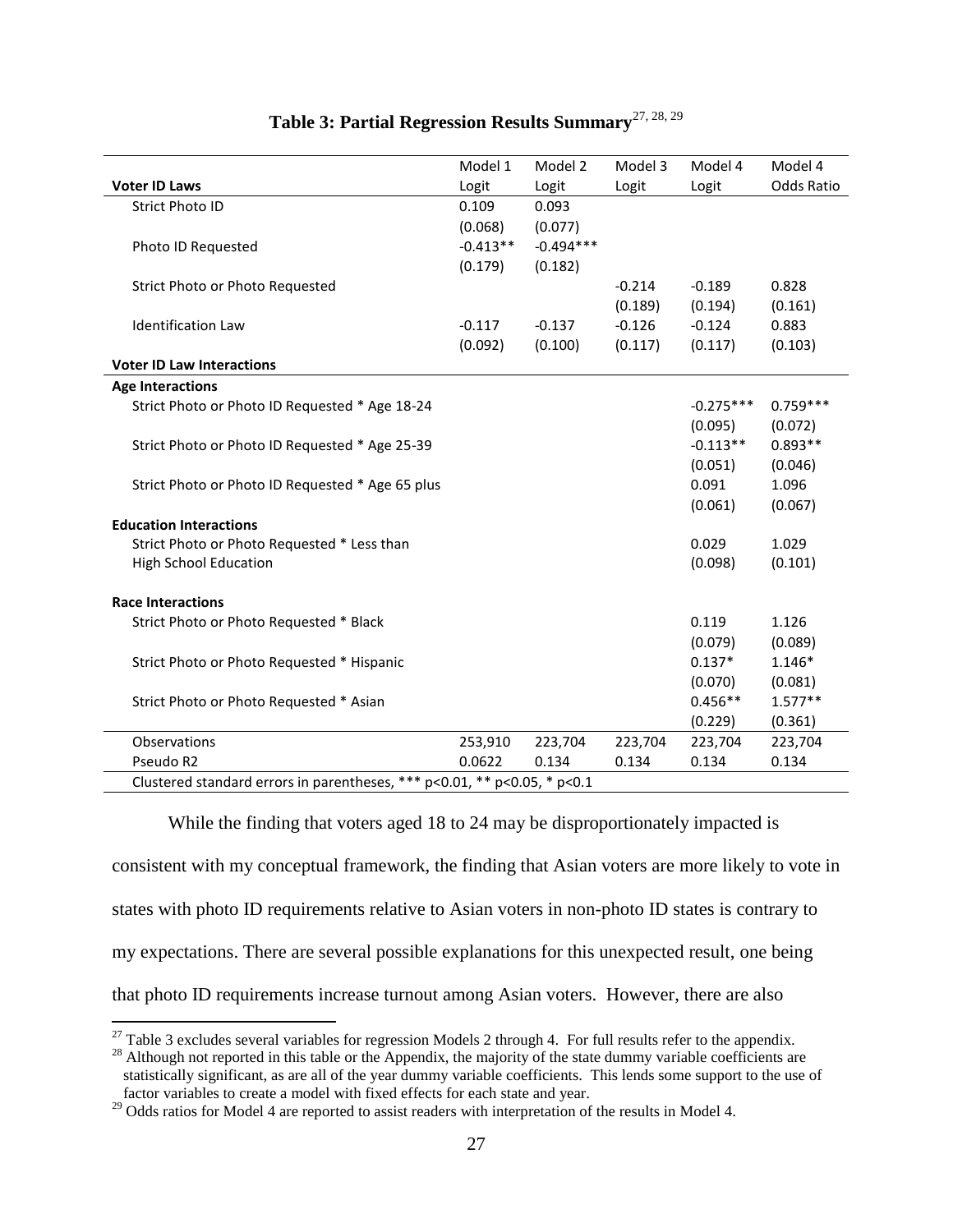reasons to be skeptical of this particular finding. Bernstein, Chadha, and Montjoy (2003) warn of the potential for spurious correlation in cross-state studies using information from the Current Population Survey due to overreporting differences between minorities in different states. Cassel (2003) notes overreporting bias by African Americans and Hispanics as one potential concern in interpreting minority results and further states over-reporting from African Americans at times may be misestimated in the wrong direction. Unfortunately for this study, Cassel (2003) did not also test this concern specifically among Asians. While Highton (2005) concludes that the studies on overreporting bias in the CPS should not lead us to lack confidence in research based on the CPS data, both the Bernstein, Chadha, and Montjoy (2003) and Cassel (2003) studies indicate some of the challenges related to identifying potential negative effects of voter identification requirements on minorities.<sup>30</sup> Without additional information, analysis, and a theoretical basis to understand photo ID requirements appear to have a positive impact on Asian voter turnout, future studies are necessary to evaluate potential confounding factors and spurious correlation before coming to conclusions on this finding.

There are fewer concerns for the findings about the effect these laws have on young voters. As discussed previously, the probability of voting for registered voters aged 18 to 24 in states that require or request voter identification is reduced, with a log odds of negative 0.275 on the interaction term, relative to 18 to 24 year olds in states with less stringent voter identification requirements. The odds ratio of 0.759 for the interaction term indicates more intuitively than the log odds the relative magnitude that these young voters in states that require or request photo identification are less likely to vote than voters of the same age in non-photo ID states. Yet, as Roncek (1991) describes, the non-linearity of the relationships in Models 1 though 4 means that

 $30$  Highton (2005) analyzes the high-levels of proxy-reporting in the CPS and finds overreporting bias for proxyreported turnout to be of less than self-reported turnout. Highton concludes that differences in turnout across states are largely unaffected and that proxy-reporting is not a reason to seriously doubt CPS based research.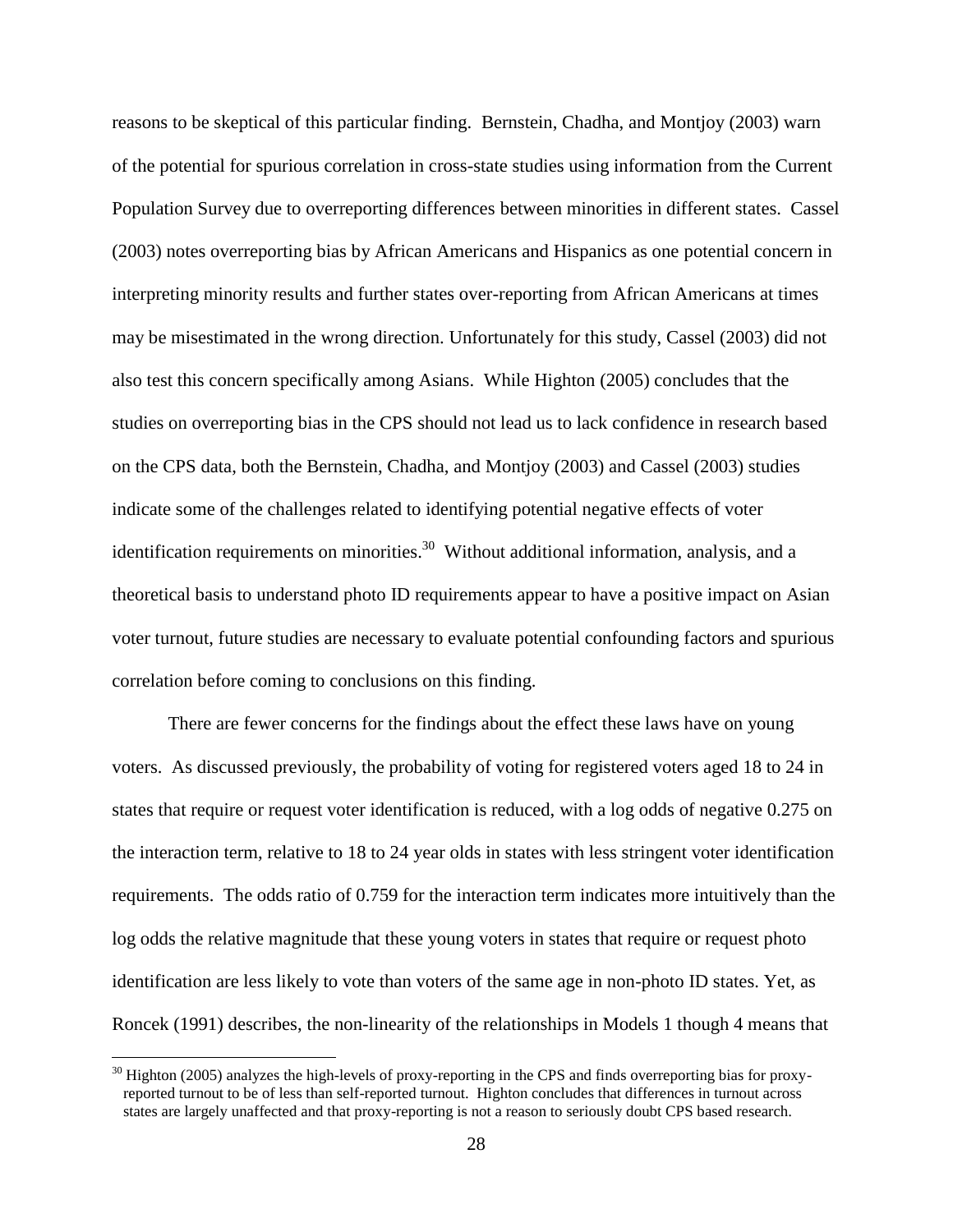the odds ratios, while informative, can not be directly interpreted in relation to the probability that an individual with certain characteristics votes. While odds ratios greater than one indicate how many times greater the odds for being in the group are relative to not being in the group, there is a direct interpretive challenge and need for caution and alternative techniques for odds ratios less than one (Osborne 2006). In this case, for the interaction term denoting 18 to 24 year olds in states with stringent photo identification requirements, comparing two different hypothetical individuals can often better help us understand the effect of these requirements on the probability that an individual votes. For instance, comparing two different white, unmarried, employed individuals in the first income quartile with profiles similar to many potential young voters,<sup>31</sup> predicts that subjecting these individuals to photo identification requirements would have decreased the probability that these young potential voters turnout to vote by approximately 4.5 percent in the 2004 elections and approximately 3.9 percent in the 2008 elections.<sup>32</sup> The magnitude of this estimated impact varies, by state, year, and other factors, yet the impact on these young voters is consistently negative in magnitude.

#### **POLICY IMPLICATIONS**

The results of this study indicate that requesting photo identification at the polls negatively impacts voter turnout, but the results are not conclusive when both types of photo identification requirements, either requesting or requiring a photo ID, are viewed as a single category. Despite this inconclusive result, the findings indicate that voters aged 18-24 are disproportionately impacted by photo identification requirements. This finding is not surprising considering that many individuals in this age group represent first time voters who have less

 $31$  For this example, the categorization includes an individual classified as white, age 18 to 24, unmarried, living at their address for less than one year, in the first income quartile, living in Minnesota, with more than a high school education. The election year is 2004.

 $32$  The process described by Roncek (1991) served as a guide for the computations in this example.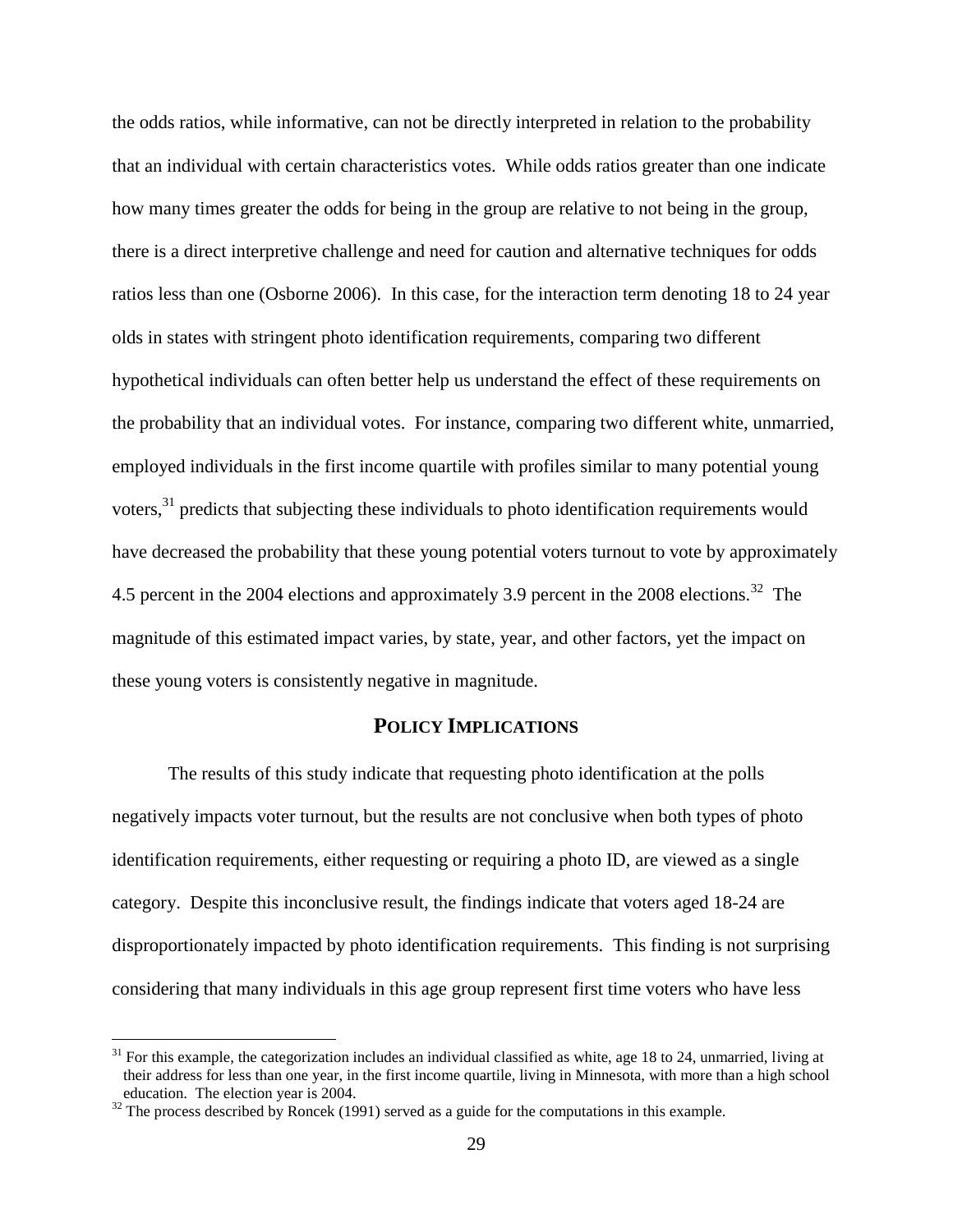experience with the voting process. Due to the recent implementation of these laws, data on future elections is necessary to fully evaluate whether this effect dissipates or sustains over time. Yet, this finding also suggests that photo identification laws intended to prevent fraud and increase confidence in the electoral system do not come without a tradeoff of disproportionate impacts on turnout among young voters, at least in the short term, which may in and of itself undermine the goal of increasing electoral integrity. As a result, lawmakers intent on passing legislation to safeguard the integrity of our elections should also consider whether alternatives to photo identification at the polls, such as utility bills or reasonable checks in the registration process, may provide a sufficient alternative to photo identification on the day of the election. If voter fraud and the perception of voter fraud is truly an insignificant problem, as many critics of voter identification laws claim, the adverse impact of these photo identification requirements implies that these requirements are unnecessary. Further, Texas, South Carolina, and Alabama are waiting for Department of Justice approval of their recently passed voter ID laws to ensure historically disenfranchised populations are not disproportionately negatively impacted.<sup>33</sup> In showing that young voters are disproportionately affected, this study provides support for the Justice Department's claims of unequal impact among particular demographic groups; however, this study also concludes that the effect of these laws on minorities in particular remains uncertain. To mitigate the potential for disproportionate impacts, policy-makers intent on crafting legislation including photo identification requirements may want to consider outreach programs to potentially impacted voter groups. By engaging affected demographic groups, lawmakers may be able to lessen any negative impacts on voter turnout while still addressing perceived concerns about electoral fraud and integrity.

 $33$  National Conference of State Legislatures. (December 12, 2011). Voter Identification Requirements. Retrieved from [http://www.ncsl.org/default.aspx?tabid=16602.](http://www.ncsl.org/default.aspx?tabid=16602)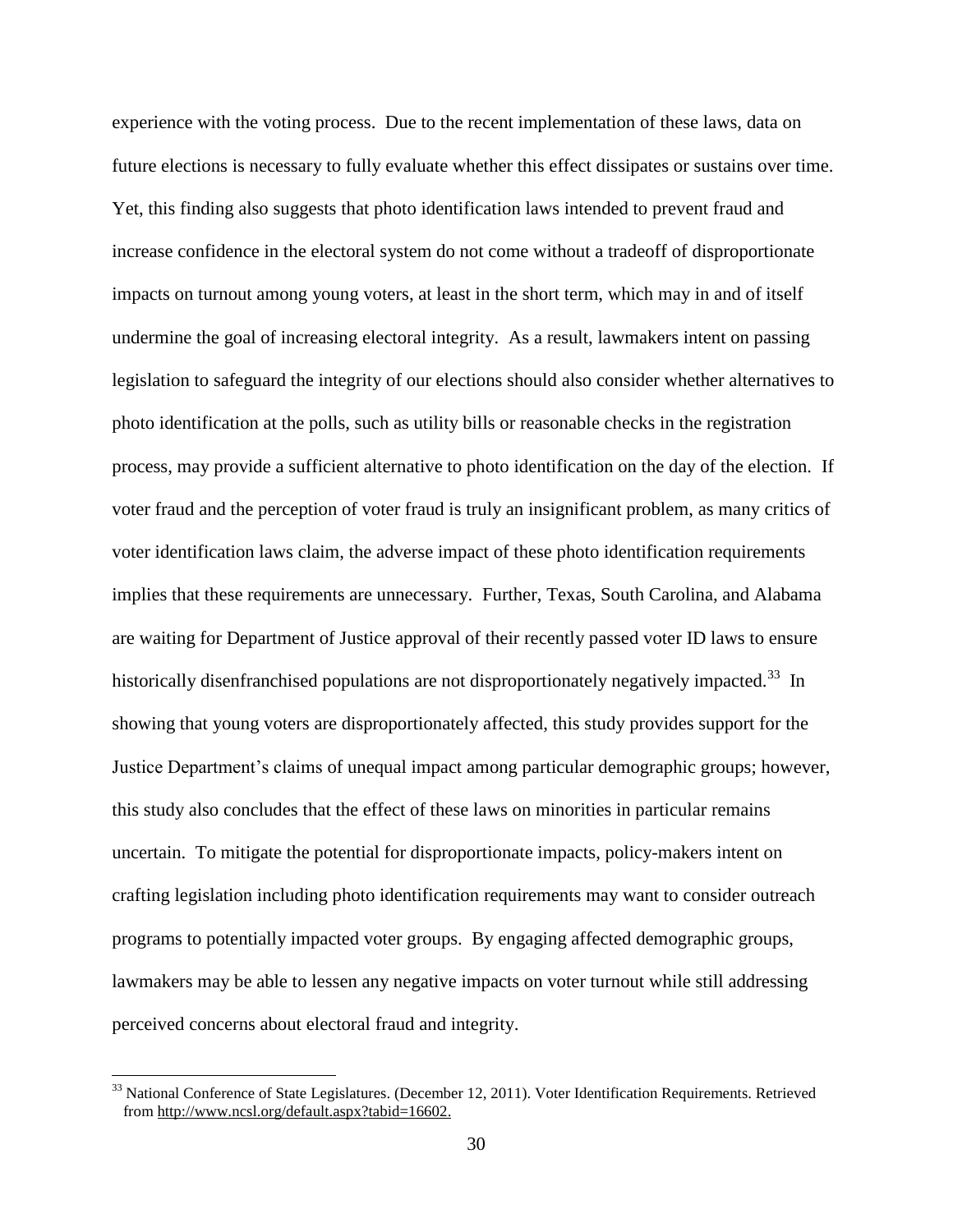#### **CONCLUSIONS**

This study's primary finding is that photo identification requirements disproportionately impact young voters between the ages of 18 and 24, decreasing the probability that they vote on election-day. However, there is less certainty surrounding other mechanisms through which negative effects of photo identification requirements may or may not operate. Further, the small number of states that have implemented strict photo identification requirements coupled with the inconsistent findings between states that require photo identification compared to states that request photo identification indicates the need for further research. The 2012 election cycle will provide substantially more variation in state photo identification requirements as more states implement strict photo ID requirements. The additional information provided may help clear up some of the academic and political controversies surrounding these laws. Until additional data to analyze the effect of photo identification requirements already passed is available to allow for more conclusive study, policymakers would be wise to consider the broad array and types of studies analyzing voter identification requirements, and refrain from rushing to pass potentially disenfranchising voter identification requirements unless new findings reliably demonstrate an essential need for stringent photo identification requirements.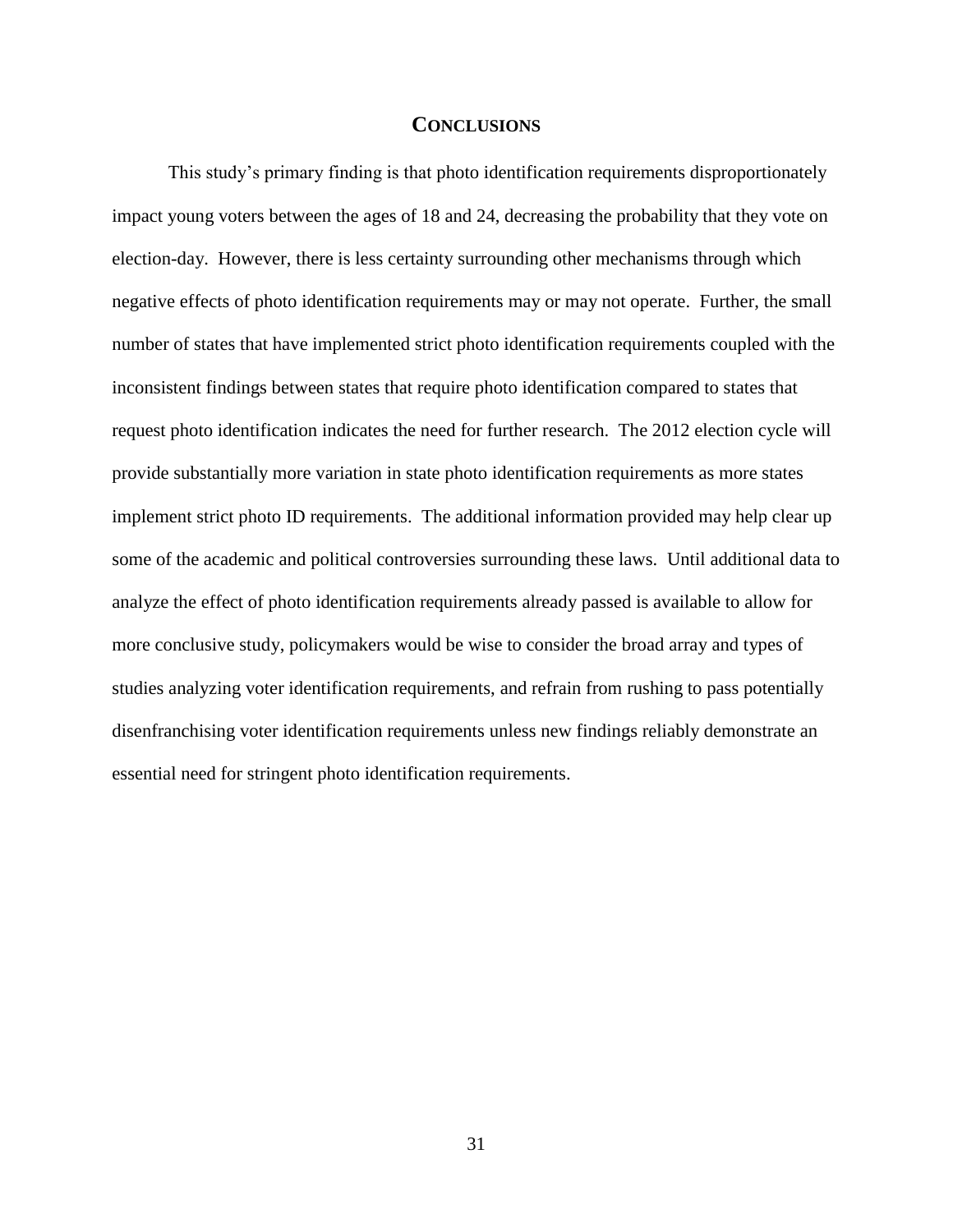#### **APPENDICES**

# **Table 4: Model Results34,35,36**

<span id="page-37-0"></span>

|                                        | (1)        | (2)         | (3)         | (4)         | (5)        |
|----------------------------------------|------------|-------------|-------------|-------------|------------|
|                                        | Logit      | Logit       | Logit       | Logit       | Odds Ratio |
| <b>Voter ID Laws</b>                   |            |             |             |             |            |
| <b>Strict Photo ID</b>                 | 0.109      | 0.093       |             |             |            |
|                                        | (0.068)    | (0.077)     |             |             |            |
| Photo ID Requested                     | $-0.413**$ | $-0.494***$ |             |             |            |
|                                        | (0.179)    | (0.182)     |             |             |            |
| <b>Strict Photo or Photo Requested</b> |            |             | $-0.214$    | $-0.189$    | 0.828      |
|                                        |            |             | (0.189)     | (0.194)     | (0.161)    |
| <b>Identification</b> Law              | $-0.117$   | $-0.137$    | $-0.126$    | $-0.124$    | 0.883      |
|                                        | (0.092)    | (0.100)     | (0.117)     | (0.117)     | (0.103)    |
| <b>Controls</b>                        |            |             |             |             |            |
| Age 18-24                              |            | $-0.794***$ | $-0.793***$ | $-0.761***$ | $0.467***$ |
|                                        |            | (0.029)     | (0.029)     | (0.032)     | (0.015)    |
| Age 25-39                              |            | $-0.694***$ | $-0.694***$ | $-0.680***$ | $0.507***$ |
|                                        |            | (0.020)     | (0.020)     | (0.021)     | (0.011)    |
| Age 65 plus                            |            | $0.579***$  | $0.578***$  | $0.564***$  | 1.759***   |
|                                        |            | (0.028)     | (0.028)     | (0.031)     | (0.055)    |
| Black Voter and Year 2008              |            | $0.634***$  | $0.640***$  | $0.636***$  | 1.889***   |
|                                        |            | (0.069)     | (0.067)     | (0.068)     | (0.128)    |
| Age 18-24 Voter and Year 2008          |            | $0.315***$  | $0.314***$  | $0.320***$  | $1.376***$ |
|                                        |            | (0.052)     | (0.052)     | (0.051)     | (0.070)    |
| Hispanic                               |            | $-0.167***$ | $-0.167***$ | $-0.185***$ | $0.831***$ |
|                                        |            | (0.061)     | (0.061)     | (0.065)     | (0.054)    |
| <b>Black</b>                           |            | $0.384***$  | $0.383***$  | $0.368***$  | 1.445***   |
|                                        |            | (0.052)     | (0.052)     | (0.057)     | (0.082)    |
| Asian                                  |            | $-0.528***$ | $-0.527***$ | $-0.601***$ | $0.548***$ |
|                                        |            | (0.097)     | (0.097)     | (0.062)     | (0.034)    |
| Other non-White                        |            | $-0.215***$ | $-0.215***$ | $-0.194***$ | $0.823***$ |
|                                        |            | (0.061)     | (0.061)     | (0.056)     | (0.046)    |
| Female                                 |            | 0.018       | 0.018       | 0.018       | 1.018      |
|                                        |            | (0.012)     | (0.012)     | (0.012)     | (0.013)    |
| Married                                |            | $0.297***$  | $0.297***$  | $0.297***$  | 1.346***   |
|                                        |            | (0.017)     | (0.017)     | (0.016)     | (0.022)    |
| Lived at Address for Under 1 Year      |            | $-0.509***$ | $-0.509***$ | $-0.510***$ | $0.601***$ |
|                                        |            | (0.023)     | (0.023)     | (0.023)     | (0.014)    |
| First Income Quintile                  |            | $-0.685***$ | $-0.685***$ | $-0.685***$ | $0.504***$ |
|                                        |            | (0.033)     | (0.033)     | (0.033)     | (0.016)    |
| Second Income Quintile                 |            | $-0.393***$ | $-0.393***$ | $-0.393***$ | $0.675***$ |
|                                        |            | (0.036)     | (0.036)     | (0.036)     | (0.024)    |
| Third Income Quintile                  |            | $-0.264***$ | $-0.264***$ | $-0.264***$ | $0.768***$ |

<sup>34</sup> Clustered standard errors in parenthesis. \*\*\* p<0.01, \*\* p<0.05, \* p<0.1.

 $\overline{a}$ 

<sup>35</sup> Dummy variables to create fixed effects for each state are not reported in this table. Minnesota served as the reference point. The vast majority of state control variables are statistically significant at conventional levels.

<sup>&</sup>lt;sup>36</sup> Odds ratios for Model 4 are reported to simplify reader interpretation of the log odds results.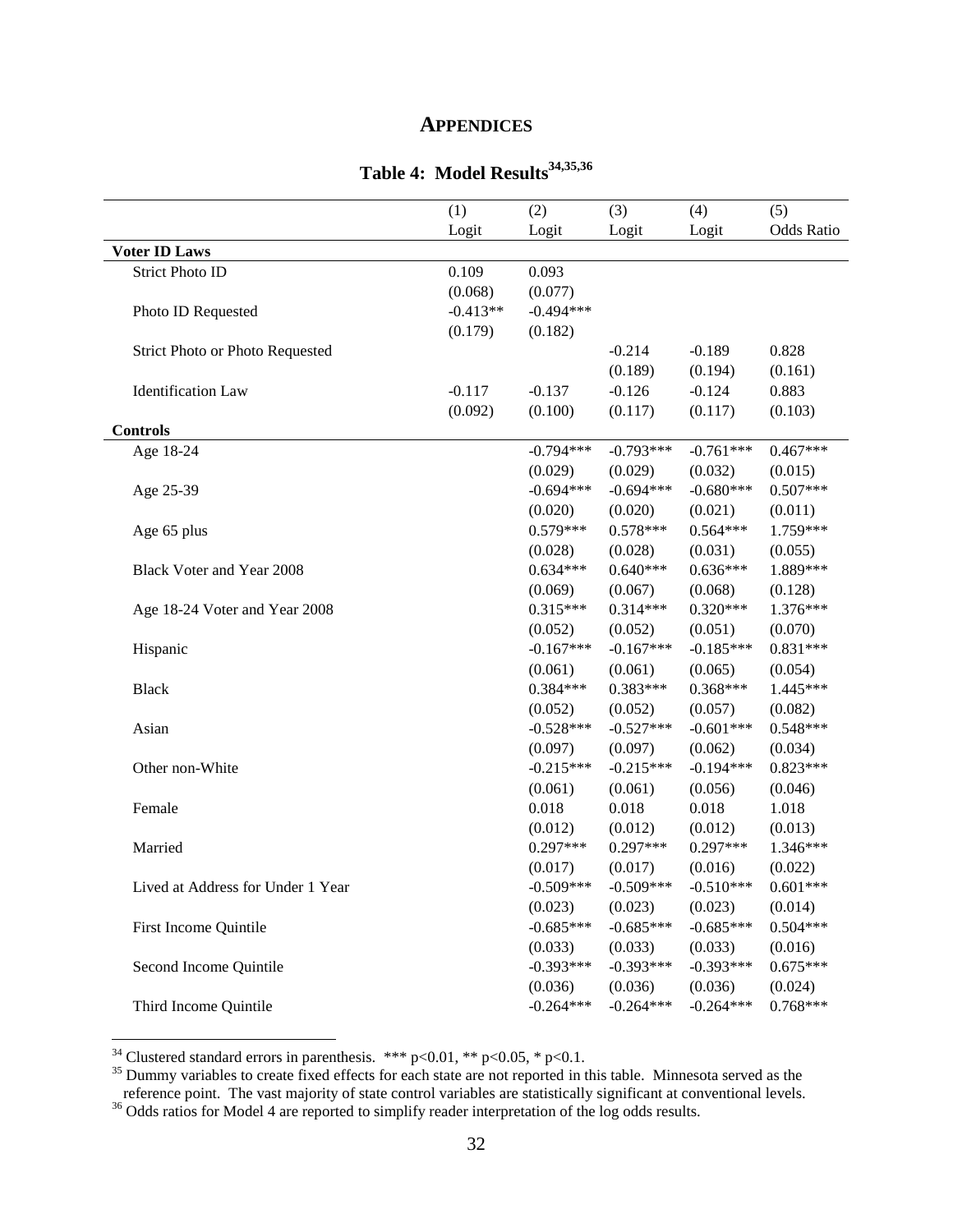|                                               | (1)         | (2)         | (3)         | (4)         | (5)        |
|-----------------------------------------------|-------------|-------------|-------------|-------------|------------|
|                                               | Logit       | Logit       | Logit       | Logit       | Odds Ratio |
|                                               |             | (0.028)     | (0.028)     | (0.028)     | (0.021)    |
| Fourth Income Quintile                        |             | $-0.104***$ | $-0.104***$ | $-0.104***$ | $0.901***$ |
|                                               |             | (0.024)     | (0.024)     | (0.024)     | (0.022)    |
| <b>Employment Status</b>                      |             | $0.062***$  | $0.061***$  | $0.061***$  | $1.063***$ |
|                                               |             | (0.016)     | (0.016)     | (0.016)     | (0.017)    |
| Governor or Senator on Ballot in Midterm      |             | $0.237***$  | $0.237***$  | $0.238***$  | 1.268***   |
| Election                                      |             | (0.081)     | (0.081)     | (0.082)     | (0.105)    |
|                                               |             |             |             |             |            |
| Governor or Senator on Ballot in Presidential |             | $-0.088$    | $-0.090$    | $-0.087$    | 0.917      |
| Election                                      |             | (0.057)     | (0.056)     | (0.056)     | (0.051)    |
|                                               |             |             |             |             |            |
| Less than High School Education               |             | $-1.078***$ | $-1.078***$ | $-1.081***$ | $0.339***$ |
|                                               |             | (0.039)     | (0.039)     | (0.043)     | (0.014)    |
| <b>High School Education</b>                  |             | $-0.622***$ | $-0.622***$ | $-0.622***$ | $0.537***$ |
|                                               |             | (0.017)     | (0.017)     | (0.017)     | (0.009)    |
| <b>Voter ID Law Interactions</b>              |             |             |             |             |            |
| <b>Age Interactions</b>                       |             |             |             |             |            |
| Strict Photo or Photo ID Requested * Age 18-  |             |             |             | $-0.275***$ | $0.759***$ |
| 24                                            |             |             |             | (0.095)     | (0.072)    |
|                                               |             |             |             |             |            |
| Strict Photo or Photo ID Requested * Age 25-  |             |             |             | $-0.113**$  | 0.893**    |
| 39                                            |             |             |             | (0.051)     | (0.046)    |
|                                               |             |             |             |             |            |
| Strict Photo or Photo ID Requested * Age 65   |             |             |             | 0.091       | 1.096      |
| plus                                          |             |             |             | (0.061)     | (0.067)    |
|                                               |             |             |             |             |            |
| <b>Education Interactions</b>                 |             |             |             |             |            |
| Strict Photo or Photo Requested * Less than   |             |             |             | 0.029       | 1.029      |
| High School Education                         |             |             |             | (0.098)     | (0.101)    |
|                                               |             |             |             |             |            |
| <b>Race Interactions</b>                      |             |             |             |             |            |
| Strict Photo or Photo Requested * Black       |             |             |             | 0.119       | 1.126      |
|                                               |             |             |             | (0.079)     | (0.089)    |
| Strict Photo or Photo Requested * Hispanic    |             |             |             | $0.137*$    | $1.146*$   |
|                                               |             |             |             | (0.070)     | (0.081)    |
| Strict Photo or Photo Requested * Asian       |             |             |             | $0.456**$   | $1.577**$  |
|                                               |             |             |             | (0.229)     | (0.361)    |
| Year                                          |             |             |             |             |            |
| 2006                                          | $-1.597***$ | $-1.597***$ | $-1.592***$ | $-1.591***$ | $0.204***$ |
|                                               | (0.040)     | (0.093)     | (0.094)     | (0.095)     | (0.019)    |
| 2008                                          | $0.077**$   | $-0.075**$  | $-0.071**$  | $-0.070**$  | $0.932**$  |
|                                               | (0.035)     | (0.035)     | (0.035)     | (0.035)     | (0.032)    |
| 2010                                          | $-1.650***$ | $-1.650***$ | $-1.649***$ | $-1.648***$ | $0.192***$ |
|                                               | (0.091)     | (0.091)     | (0.091)     | (0.091)     | (0.018)    |
| <b>Constant, Observations, Pseudo R2</b>      |             |             |             |             |            |
| Constant                                      | 2.648***    | $3.361***$  | 3.358***    | 3.352***    | 28.555***  |
|                                               | (0.029)     | (0.050)     | (0.050)     | (0.050)     | (1.418)    |
| Observations                                  | 253,910     | 223,704     | 223,704     | 223,704     | 223,704    |
| Pseudo R2                                     | 0.062       | 0.134       | 0.134       | 0.134       | 0.134      |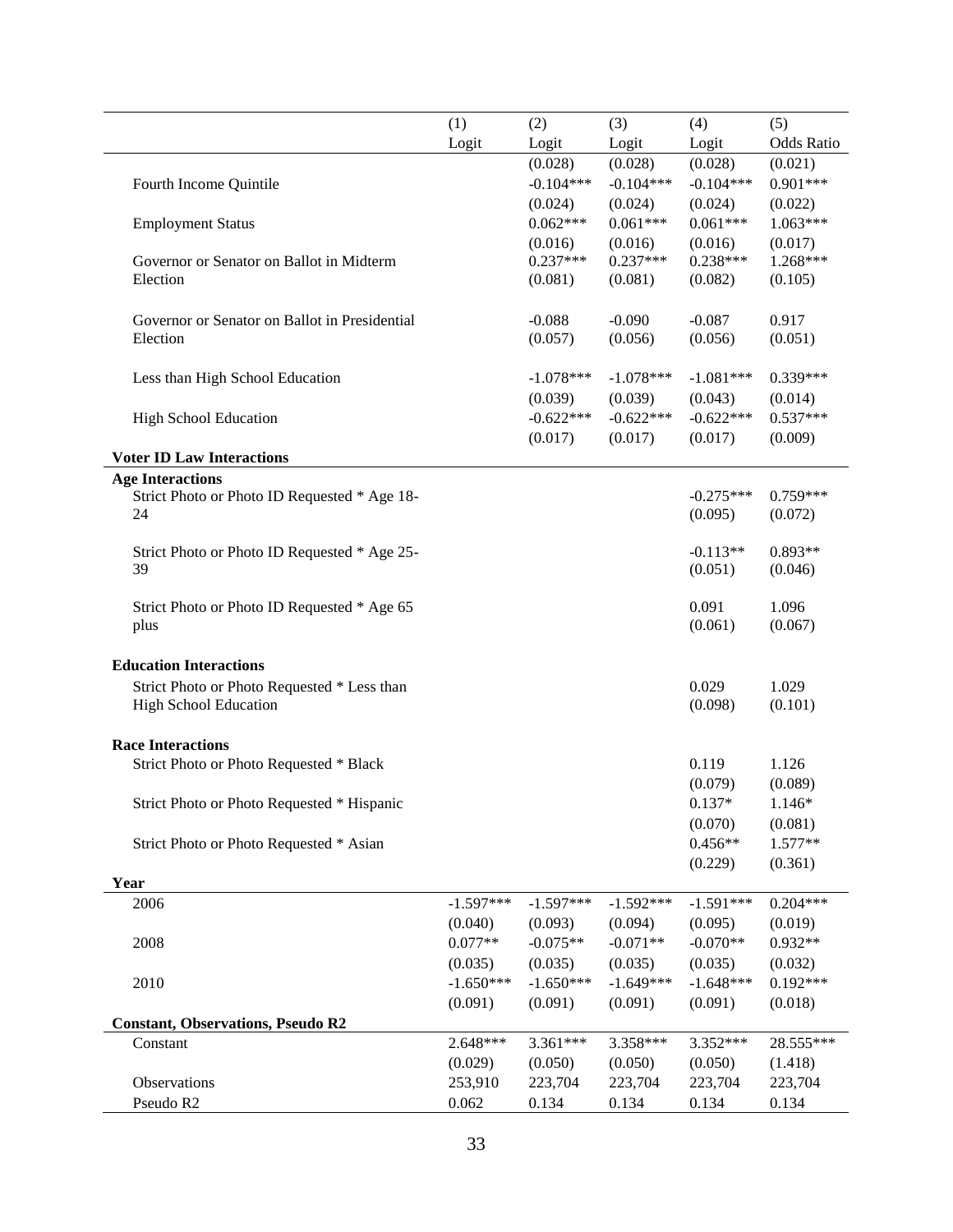<span id="page-39-0"></span>

| Category                         | 2004 | 2006 | 2008 | 2010 |
|----------------------------------|------|------|------|------|
| <b>Strict Photo ID States</b>    |      |      |      |      |
| <b>Photo ID Requested States</b> |      |      |      |      |
| <b>ID</b> States (non-Photo)     | 16   |      | 16   |      |
| <b>No ID Requirement States</b>  | 29   | 26   | 26   | 24   |
| <b>Total</b>                     | 49   | 49   | 49   | 49   |

**Table 5: Number of State Laws by Category<sup>37</sup>**

**Table 6: State Voter Identification Laws Categorized by State<sup>38</sup>**

<span id="page-39-1"></span>

|              | Year     |                     |                     |                     |  |  |  |
|--------------|----------|---------------------|---------------------|---------------------|--|--|--|
| <b>State</b> | 2004     | 2006                | 2008                | 2010                |  |  |  |
| AL           | ID       | ID                  | ID                  | ID                  |  |  |  |
| AK           | ID       | ID                  | ID                  | ID                  |  |  |  |
| AZ           | No ID    | ID                  | ID                  | ID                  |  |  |  |
| <b>AR</b>    | ID       | ID                  | ID                  | ID                  |  |  |  |
| CA           | No ID    | No ID               | No ID               | No ID               |  |  |  |
| CO           | ID       | ID                  | ID                  | ID                  |  |  |  |
| <b>CT</b>    | ID       | ID                  | ID                  | ID                  |  |  |  |
| DE           | ID       | ID                  | ID                  | ID                  |  |  |  |
| DC           | No ID    | No ID               | No ID               | No ID               |  |  |  |
| <b>FL</b>    | Photo ID | Photo ID            | Photo ID            | Photo ID            |  |  |  |
| GA           | ID       | ID                  | <b>Strict Photo</b> | <b>Strict Photo</b> |  |  |  |
| HI           | Photo ID | Photo ID            | Photo ID            | Photo ID            |  |  |  |
| ID           | No ID    | No ID               | No ID               | Photo ID            |  |  |  |
| IL           | No ID    | No ID               | No ID               | No ID               |  |  |  |
| IN           | No ID    | <b>Strict Photo</b> | <b>Strict Photo</b> | <b>Strict Photo</b> |  |  |  |
| IA           | No ID    | No ID               | No ID               | No ID               |  |  |  |
| <b>KS</b>    | No ID    | No ID               | No ID               | No ID               |  |  |  |
| KY           | ID       | ID                  | ID                  | ID                  |  |  |  |
| LA           | Photo ID | Photo ID            | Photo ID            | Photo ID            |  |  |  |
| <b>ME</b>    | No ID    | No ID               | No ID               | No ID               |  |  |  |
| <b>MD</b>    | No ID    | No ID               | No ID               | No ID               |  |  |  |
| MA           | No ID    | No ID               | No ID               | No ID               |  |  |  |

 $37$  Table categorizations are based on the National Conference of State Legislatures, includes the District of Columbia, and excludes Washington and Oregon.

<sup>&</sup>lt;sup>38</sup> Table categorizations are based on the National Conference of State Legislatures, includes the District of Columbia, and excludes Washington and Oregon.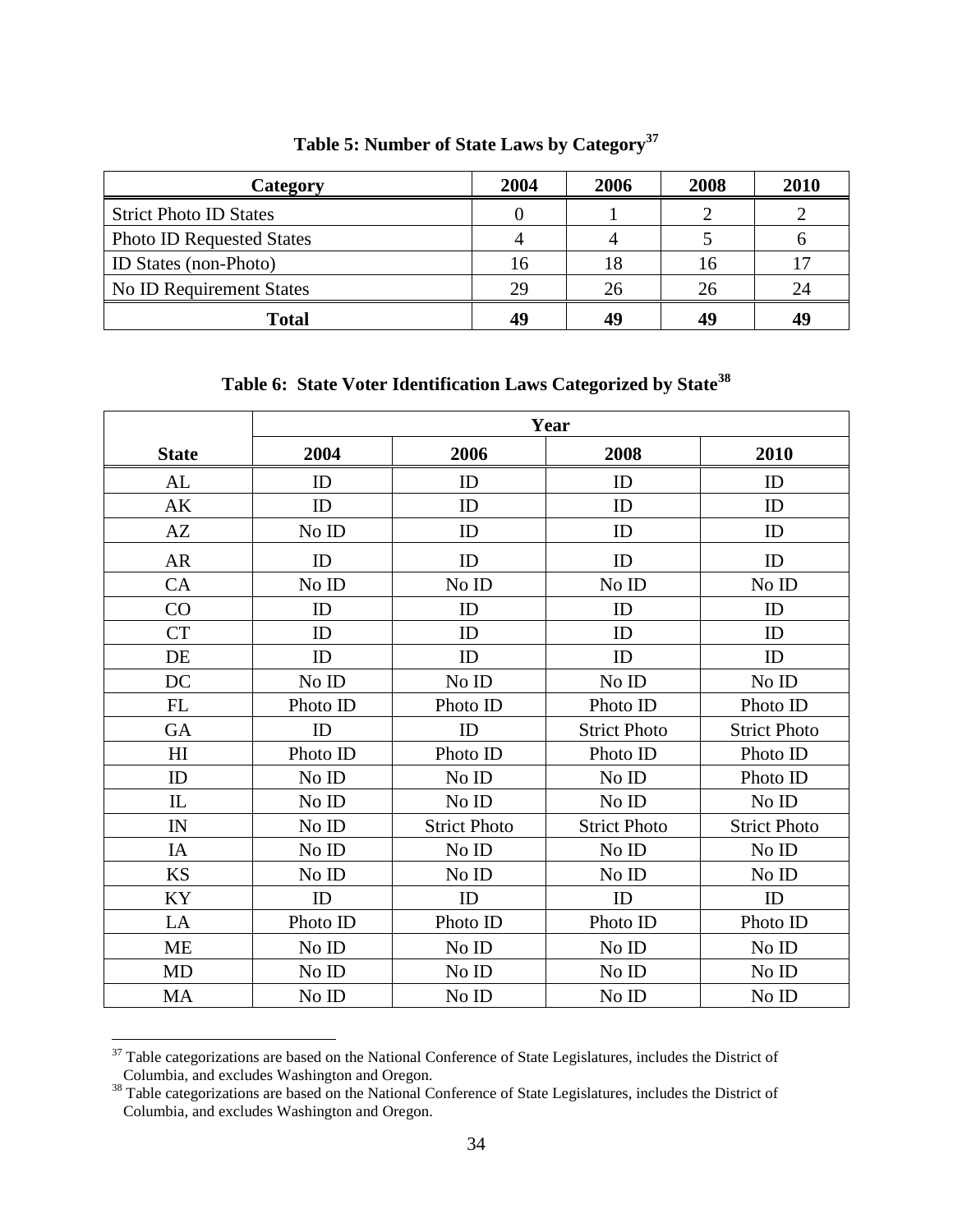|              | Year     |          |          |          |  |  |  |
|--------------|----------|----------|----------|----------|--|--|--|
| <b>State</b> | 2004     | 2006     | 2008     | 2010     |  |  |  |
| MI           | ID       | ID       | Photo ID | Photo ID |  |  |  |
| <b>MN</b>    | No ID    | No ID    | No ID    | No ID    |  |  |  |
| <b>MS</b>    | No ID    | No ID    | No ID    | No ID    |  |  |  |
| <b>MO</b>    | ID       | ID       | ID       | ID       |  |  |  |
| MT           | ID       | ID       | ID       | ID       |  |  |  |
| <b>NE</b>    | No ID    | No ID    | No ID    | No ID    |  |  |  |
| <b>NV</b>    | No ID    | No ID    | No ID    | No ID    |  |  |  |
| <b>NH</b>    | No ID    | No ID    | No ID    | No ID    |  |  |  |
| NJ           | No ID    | No ID    | No ID    | No ID    |  |  |  |
| <b>NM</b>    | No ID    | ID       | No ID    | No ID    |  |  |  |
| <b>NY</b>    | No ID    | No ID    | No ID    | No ID    |  |  |  |
| NC           | No ID    | No ID    | No ID    | No ID    |  |  |  |
| <b>ND</b>    | ID       | ID       | ID       | ID       |  |  |  |
| <b>OH</b>    | No ID    | No ID    | ID       | ID       |  |  |  |
| OK           | No ID    | No ID    | No ID    | No ID    |  |  |  |
| PA           | No ID    | No ID    | No ID    | No ID    |  |  |  |
| RI           | No ID    | No ID    | No ID    | No ID    |  |  |  |
| <b>SC</b>    | ID       | ID       | ID       | ID       |  |  |  |
| <b>SD</b>    | Photo ID | Photo ID | Photo ID | Photo ID |  |  |  |
| <b>TN</b>    | ID       | ID       | ID       | ID       |  |  |  |
| <b>TX</b>    | ID       | ID       | ID       | ID       |  |  |  |
| <b>UT</b>    | No ID    | No ID    | No ID    | ID       |  |  |  |
| VA           | ID       | ID       | ID       | ID       |  |  |  |
| <b>VT</b>    | No ID    | No ID    | No ID    | No ID    |  |  |  |
| WV           | No ID    | No ID    | No ID    | No ID    |  |  |  |
| WI           | No ID    | No ID    | No ID    | No ID    |  |  |  |
| <b>WY</b>    | No ID    | No ID    | No ID    | No ID    |  |  |  |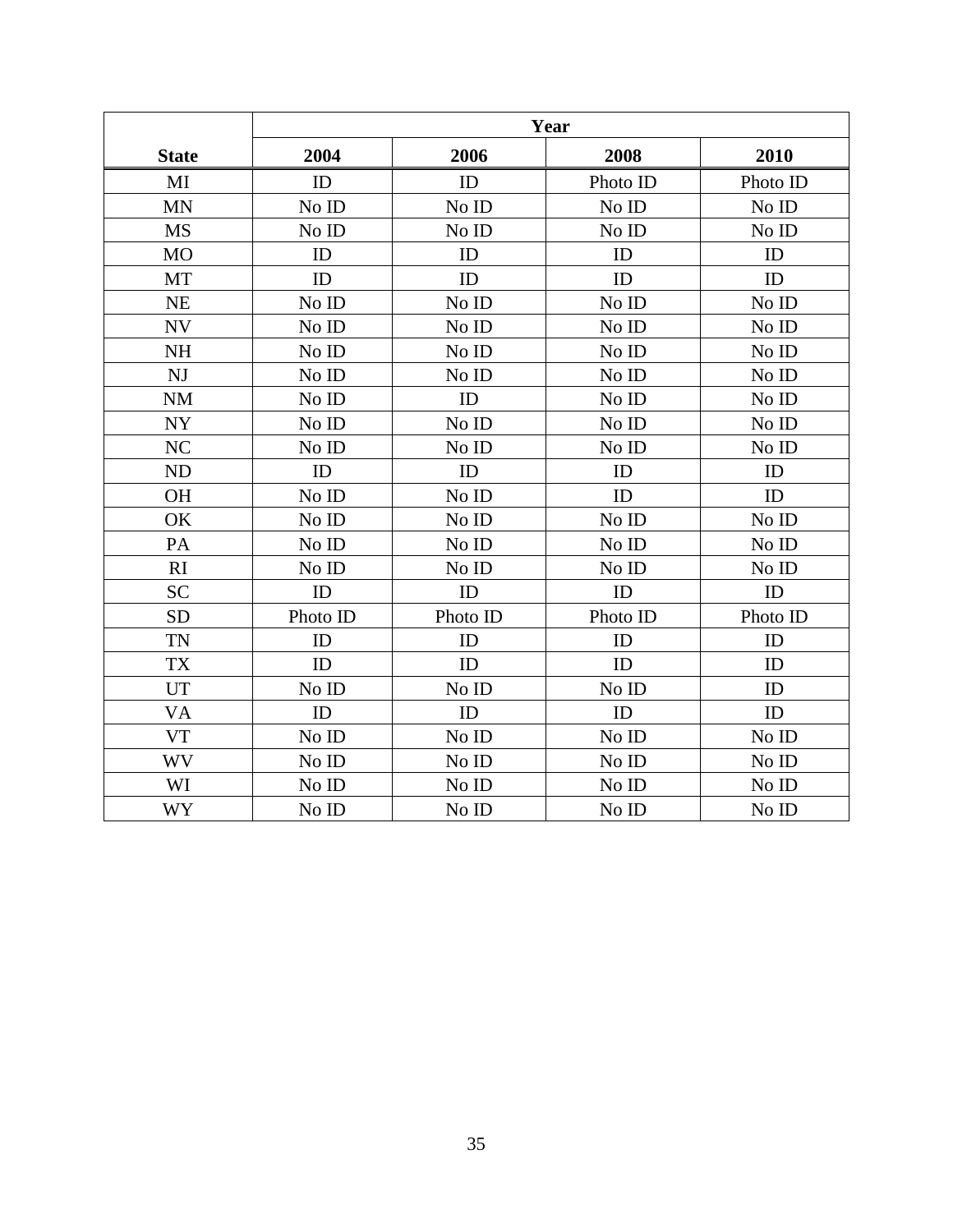#### **ACADEMIC REFERENCES**

- Alvarez, R. M., Bailey, D. and Katz, J. N. (2008). The effect of voter identification laws on turnout. *Manuscript, California Institute of Technology and Washington University in St. Louis.* California Institute of Technology.
- Ansolabehere, S. and Persily, N. (2008). Vote fraud in the eye of the beholder: The role of public opinion in the challenge to voter identification requirements. *Harvard Law Review, 121*, 1737.
- Barreto, Matt. A., Nuno, S. A., and Sanchez, G. R. (2007a). Voter ID requirements and the disenfranchisements of latino, black and asian voters. Paper presented at the *Annual Meeting of the American Political Science Association, Chicago, Illinois.* August, 2007.
- Barreto, Matt. A., Nuño, S. A., and Sanchez, G. R. (2007b). *The disproportionate impact of Indiana voter ID requirements on the electorate*. Working Paper. Institute for the Study of Ethnicity and Race. University of Washington.
- Bernstein, R. A., Chadha, A. and Montjoy, R. (2003). Cross-state bias in voting and registration overreporting in the current population surveys. *State Politics & Policy Quarterly 3* (4) (Winter): pp. 367-386.
- Brians, C. L. and Groffman, B. (2001). Election day registration's effect on U.S. voter turnout. *Social Science Quarterly, 82*(1), 170-183.
- Brown, R. D. Wedeking, J. (2006). People who have their tickets but do not use them: "motor voter," registration, and turnout revisited. *American Politics Research, 34*(4), 479-504.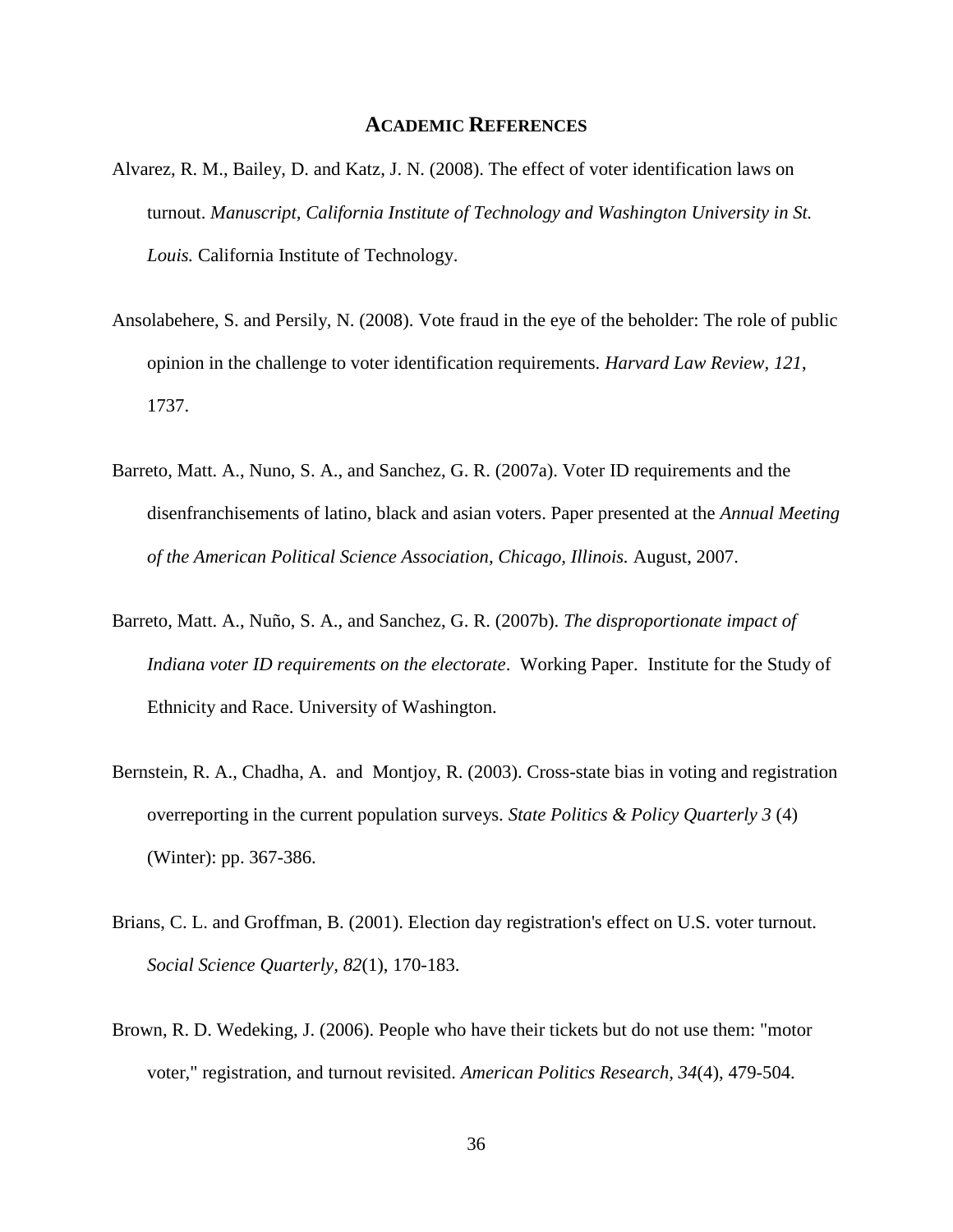- Cassel, C. A. (2003). Overreporting and Electoral Participation Research. *American Politics Research,* 31 (1), 81-92.
- Erikson, R. S. and Minnite, L. C. (2009). Modeling problems in the voter identification-voter turnout debate. *Election Law Journal, 8*(2), 85-101.
- Gomez, B. T. (2008). Uneven hurdles: The effect of voter identification requirements on voter turnout. *Unpublished Paper.* Retrieved from http://myweb.fsu.edu/bgomez/Gomez\_VoterID\_2008.pdf.
- Gomez, B. T., Hansford, T. G., and Krause, G. A. (2007). The republicans should pray for rain: Weather, turnout, and voting in US presidential elections. *Journal of Politics, 69*(3), 649- 663.
- Gronke, P., Galanes-Rosenbaum, E., Miller, P. A., and Toffey, D. (2008). Convenience voting. *Annual Review of Political Science, 11*(1), 437.
- Highton, B. (1997). Easy registration and voter turnout. *The Journal of Politics, 59*, 565-575.
- Highton, B. (2005). Self-Reported versus Proxy-Reported Voter Turnout in the Current Population Survey. *Public Opinion Quarterly,* 69 (1), 113-123.
- Hood III, M. V. and Bullock III, C. S. (2008). Worth a thousand words?: An analysis of Georgia's voter identification statute. *American Politics Research, 36*(4), 555.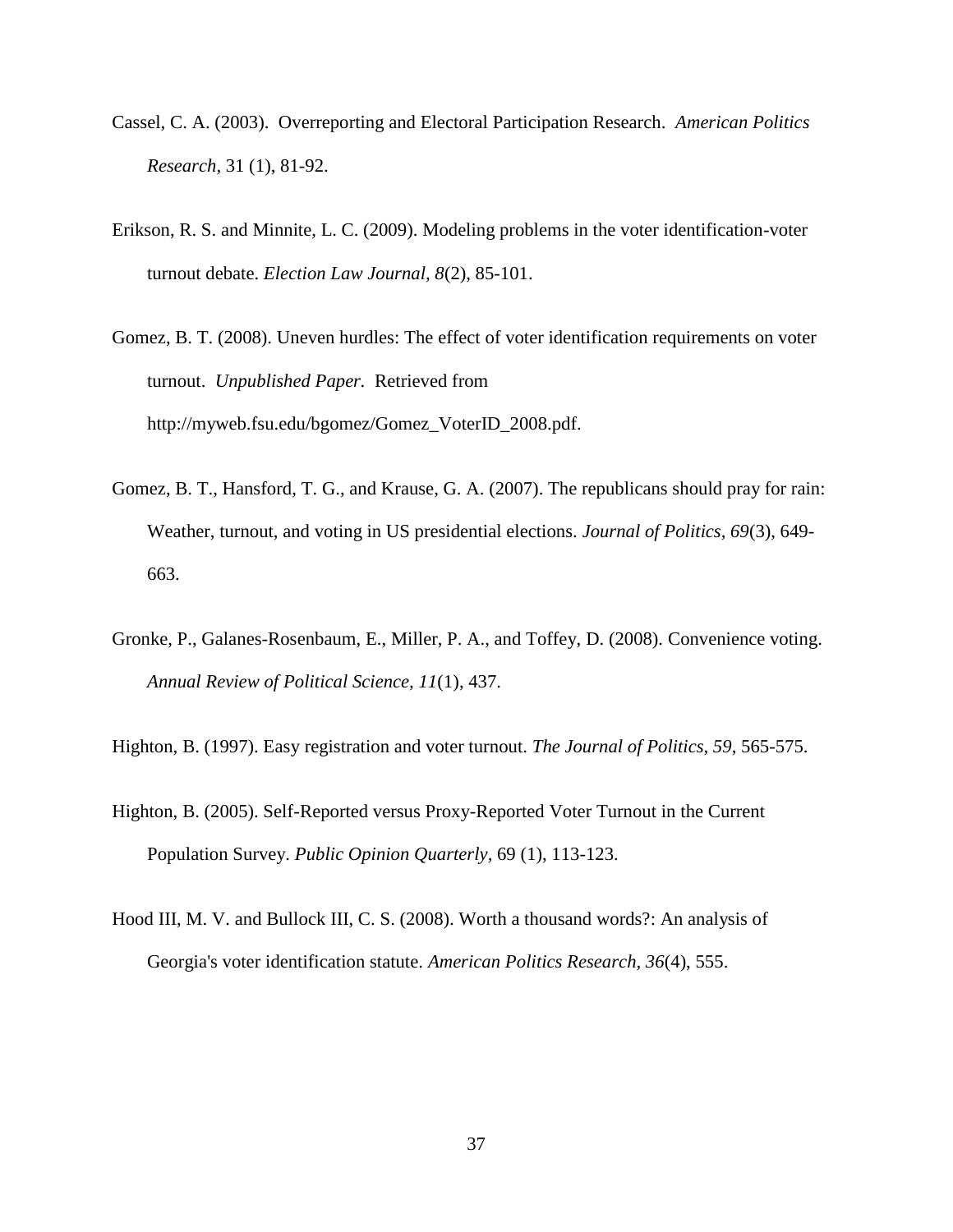- Huang, C. and Shields, T. G. (2000). Interpretation of interaction effects in logit and probit analyses: Reconsidering the relationship between registration laws, education, and voter turnout. *American Politics Quarterly, 28*(1), 80-95.
- Leighley, J. E. (1995). Attitudes, opportunities and incentives: A field essay on political participation. *Political Research Quarterly, 48*(1), 181-209.
- Logan, J. R. and Darrah, J. (2008). The Suppressive Effects of Voter ID Requirements on Naturalization and Political Participation. *A Report of the American Communities Project.*  Brown University.
- Milyo, J., and University of Missouri--Columbia. Institute of Public Policy. (2007). *The effects of photographic identification on voter turnout in Indiana: A county-level analysis.* Institute of Public Policy, University of Missouri.
- Muhlhausen, D. and Sikich, K. W. (2007). New analysis shows voter identification laws do not reduce turnout. *Heritage Center for Data Analysis Report, 7*, 04.
- Mycoff, J. D., Wagner M. W. and Wilson, D. C. (2007) *The Effect of Voter Identification Laws on Aggregate and Individual Level Turnout.* Presented at the Annual Meeting of the American Political Science Association, Chicago, IL, August, 2007.
- Mycoff, J. D., M. Wagner, and D. C. Wilson. 2009. The empirical effect of voter-ID laws: Present or absent? *PS: Political Science & Politics* 42 (1): 121-6.
- Nagler, J. (1991). The effect of registration laws and education on U.S. voter turnout. *The American Political Science Review, 85*, 1393-1405.